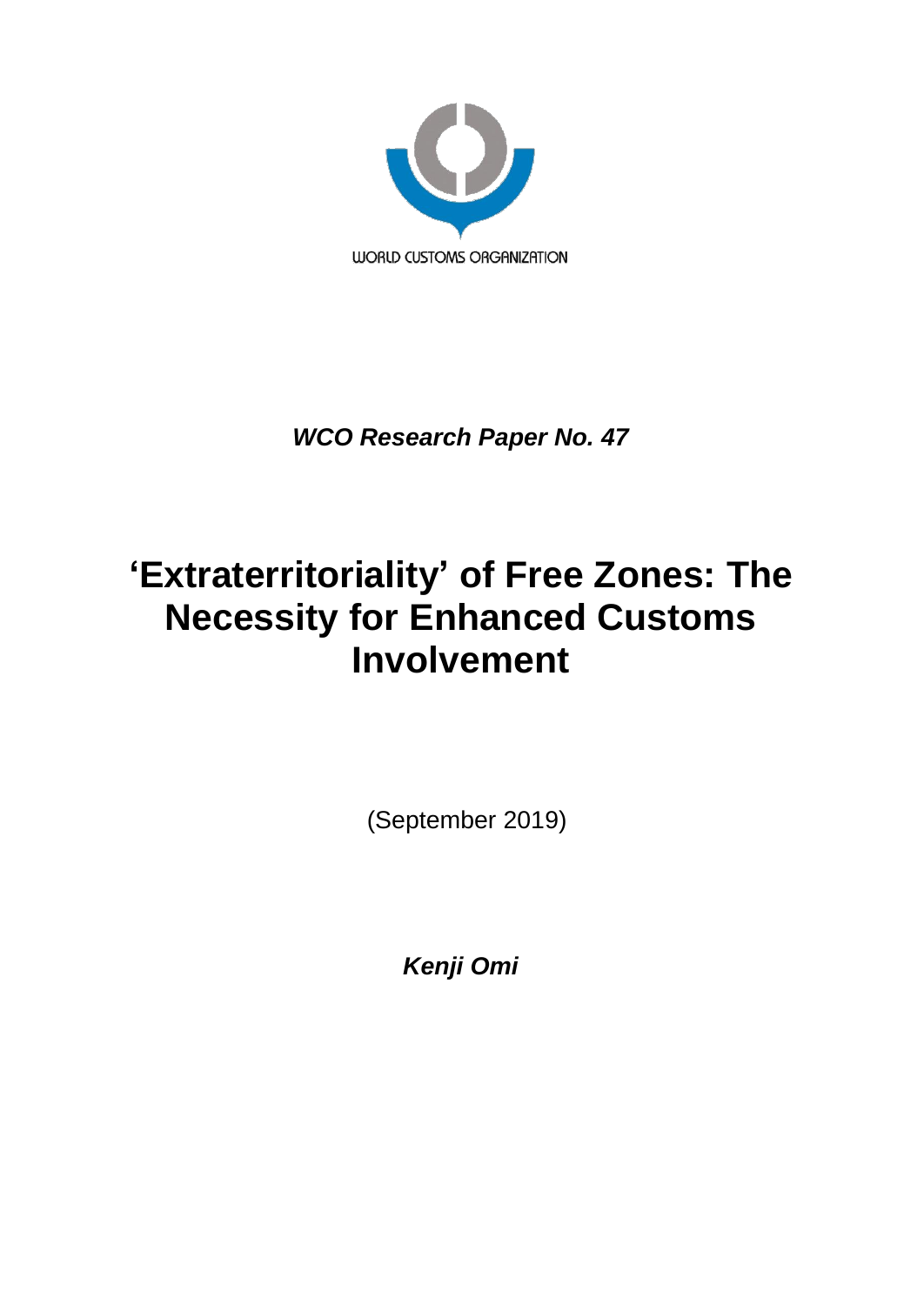# *Abstract*

The expansion of Free Zones has been mainly driven by political decisions closely affiliated with national economic development strategies. In some countries Customs is the primary governmental authority that regulates and governs Free Zones, while in others Free Zones are governed by other authorities, with less involvement from Customs. Depending on the institutional set-up, the scope and degree of Customs control in Free Zones and the economic operations carried out there varies considerably from one Free Zone to another.

It has been pointed out by existing literature that Free Zones attract not only legitimate business but also illicit trade or other illicit activities that take advantage of the regulatory exemptions of Free Zones.

The objective of this paper is to provide an analysis of the current situation regarding Customs procedures/controls related to Free Zones.

# *Key words*

Free Zones, Special Customs Zones, Free Trade Zones, Special Economic Zones, Export Processing Zones, Free Ports, Revised Kyoto Convention, Customs procedure and Customs control.

# *Acknowledgements*

The author is grateful to the Customs administrations and other entities, and their staff involved, who hosted the WCO workshops or accepted WCO officials' field studies, and to Japan's Customs Cooperation Fund (CCF Japan) and Korea's Customs Cooperation Fund (CCF Korea) that enabled such workshops or field studies. The author also expresses his appreciation to Satoko Kagawa, Moez Ahmed, Mariya Polner, Glen Kennet, Min Han, Thomas Cantens and Rachel McGauran for their input and comments.

# **Disclaimer**

The WCO Research Paper Series disseminates the findings of work in progress to encourage the exchange of ideas about Customs issues. The views and opinions presented in this paper are those of the author and do not necessarily reflect the views or policies of the WCO or WCO Members.

# **Note**

All WCO Research Papers are available on the WCO public website: [www.wcoomd.org.](http://www.wcoomd.org/)

-----------------------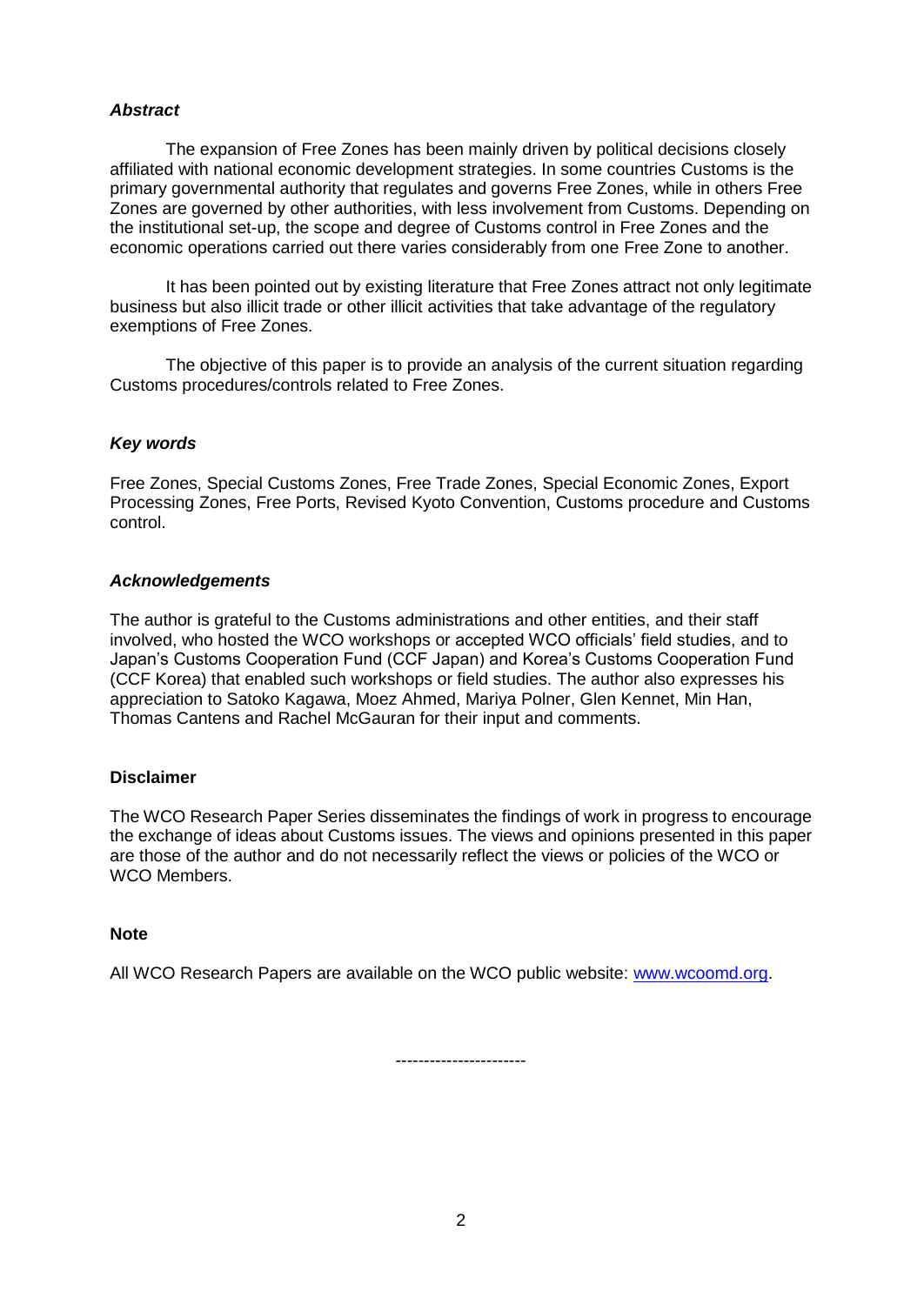#### **Introduction**

There has been a multitude of publications written on the topic of Free Zones by international organizations and business organizations, and academics. Many of them, such as those produced by the FIAS (2008), Gari (2011), or Tiefenbrun (2013), have dealt with this issue from an economic development perspective, typically identifying economic incentives offered by Free Zones and describing their impact on national economies.

Numerous papers have outlined the risks associated with Free Zones, along with economic benefits. Most of them, such as Crescoff et al. (2009) or Shadikhodjaev (2011), have dealt with the legality of Free Zones policies, particularly in relation to export subsidies as governed by the WTO Agreement. Several other papers, such as those produced by the FATF (2010), the ICC (2013), Viski et al. (2016), or the OECD (2018), have dealt with illicit activities that have been perpetrated by exploiting characteristics of Free Zones. Such illicit activities include money laundering, tax-evasion and trade in counterfeit goods or other illicit goods.

This paper deals with Customs-related aspects of Free Zones, considering both the associated benefits and risks. The risks primarily concern illicit trade that exploits key aspects of Free Zones.

Literature that focuses on risks associated with Free Zones, particularly illicit trade or other illicit activities, have several things in common. They tend to highlight the fact that supervision over cargoes/companies in Free Zones is somewhat relaxed in comparison with other parts of the national territory. The following factors have been pointed out or quoted, although details are rarely provided due to the technical nature of the topic.

- Relaxed controls inside Free Zones
- Insufficient Customs' involvement in the operation of Free Zones
- Ease in setting up companies inside Free Zones
- Insufficient integration of Information Technology(IT) systems by governmental agencies inside Free Zones

This paper's key observations fall in line with those outlined above. This paper describes the low-level involvement of Customs in monitoring cargo movement and companies' activities inside Free Zones. This includes Customs' low-level involvement at the establishment phase of Free Zones, at the approving companies permitted to operate in Free Zones pahse, and during the day-to-day monitoring of cargoes in Free Zones. Limited Customs' authority inside Free Zones is also mentioned. This paper touches upon relaxed Customs procedures/controls related to Free Zones and observes that they stem from Customs' limited involvement and limited authority inside Free Zones. These limitations, combined with insufficient integration and utilization of IT, result in a lack of the requisite data concerning cargoes inside Free Zones, and render Customs' risk-management-based controls - conducted for the purpose of preserving security and compliance without hindering legitimate cargo flows - virtually useless.

The author considers the concept of 'extraterritoriality' concerning Free Zones, stemming from a misinterpretation of the definition of Free Zones contained in the WCO Revised Kyoto Convention (RKC), to be behind the aforementioned limited involvement by and limited authority of Customs. The definition within Annex D, Chapter 2 of the RKC does not state that Free Zones are geographically outside the Customs territory. The definition means that the Free Zone itself falls within the Customs territory. 'Goods' located in Free Zones are considered as being outside the Customs territory for duty/tax purposes only.

In addition to examining open-source resources, this paper offers an exclusive overview of the Customs-related features of Free Zones, based on the following sources: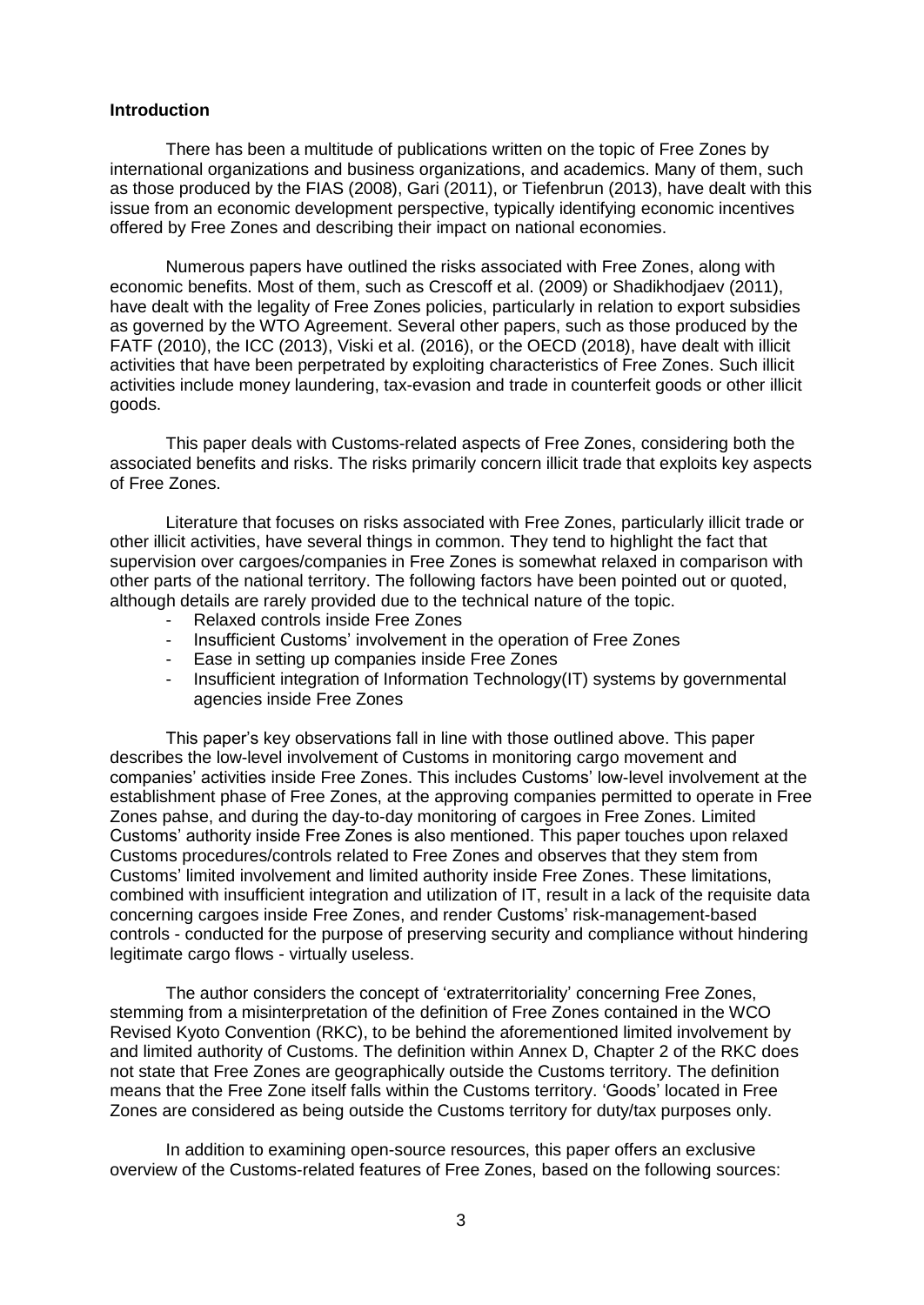- (i) Exclusive data on illicit trade cases related to Free Zones, reported by WCO Members through the Customs Enforcement Network (CEN)
- (ii) WCO workshops held on this issue: a regional workshop held in the Dominican Republic in August 2018 (South, North and Central America and the Caribbean region), a regional workshop held in Morocco in January 2019 (North of Africa, Near and Middle East region), and an inter-regional workshop held in May 2019 in Kazakhstan (Europe region, and Asia, Australasia and the Pacific Islands region)
- (iii) Fieldwork conducted between August 2018 and May 2019 in Customs administrations and Free Zones in a total of 11 countries located across six WCO regions
- (iv) A WCO online survey conducted in June 2018 with the objective of understanding the current situation of Customs procedures/controls related to Free Zones. The survey was addressed to WCO Members and resulted in responses by 61 Members.

For confidentiality reasons, the cases described in this paper will not be attributed to specific countries.

The first section of this paper outlines the definitions, characteristics and economic benefits of Free Zones from a Customs perspective.

The second section addresses the risks posed by Free Zones. The risks primarily concern illicit activities perpetrated by exploiting certain aspects of Free Zones perhaps unbeknownst to policy makers. In addition to illicit activities, such as money laundering, this paper will present some cases of illicit trade and describe their global and interregional nature. The effects of illicit activities on policies are also referenced.

The third section offers a detailed analysis of the current situation. The section describes the perceived 'Extraterritoriality' of Free Zones, which is a misinterpretation of the definition embedded by the RKC, and then outlines the resulting reduction in Customs' involvement and the insufficient authority they wield as a consequence, and the 'relaxed' Customs controls that pertain to Free Zones.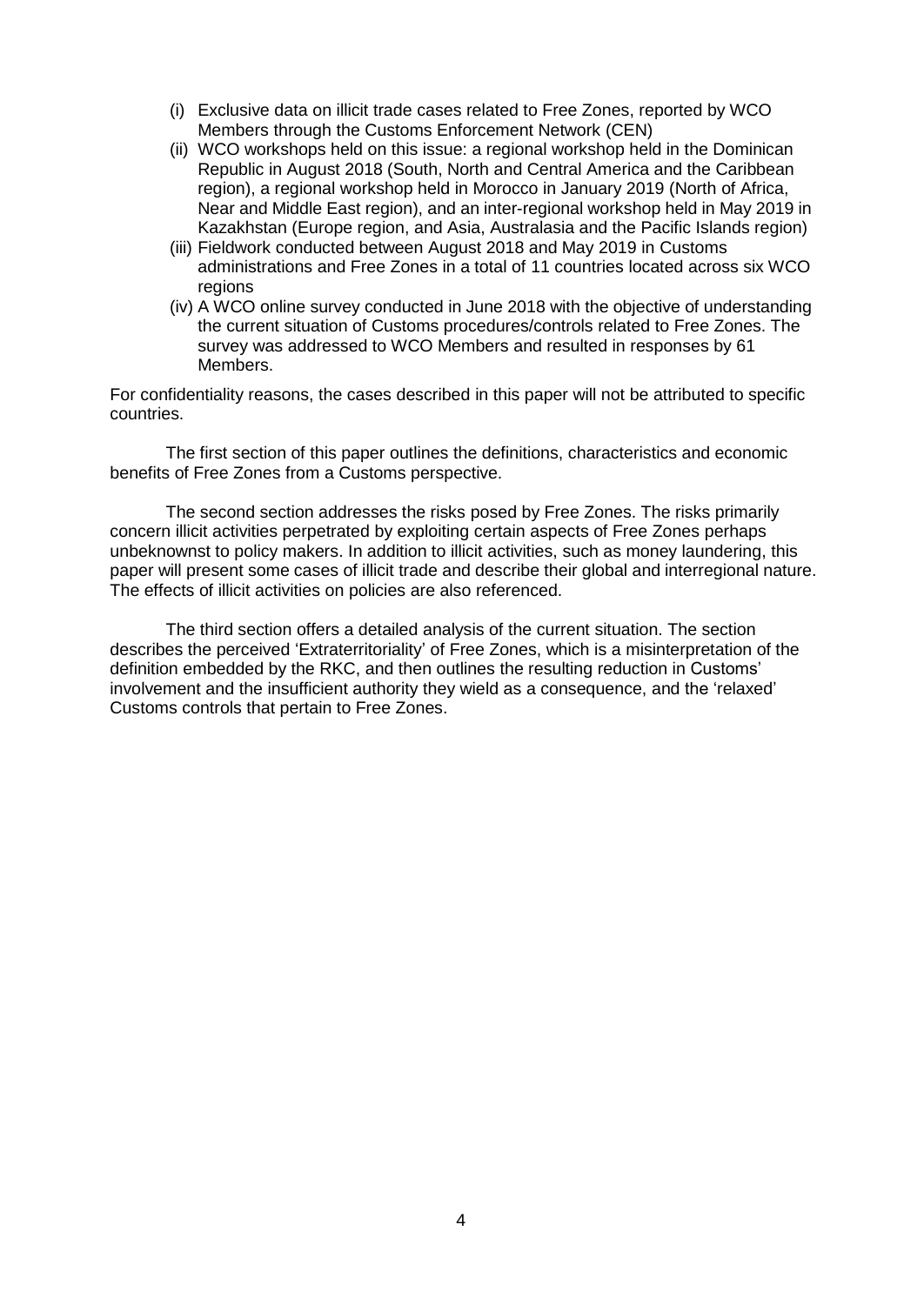## **1. Characteristics and economic benefits of Free Zones**

#### **1.1 Definition and terminologies**

The number of Free Zones in the world is considered to amount to thousands and to be increasing. The Facility for Investment Climate Advisory Services (FIAS) (2008) points out that the number of 'special economic zones' was only 79 in 1975, across 25 countries and has drastically increased to over 3,000 in 135 countries as of 2008. The International Labour Organization (ILO) (2014) reports that there were more than 3,500 'export processing zones' in the world as of 2014, and The Economist (2015) states that there were 4,300 'free trade zones' as of 2015. The WCO online survey, conducted in 2018 with 61 WCO Member respondents<sup>1</sup>, showed that the number of Free Zones adds up to over 2,300 in respondents' countries.

#### *Definition and terminologies in existing publications*

A range of terminologies has been used to denote 'Free Zones' (hereinafter 'FZs') in existing publications and news reports, including 'free trade zones', 'special economic zones', 'export processing zones', 'free ports', 'special Customs zones', 'special Customs supervision areas', 'foreign trade zones', etc.

For example, the FIAS (2008) employs the general term, 'special economic zones', meaning 'geographically delimited areas administered by a single body, offering certain incentives (generally duty-free importing and streamlined Customs procedures, for instance) to businesses that physically locate within the zone'. The FATF (2010) and the OECD (2018) use the general term - 'free trade zones', and the ILO (2014) refers to the 'export processing zones'.

The FIAS (2008) categorises the term 'special economic zones' into four types: 'free trade zones': small, fenced-in, duty-free areas, offering warehousing, storage, and distribution facilities for trade, transhipment and re-export operations.

'export processing zones': industrial estates offering special incentives and facilities for manufacturing activities aimed mostly at export markets.

'free ports': this is a broader concept and accommodates all types of activities including not only trading, logistics, manufacturing but also tourism, retail sales, and residing.

'enterprise zones': intended to revitalize distressed urban or rural areas through provision of tax incentives and financial grants.

# *Definition in the Revised Kyoto Convention*

The only international convention that formally defines and procedurally regulates FZs is the 'International Convention on the Simplification and Harmonization of Customs Procedures', known as the 'Revised Kyoto Convention' (hereinafter called the 'RKC'), one of the WCO's flagship international conventions. The Specific Annex D, Chapter 2 of the RKC (hereinafter 'SAD2 of the RKC') offers the following definition:

*―free zone‖ means a part of the territory of a Contracting Party where any goods introduced are generally regarded, insofar as import duties and taxes are concerned, as being outside the Customs territory.* 

To rephrase: 'goods' located in FZs are regarded as being outside the Customs territory<sup>2</sup> solely with respect to import duties/taxes.

 $\overline{a}$ 

 $1$  The number of WCO Member Customs administrations as of August 2019 stands at 183.

<sup>&</sup>lt;sup>2</sup> Chapter 2, General Annex of the RKC provides that 'Customs territory' means 'the territory in which the Customs law of a Contracting Party applies'.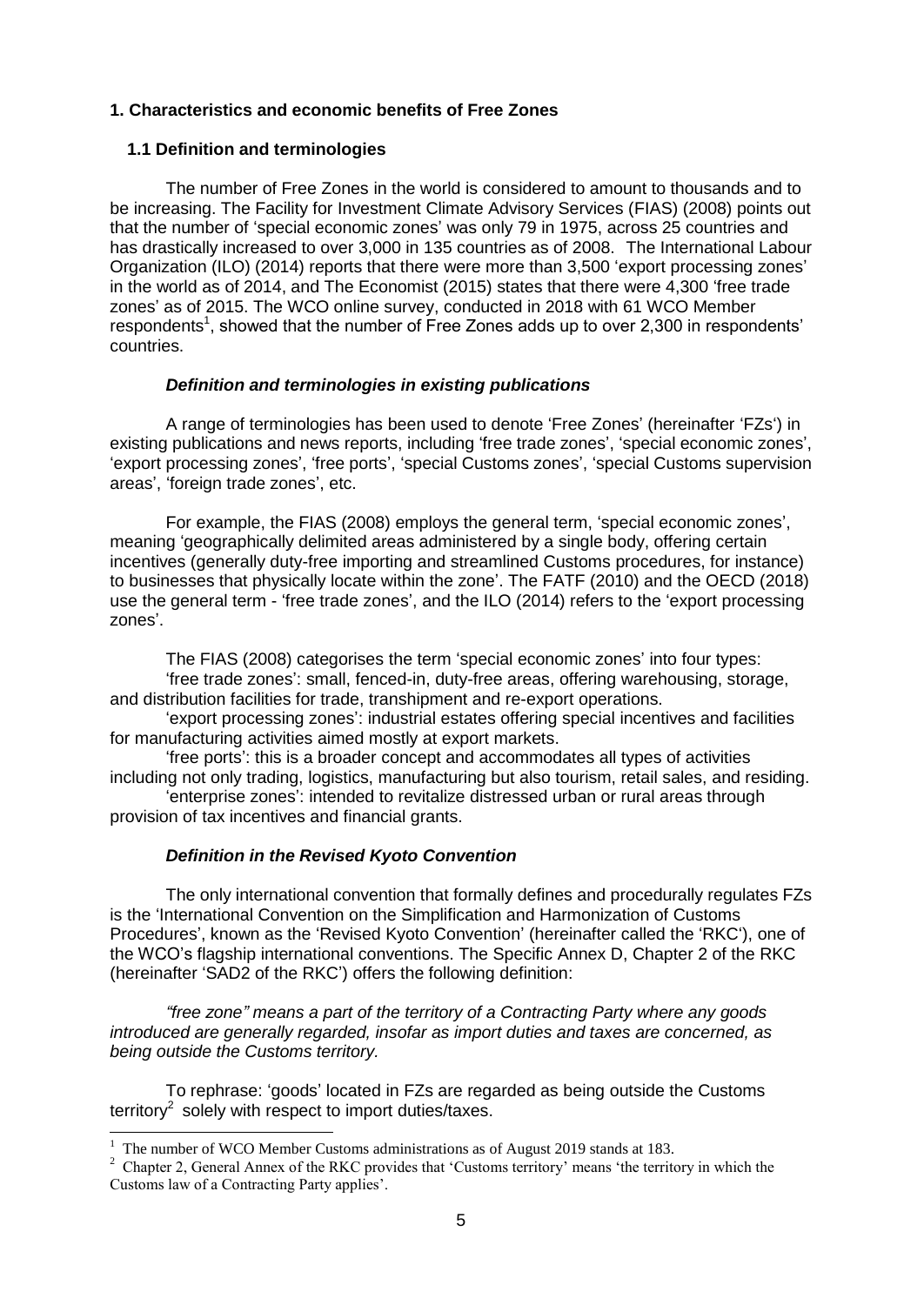# **1.2 Characteristics of Free Zones**

FZs are characterized by certain features directly related to Customs procedures/controls, and others that are not directly related to them. The former comprise the characteristics derived by 'Customs warehouse' and 'Inward processing' (C in Figure 1-1) and the characteristics unique to 'Free Zones' under SAD2 of the RKC (F in Figure 1-1).



Figure 1-1: Categorization of the characteristics of zones

#### *Characteristics of 'Customs warehouses'*

To classify the characteristics of FZs directly related to Customs procedures/controls, the author selected the 'Customs warehouse' nomenclature. In this concept, import duties and other indirect taxes for goods brought into the zone from abroad are suspended as long as the goods stay inside the zone. Only when the goods are taken out of the zone into the domestic market or when the goods are consumed inside the zone, will importation be deemed to have occurred and the goods be subject to import duties or other indirect taxes. When the goods are taken out of the zone and moved abroad, duties/taxes will not be applied. This concept of deferral of indirect tax is set out in Specific Annex D Chapter 1 of the RKC ('Customs warehouse').

#### *Characteristics of 'Inward processing'*

Under the 'Inward processing' concept, import duties and other indirect taxes for goods brought from abroad/domestic market into the zone are exempted, on the condition that the goods are intended for specific processing and actual subsequent exportation of the processed goods (compensating products) abroad. This concept is outlined in the Specific Annex F, Chapter 1 ('Inward processing') of the RKC.

#### *Characteristics of 'Free Zones' under SAD2 of the RKC*

The characteristics of 'Free Zones' ('F' in Figure 1-1) could be interpreted as a developed form of the aforementioned concepts. They are outlined in Specific Annex D Chapter 2 of the RKC. SAD2 of the RKC lists 21 standards covering a wide range of Customs procedures related to the operations of FZs. Notable characteristics that are considered unique to FZs are listed below. (Table 1-2)

The first notable characteristic is that 'goods' inside FZs are regarded as being 'outside the Customs territory' in terms of import duties and taxes (definition in SAD2 of the RKC), whereas neither goods in Customs warehouses nor goods under the inward processing procedure are regarded as being 'outside the Customs territory'.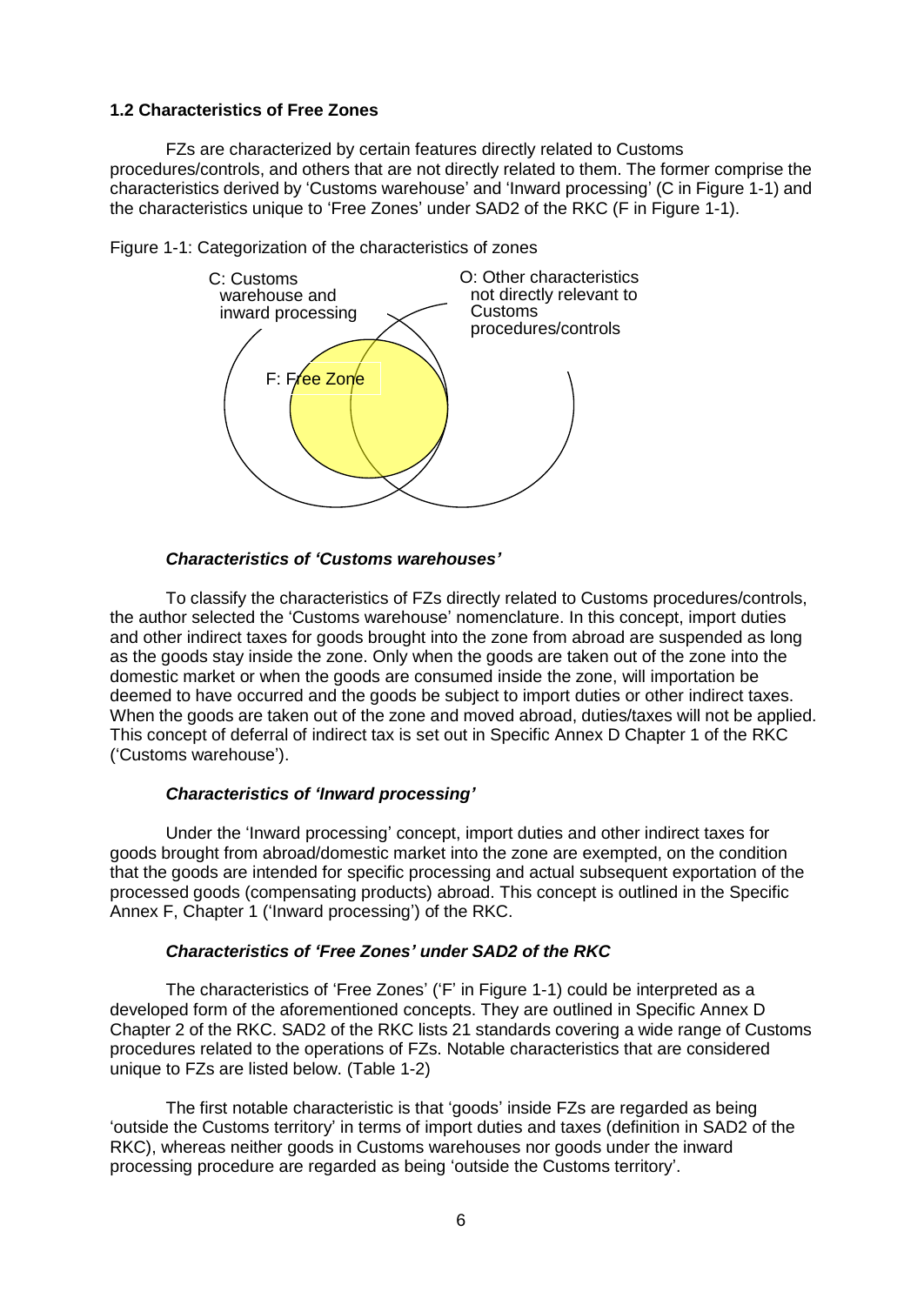The second notable characteristic is that when goods are admitted into the zone, duty/tax is exempted without the fact or intention of actual exportation abroad and without provision of financial security (Standards 7 and 8, and Recommended Practice 10 of SAD2 of the RKC). In contrast, the Customs warehouses or inward processing concepts provide for a suspension of duty/tax based on the condition of the fact or intention of actual exportation, and sometimes based on the condition of a form of financial security (bond).

Internal indirect taxes are immediately exempted when cargoes enter into FZs on account of these two characteristics; there is no need to wait until exportation abroad takes place (Standard 8 of SAD2 of the RKC). The sale of goods by an entity in the domestic market to an entity inside FZs is regarded as an 'export' in terms of duties and taxes. This leads to FZs being recognized as 'tax free areas'.

It is noteworthy that goods in FZs are defined as 'being outside the Customs territory' beyond the duty/tax aspect in accordance with the provisions of certain national legislation. Such national legislation explicitly states that a sale by an entity in a domestic market to an entity contained within FZs is formally defined as an 'export'.

The third notable characteristic is that goods can stay for an unlimited duration inside the zone (Standard 14 of SAD2 of the RKC). In contrast, goods in Customs warehouses or undergoing Inward processing procedures are subject to a limited duration. This characteristic carries significant meaning when a high-value asset is stored for a long period of time and its ownership is frequently transferred without the payment of internal indirect taxes.

The fourth notable characteristic is that, in addition to logistics operations, processing/manufacturing operations typically take place inside FZs (Standard 12 and 13 of SAD2 of the RKC). For example, in addition to logistics operations such as storing, repacking, or relabeling, companies may bring in external materials and manufacture products. Accordingly, the scope of duty/tax exemption inside FZs covers materials and capital goods (equipment) consumed inside the zone.

# *Characteristics not directly related to Customs procedures/controls*

Often economic incentives that are not directly related to Customs procedures/controls are included with FZs. The FIAS in its 2008 paper pointed to corporate income tax reductions, tax holidays, unrestricted repatriation of capital and profits, and unrestricted management of foreign exchange earnings as just some of the additional economic incentives associated with FZs. Similarly, Shadikhodjaev (2011) lists similar such incentives including:

- Fiscal incentives, such as tax holidays, rebates, reduced tax rates on corporate income profits, often linked to the export performance of companies or the share of exports in total production
- Relaxed legal and regulatory requirements on, for example, foreign ownership, labour, environment, foreign exchange, and lease/purchase of land
- Streamlined administrative services, such as single window or one-stop government services, and simplified licensing procedures
- Enhanced physical infrastructure such as enhanced access to logistical networks, telecommunications networks and utility services, residential housing, and service institutions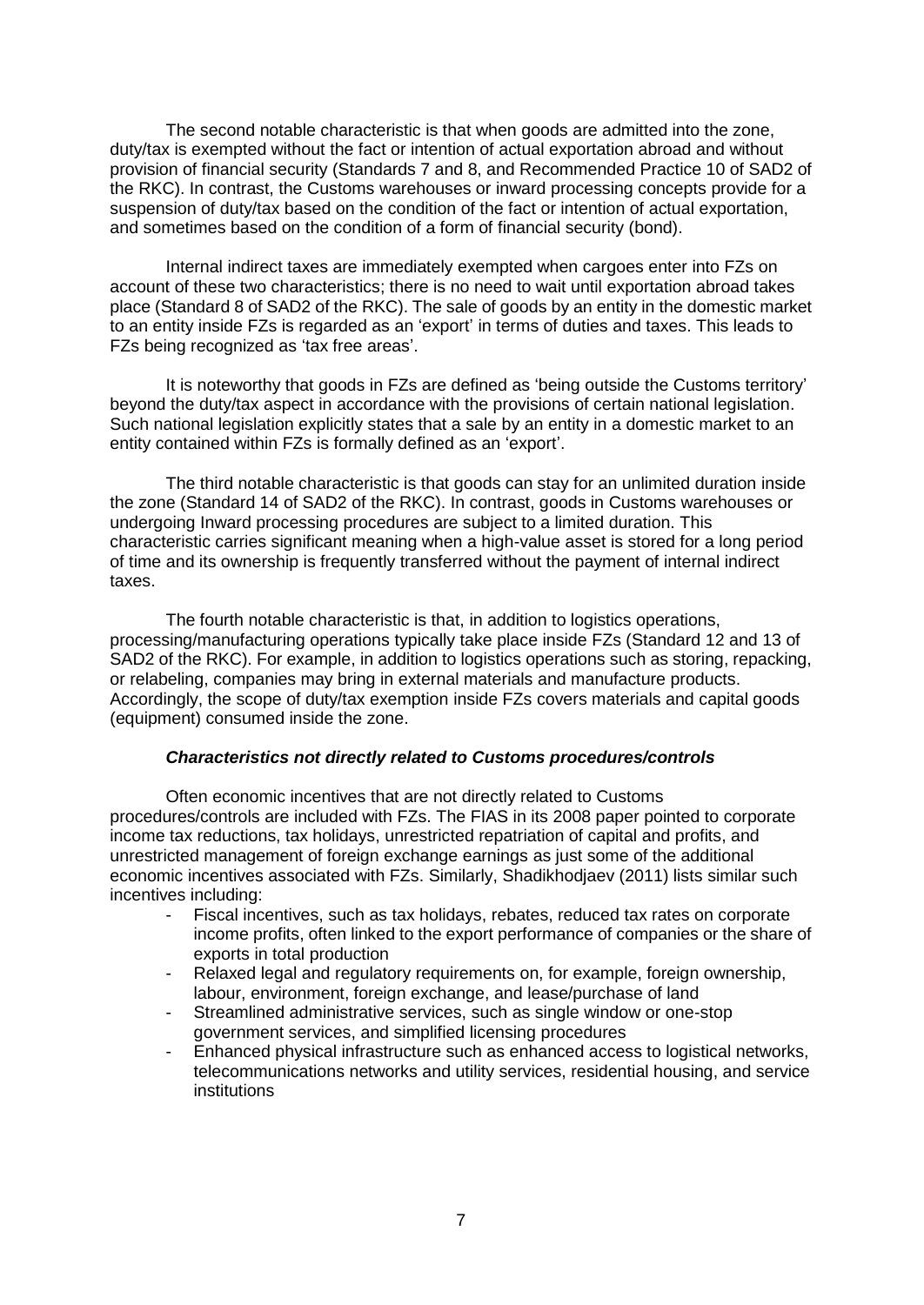Table 1-2: Examples of notable characteristics of FZs and related zones

| Types of characteristics                                                                                                        | Examples of characteristics                                                                                                                                                                                                                                                          |
|---------------------------------------------------------------------------------------------------------------------------------|--------------------------------------------------------------------------------------------------------------------------------------------------------------------------------------------------------------------------------------------------------------------------------------|
| C: Characteristics of 'Customs<br>warehouse' consistent with<br>Specific Annex D Chapter1 of<br>the RKC (Customs<br>warehouses) | Import duties and other indirect taxes on goods brought from<br>abroad/domestic market into the zone are suspended, as long as the<br>goods stay inside the zone. Suspension is typically based on provision<br>of financial security (bond) to Customs.                             |
| C: Characteristics of 'Inward<br>processing' consistent with<br>Specific Annex F Chapter1 of<br>the RKC (Inward processing)     | Import duties and other indirect taxes on goods brought from<br>abroad/domestic market are suspended if the goods are intended for<br>manufacturing/processing and actual subsequent exportation of the<br>processed goods (compensating products)                                   |
| F: Characteristics unique to<br>'Free Zone' consistent with<br>Specific Annex D Chapter2 of                                     | Goods inside the zone are regarded as being 'outside the Customs<br>territory' only in terms of duty/tax aspects (definition)                                                                                                                                                        |
| RKC (Free Zones)                                                                                                                | Duty/tax exemption is applied upon entry into zone (Standard 8)<br>- The entry of goods from domestic market to inside zone is<br>regarded as an 'export' in terms of duty/tax<br>- The fact or intention of actual exportation abroad is not<br>prerequisite for duty/tax exemption |
|                                                                                                                                 | Provision of financial security (bond) to Customs is not required when<br>goods are admitted into the zone (Recommended Practice 10)                                                                                                                                                 |
|                                                                                                                                 | Processing/manufacturing operations are allowed (Standard 12)<br>Typically, exemption of duty/tax for materials and capital goods<br>consumed inside the zone (Standard 13)                                                                                                          |
|                                                                                                                                 | Unlimited duration for goods to stay inside the zone (Standard 14)                                                                                                                                                                                                                   |
| O: Other notable benefits (not                                                                                                  | Exemption of direct taxes, such as income tax or real estate tax                                                                                                                                                                                                                     |
| directly relevant to Customs<br>procedures/controls)                                                                            | Unrestricted use of foreign currency                                                                                                                                                                                                                                                 |
|                                                                                                                                 | Unrestricted transfer of money abroad                                                                                                                                                                                                                                                |
|                                                                                                                                 | Unrestricted use of foreign workers                                                                                                                                                                                                                                                  |

#### **1.3 Economic benefits of Free Zones**

The establishment and operation of FZs, typically accompanied by additional economic incentives, is an important part of the economic/industrial development policy of many countries.

Among the many papers outlining the economic benefits of FZs, the FIAS (2008) highlights: employment generation; export development and diversification; attracting foreign direct investment; increasing foreign exchange earnings; industrial upgrading and technology transfer; and workforce upgrading and skills development.

To cite another example, White (2011) outlines the economic benefits of FZs by dividing them into direct and indirect economic benefits, as follows.

- Direct benefits: directly and quantitatively affect current account and public finance developments of the host country, via employment generation, export growth, foreign exchange earnings, foreign direct investment, and increased government revenue.
- Indirect benefits: include organizational benefits (testing field for wider economic reforms, demonstration effect, export diversification), and technological capabilities and know-how (skills upgrading, technology transfer, and enhancing trade efficiency of domestic firms).

These economic benefits are just some of the positive aspects and expected outcomes of FZs policies.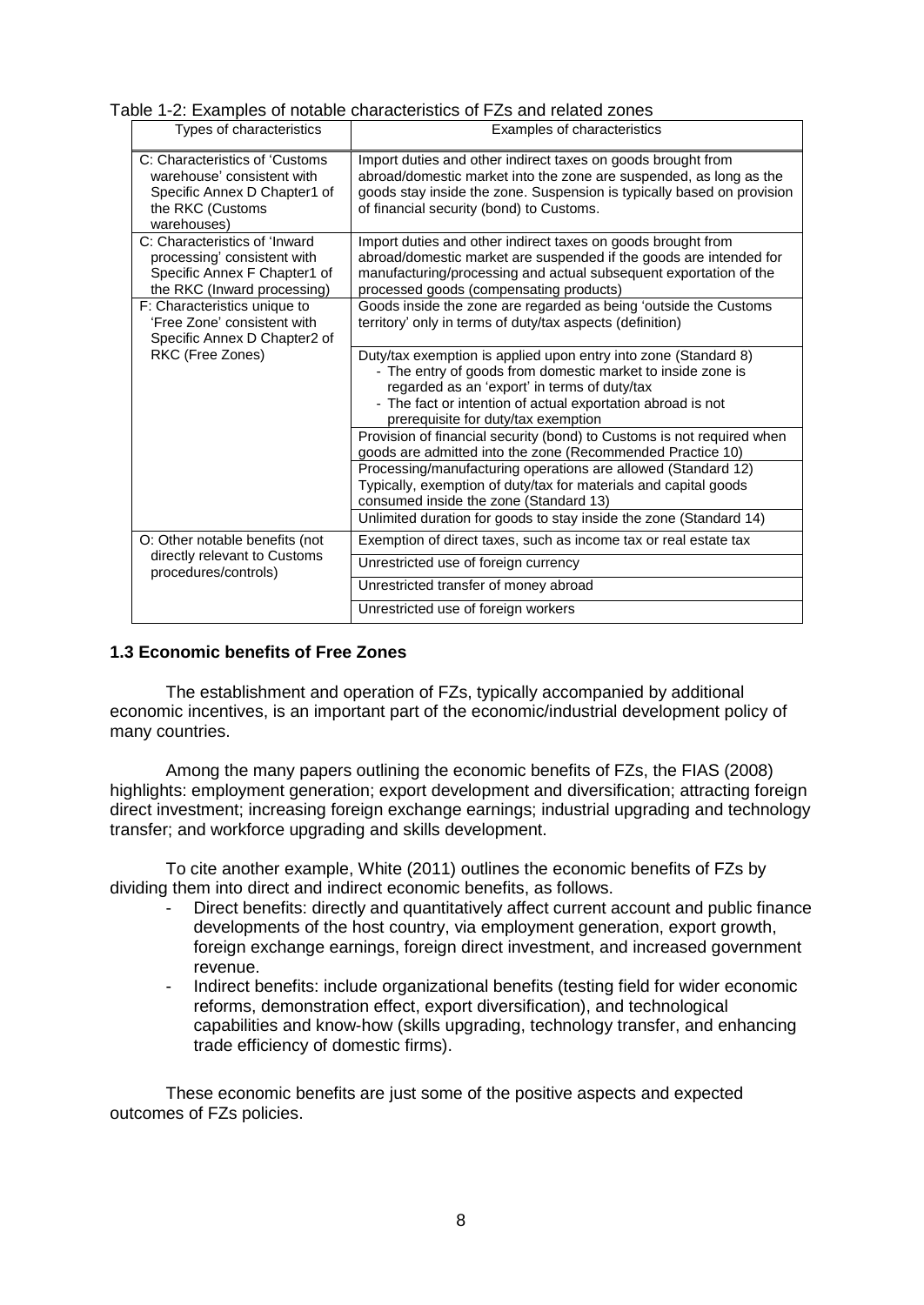#### **2. Risks related to Free Zones**

If the economic incentives offered by FZs are well-known and oft discussed, so too are the negative aspects, which have been highlighted by many experts.

#### **2.1 Use of export subsidy instrument**

According to academic papers, such as those by Torres (2007) or Creskoff et al. (2009), the economic incentives conferred by FZs may constitute an export subsidy, which is prohibited/actionable under the WTO Agreement on Subsidies and Countervailing Measures (ASCM).

The FZs' typical characteristics of deferral of import duties and indirect taxes for production materials do not constitute prohibited/actionable export subsidies because of the ASCM's explicit provision.<sup>3</sup> However, certain features of FZs, such as exemption of direct taxes (income taxes) or deferral of import duties and indirect taxes for capital goods (equipment) consumed inside FZs may be regarded as a prohibited/actionable export subsidy under the ASCM if such an exemption is specifically associated with the company's export performance.<sup>4</sup>

Since criteria for granting licences to companies to operate in FZs as tenants are typically based on the company's export value or percentage, such tax incentives may be contingent on export performance. This could entail a legal challenge mounted by importing countries or the imposition of countervailing duties on exported goods by importing countries if damage can be proven.

Although actual dispute cases involving FZs in this context are rare<sup>5</sup>, at least one case exists whereby the characteristics of a Free Zone were alleged to constitute an export subsidy as regulated under the ASCM, and the case has led to the establishment of a WTO panel $6$  to investigate further.

#### **2.2 Illicit activities related to Free Zones documented by various organizations**

There are inherent risks associated with the establishment of FZs, and although these might have escaped the attention of policymakers, they are now making headlines internationally. Civil society, international and commercial organisations have repeatedly claimed that FZs are not only utilized by legitimate economic actors for legal economic activities but also occasionally misused for illicit activities.

The International Chamber of Commerce (ICC)'s report from 2013 documented several anecdotal cases and alleged that FZs were being used as distribution/manufacturing facilities for counterfeit goods. The report revealed that, particularly in the context of transit and transhipment, the repacking/relabelling operations within FZs in combination with relaxed regulatory oversight were enabling the proliferation of counterfeit goods.

The Financial Action Task Force (FATF) (2010) introduced several money-laundering cases involving illicit trade. The report outlined several cases whereby bank accounts belonging to companies operating inside FZs were used for laundering proceeds of drug trafficking etc., and that the companies within FZs were involved. The report identified several

Annex II of the ASCM.

<sup>&</sup>lt;sup>4</sup> For example, Torres, R. (2007), Creskoff, S., et al (2009), Shadikhodiaev (2011), OECD (2018)

Shadikhodjaev, S. (2011).

<sup>6</sup> In this case (WT/DS541/1), the zone called 'special economic zone' is at issue.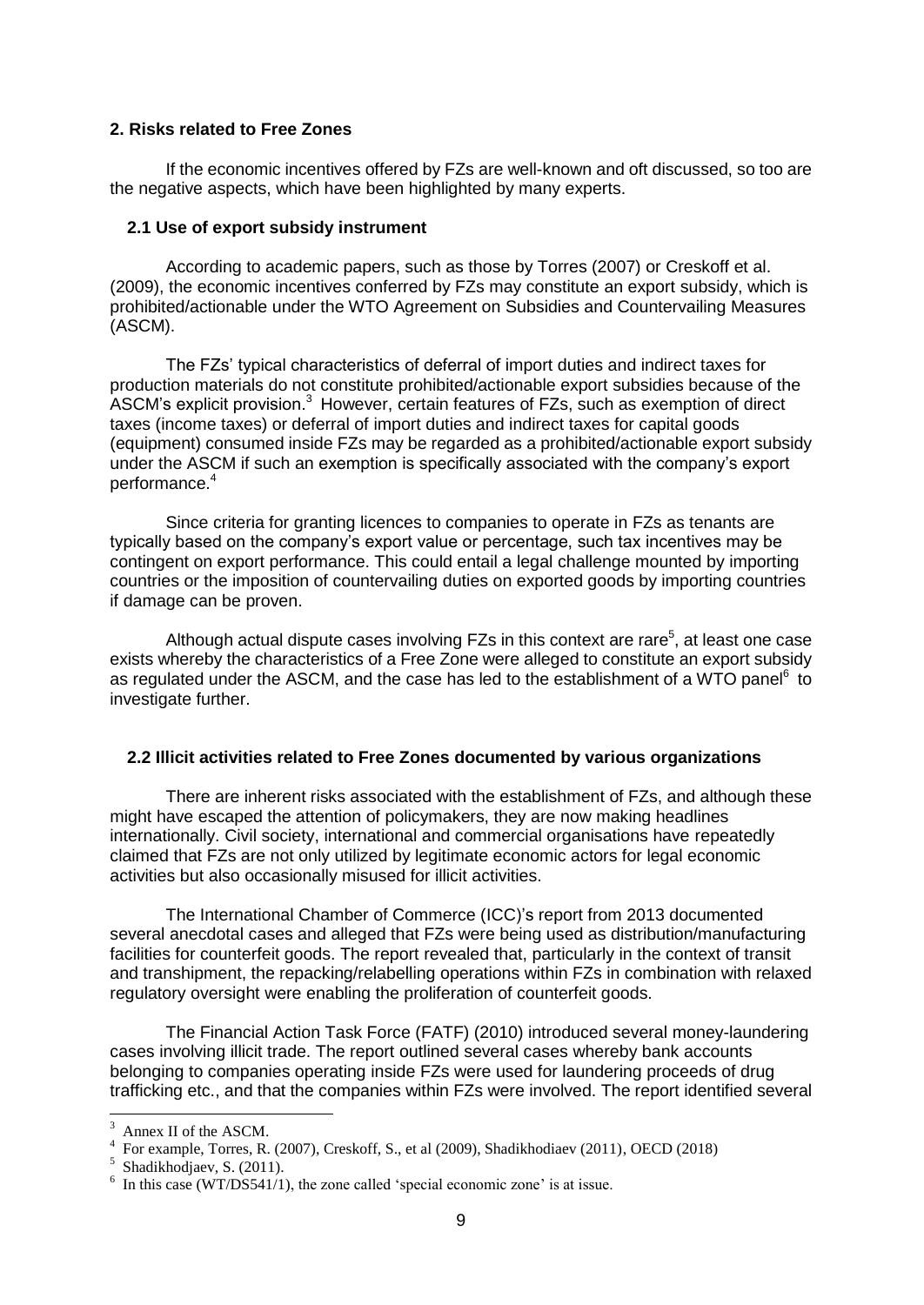factors as enabling FZ-related money laundering, including cash transactions inside FZs, lack of integration between FZ authorities and Customs' IT systems, and lack of due diligence and compliance record checks at the initial admission phase of companies into FZs.

INTERPOL (2014), exploring several historical cases of tobacco smuggling, observed that a lack of clarity regarding the jurisdiction of Customs inside FZs, their responsibility and control inside FZs, and the relative ease with which legal entities inside FZs were established all contributed to making of the FZs an appealing 'haven' for illicit tobacco trafficking. The World Economic Forum (2012) raised the issue of FZs on its agenda and reiterated the need to combat money laundering and illicit trade. The United Nations Office on Drugs and Crime (2013) referenced several cases where FZs were misused for illegal wood products or electrical and electronic waste.

The Economist (2018) established indices index for assessing countries' vulnerability to illicit trade and called it the 'global illicit trade environment index'. Of the four indices, one index focused on 'free trade zones', based on case studies of five prominent FZs.

A partnership between the OECD and the European Union Intellectual Property Office in 2018 marked the first attempt to deliver a quantitative analysis regarding the relationship between FZs and counterfeit goods. The report's analysis was based on data on seizures of counterfeit goods during the period 2011-2013, made by Customs primarily located in the European Union and the United States. The regression analysis used s180-336 observations as samples. The report outlined the positive correlations between the 'export value of counterfeit goods' as the dependent variable and the 'existence of an EPZ', 'number of EPZs' and 'number of firms operating in EPZs', meaning that each of these variables increased the export value of counterfeit goods. The report demonstrated that the correlations were statistically significant and robust, even excluding outlier data on China from which very large amounts of export value of counterfeit goods were observed<sup>7</sup>.

# *Money laundering and its relationship to organized crime and terrorism*

Cases of money laundering related to FZs, or even involving organized crime or terrorist organizations, have been reported in existing literature. The FATF (2010) revealed nine cases where trade-based money laundering was perpetrated (Table 2-1). At least three reportedly involved companies operating inside FZs whose bank accounts served as receptors for laundered money used for terrorist financing. These cases further signify the importance of combating illicit activities exploiting FZs.

#### Table 2-1: Examples of cases mentioned by the FATF  $(2010)^8$

Summary of investigation findings

For proceeds of cocaine sales by a Colombian drug syndicate to Hezbollah (Extremist organization) in Lebanon, bank accounts of several companies inside a FTZ (Colon Free Zone) were used as receiving point of the proceeds and laundering illicit money. The report points out that the maintenance of import/export records was carried out manually and that there was a lack of integration between FTZ authorities and Customs' IT systems-making detection even more difficult.

Tobacco worth US dollars (USD) 1 million in total, which had been brought from abroad and stored and repacked by company A inside FTZ I, was transferred to company B inside FTZ I, transported by sea to FTZ II, and then secretly imported into the domestic market without paying import duties. The proceeds were laundered through the purchase of real estates in the domestic market. The case involved forged trade documents and the 12 people convicted turned out to be also involved in weapons and drug distribution associated with the Abu Sayyaf Group, a terrorist organization based in the Philippines.

A key suspect in Euskadi Ta Askatasuna (ETA), a designated terrorist organization based in northern

 $\overline{a}$ 

OECD (2018), p.50-51.

<sup>8</sup> Summary of cases is the author's own work. The report uses the word 'free trade zones' (FTZ).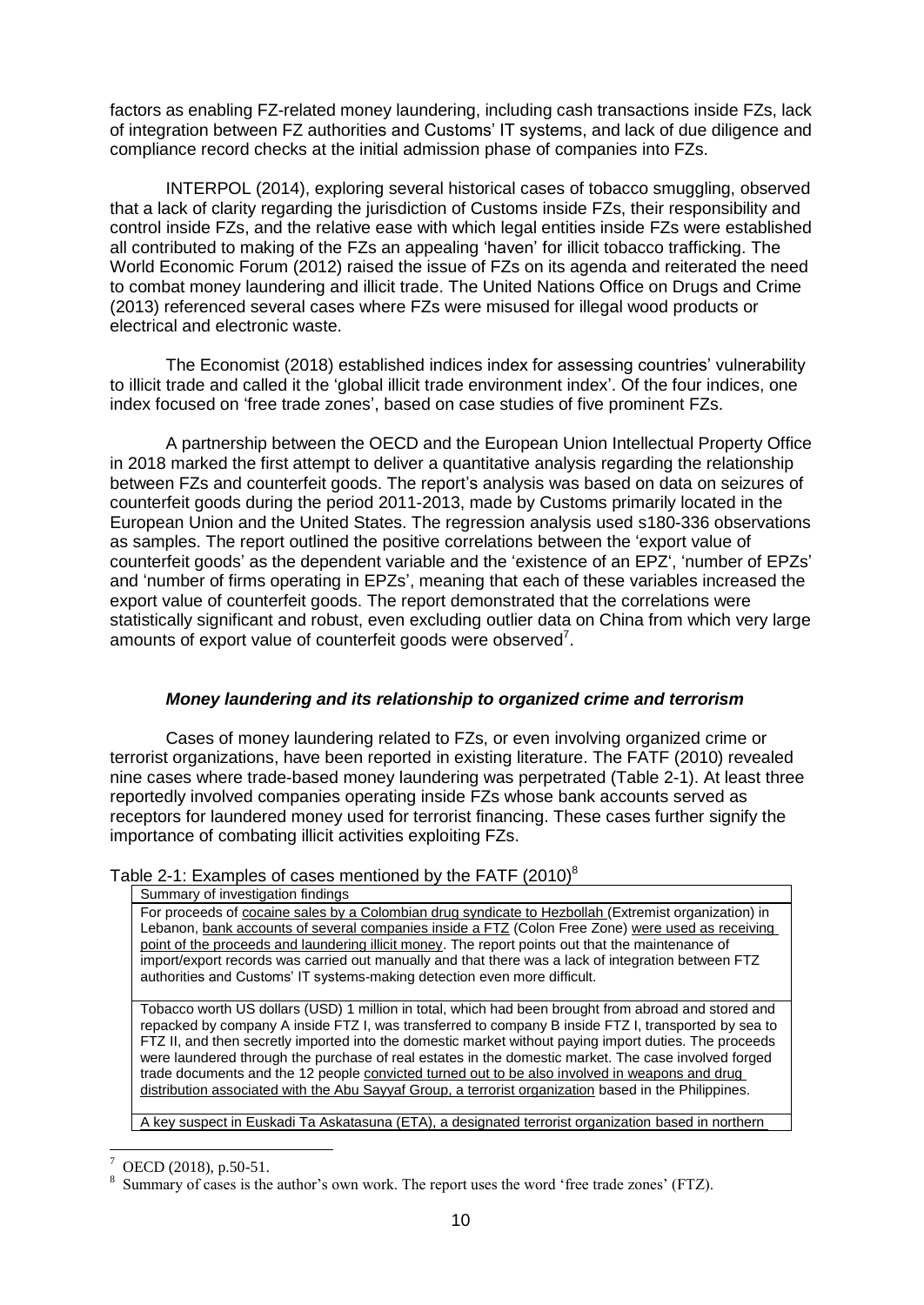Spain, created a company based on electronics trading which operated inside a FTZ in Costa Rica. The company's bank account had been utilized for laundering the proceeds of illicit activities. The company had very little real trading activity, yet it received/sent money up to as much as 3 million euro within a 6-months period.

A company X was a textile trader operating inside a FTZ in Curacao and selling clothes to a company in Venezuela. It turned out that the company X's bank account was being used for laundering money for the proceeds of drug trafficking. The investigation resulted in the confiscation of millions of USD and euro in cash, which was not reflected in the company X's books, and revealed the use of a legitimate business as a receptor for drug-trafficking proceeds.

# **2.3 Cases of illicit trade related to Free Zones and reported by Customs**

#### *Detection and seizure cases related to FZs*

Cases of illicit trade in relation to FZs have also been reported to the WCO's Customs Enforcement Network (CEN) database<sup>9</sup>.

It is important to highlight that WCO Member administrations report seizure data to the CEN database on a voluntary basis. There might be many reasons a Customs administration may choose not to report certain portions or details of their data, including the need to maintain secrecy over ongoing investigations. From January 2011 to August 2018, 48 countries reported over 600 seizures in relation to FZs (over 1,300 when including an outlier) (Table 2-2)<sup>10</sup>. This is statistically insignificant to derive any robust conclusions, and the figures from the CEN database in this paper do not depict a comprehensive view of trends in illicit trade. Nevertheless, a few trends become notable even with such a restricted sample size :

Table 2-2: Reported seizures inside FZs: sorted by WCO regions to which the seizure country belongs\* (unit: no. of seizures)

|            | <b>Seizure Country</b> |        |  |  |        |  |  |
|------------|------------------------|--------|--|--|--------|--|--|
|            |                        | $-181$ |  |  |        |  |  |
| kegion<br> |                        | MENΔ   |  |  | Europe |  |  |
|            |                        |        |  |  |        |  |  |

(source) WCO CEN data (Jan.2011- Aug.2018)

\* After excluding one unusually-large reporting country

Abbreviations:

'AMS': South America, North America, Central America, and the Caribbean region

'MENA': North of Africa, Near and Middle East region

'WCA': West and Central Africa region

'ESA': East and South Africa region

'Europe': Europe region

'A/P': Far East, South, and South East Asia, Australasia, and the Pacific Islands region

# *Global nature of illicit trade related to FZs*

<sup>&</sup>lt;sup>9</sup> The WCO CEN was developed to assist the global Customs enforcement community in gathering data and information for intelligence purposes. This database acts as a central depositary for enforcement-related information and depends on the voluntary steady flow of quality data provided by WCO Members. (for more information, please refer to:

[http://www.wcoomd.org/en/topics/enforcement-and-compliance/instruments-and-tools/cen-suite/cen.aspx\)](http://www.wcoomd.org/en/topics/enforcement-and-compliance/instruments-and-tools/cen-suite/cen.aspx)

<sup>&</sup>lt;sup>10</sup> Put more precisely, these are the cases whose seizure location was at a so-called 'free trade zone'.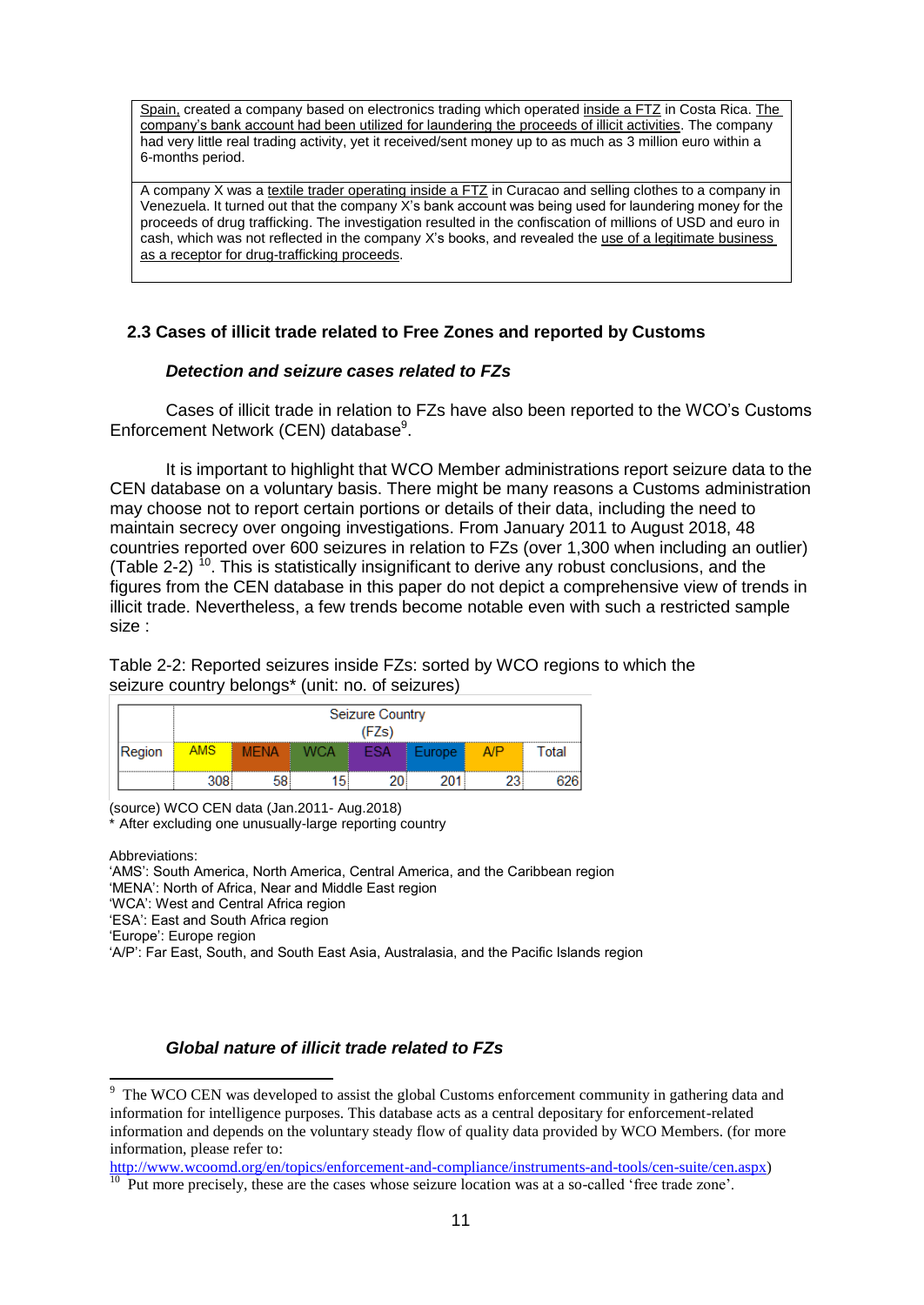The first notable trend observed is that seizures related to FZs are global in nature. Table 2-3 shows the number of seizures made at FZs of the reporting countries (seizure countries), sorted by departure country and seizure country. As can be seen from the table, seizures are globally distributed in that there are not only intra-regional seizures where departure country and seizure country belong to the same WCO region, but also multi-regional seizures where the departure country and seizure country belong to different regions. In more than 200 seizures, goods coming from AMS region were seized at FZs of AMS region, serving as an example of intra-regional trafficking. Many such intra-regional seizures are seen in the Europe and MENA regions also. Goods coming from A/P region were seized at FZs in Europe or in AMS regions, serving as an example of multi-regional trafficking.

Table 2-3: Reported seizures inside FZs: sorted by WCO regions to which the departure country and seizure country belong\* (unit: no. of seizures)



(source) WCO CEN data (Jan.2011- Aug.2018)

After excluding one unusually-large reporting country

\* Highlighted part: Intra-regional seizures where departure country and seizure country belong to the same WCO region. non-highlighted part: multi-regional seizures

\* intra-regional seizures include seizures in which the departure country and seizure country are different and those in which the departure country and seizure country are the same

Abbreviations: same as in Table 2-2

Conversely, Table 2-4 shows the number of seizures of goods coming from another country's FZs, sorted by departure country and seizure country. Similarly, not only intra-regional cases of trafficking but also multi-regional ones are seen. For example, goods coming from the A/P region's FZs were seized in the MENA region. Goods coming from the MENA region were seized in the Europe region.



Table 2-4: Reported seizures of goods coming from another country's FZs: sorted by WCO regions to which the departure country and seizure country belong \* (unit: no. of seizures)

(source) WCO CEN data (Jan.2011- Aug.2018)

\* Highlighted part: intra-regional seizures where the departure country and seizure country belong to the same WCO region. Non-highlighted part: multi-regional seizures

\* Intra-regional seizures include only seizures in which the departure country and seizure country are different Abbreviations: same as in Table 2-2

#### *Variety in types of illicit trade related to FZs*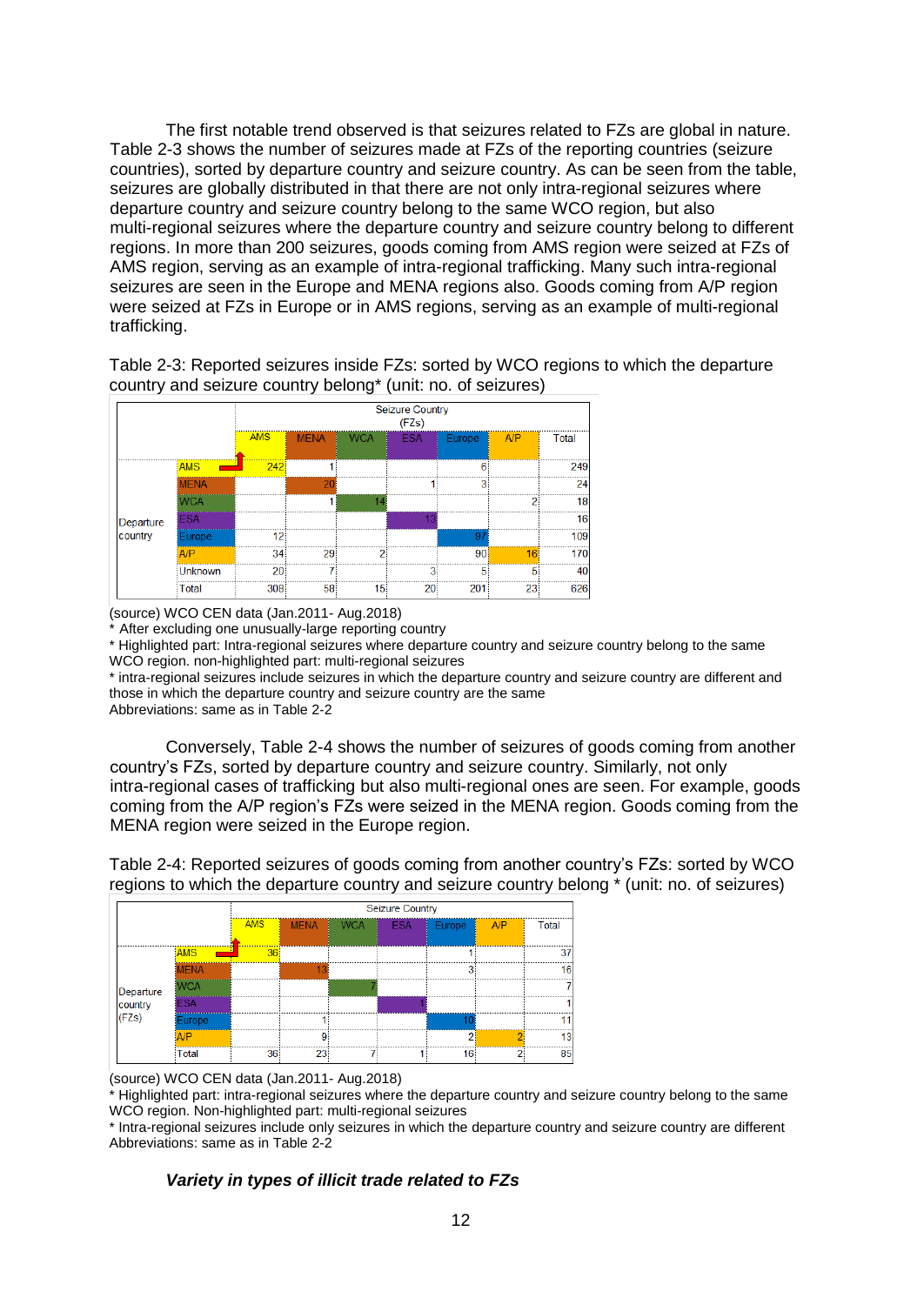The second notable trend is that the types of illicit trade; these are not limited to tax evasion or IPR infringements, but are much more multifaceted. Figure 2-5 and Figure 2-6 show the aforementioned seizures reported to the CEN database and sorted by types of goods. Whether the illicit goods were seized at FZs of the reporting country (Figure 2-5) or seized for goods coming from another country's FZs (Figure 2-6), we can see various types of illicit trade ranging from tax evasion to smuggling of IPR-infringing goods, tobacco, drugs, weapons, CITES protected flora and fauna etc. Tax evasion cases, even excluding tobacco and beverage, encompassed various commodities.



Figure 2-5: Reported seizures inside FZs (total of 626 seizures\*) (unit: no. of seizures)

\* The numbers in brackets refer to the HS Chapters to which the commodities belong. (Source) WCO CEN data (Jan.2011- Aug.2018)

Figure 2-6: Reported seizures of goods coming from another country's FZs (total 85 seizures) (unit: number of seizures)



\* The numbers in brackets refer to the HS Chapters to which the commodities belong. (Source) WCO CEN data (Jan.2011- Aug.2018)

Figure 2-7 shows part of the results of the WCO online survey conducted in 2018 addressed solely to WCO Members, to which 61 Members replied. Existence of illicit trade reported by the WCO Members was similarly various and consistent with the CEN data, ranging from duty fraud, drugs, IPR-infringements, origin fraud, drugs, arms, money laundering and smuggling of cultural objects.

Figure 2-7: WCO online survey (unit: no. of responding Members)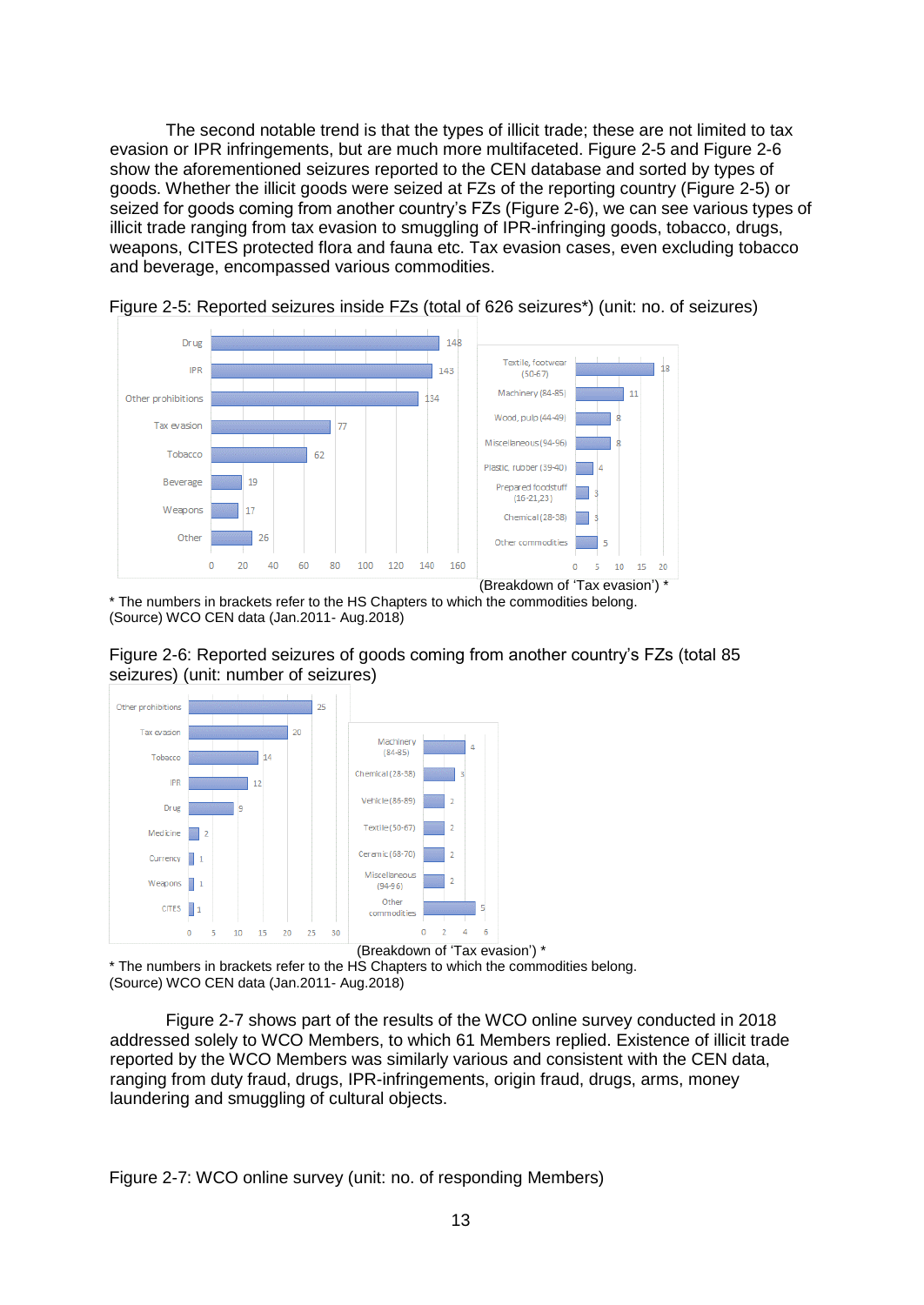

Question: 'What kinds of detection or seizure of illegal goods related to SCZs have you performed?' (respondents: 61 Members)

(Note) The term 'Special Customs Zones (SCZs)' is used to mean 'Free Zones' under SAD2 of the RKC (Source) WCO online survey conducted in June 2018

#### *Anecdotal examples of illicit trade*

Table 2-8 provides a description of reported cases. The cases listed here feature examples that were made available to the WCO Secretariat in the course of the online survey, WCO workshops and meetings, and field studies carried out in Customs administrations throughout 2018-2019.

Notably, not only commercial fraud such as tax-evasion or IPR-infringements, but also goods posing a safety and security threat such as drugs or pneumatic weapons were detected, as can be seen in cases A-15(drugs), A-16(drugs), A-17(drugs), A-18(pneumatic weapons), and B-4 (pneumatic weapons). Cases of IPR-infringing goods or fake tobacco are also demonstrated.

As can be seen in cases A-1 to A-6, instances of 'missing cargo' inside FZs are frequently observed. As an import declaration is required and duty/tax is levied when the goods exit the FZs to the domestic market, there is an incentive for traders to secretly bring the goods out of FZs into the domestic market without import declaration. This is especially true for goods for which high rates of import duties or indirect taxes are applicable. Occurrence of tax-evasion cases exploiting FZs is natural because import duties and taxes for goods located inside FZs are exempted/suspended.

In cases of A-15 and A-17, illicit drugs bound for consignees inside FZs were detected at entry to those FZs. These cases serve as a reminder of the importance of Customs' intelligence and monitoring of cargoes and companies inside FZs.

Notably, in the case of A-14, due to obfuscation as to which governmental agencies have responsibility over FZs, the right holders sought enforcement for goods that entered the domestic market. This fact deepens the complexity of FZs - 'segregated' as they are from other parts of the national territory - and necessitates the involvement of multiple governmental agencies.

In the cases of A-8, A-9, A-18, A-19, B-4, and B-5, three or more countries were involved in the chain of transit/transhipment operations, which underpins the complexity and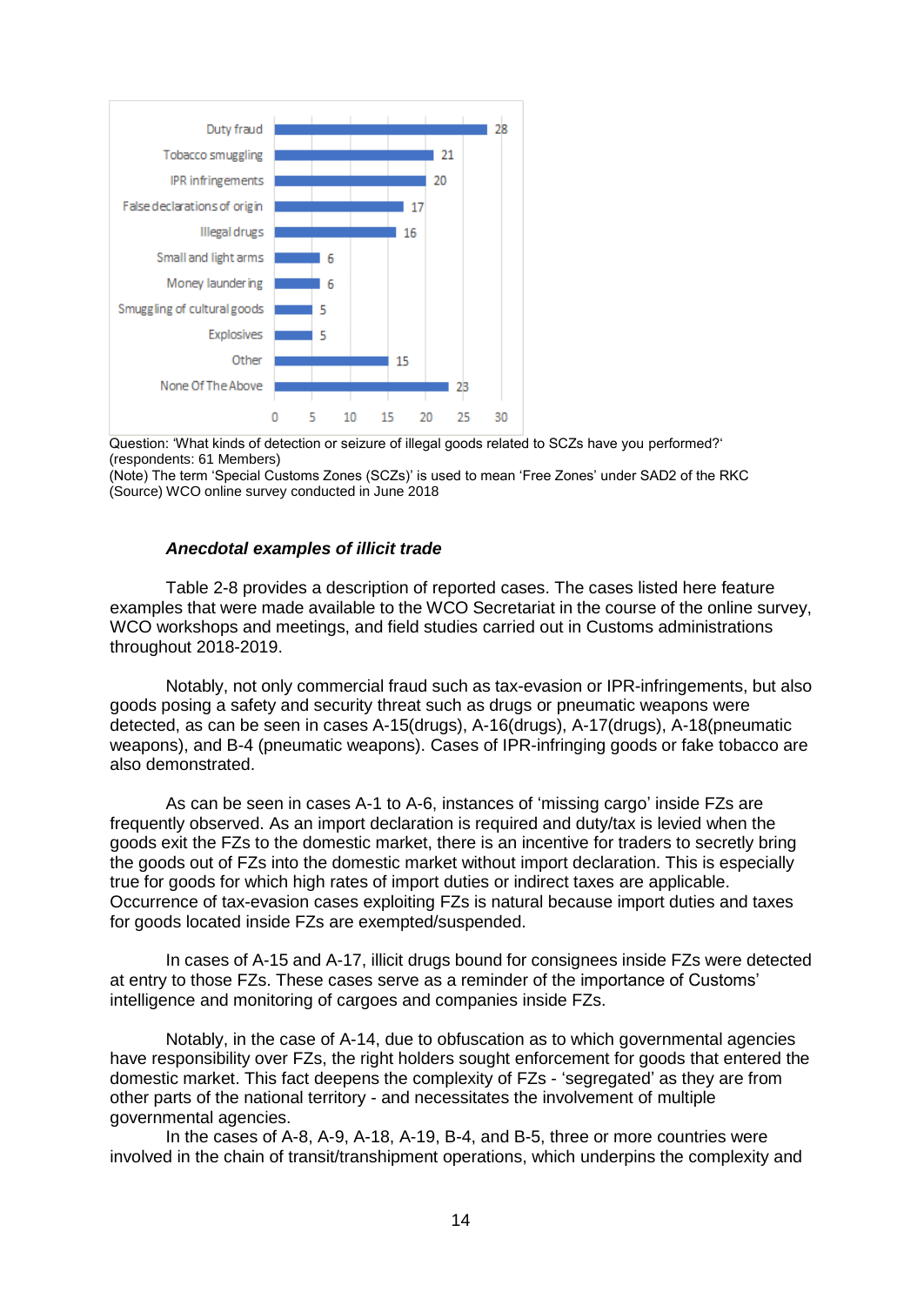global nature of this issue and the necessity for intelligence sharing and international cooperation among Customs administrations.

 The case of A-20 involved the manufacture of illicit goods (fake tobacco). In the case of A-7, where cargo stayed inside FZs and remained there until anti-dumping duties were lifted, a principal feature of FZs - unlimited duration for cargo - was exploited.

|                | Types                                   | Description                                                                                                                                                                                                                                                                                                                                                        | Source                         |
|----------------|-----------------------------------------|--------------------------------------------------------------------------------------------------------------------------------------------------------------------------------------------------------------------------------------------------------------------------------------------------------------------------------------------------------------------|--------------------------------|
| А.             | Case at a FZ                            |                                                                                                                                                                                                                                                                                                                                                                    |                                |
| $\mathbf{1}$   | Tax evasion<br>(Missing<br>cargo)       | Chemical manufacturers operating in an FZ had inventory of<br>pesticide for re-export. At inspection, it turned out that the<br>pesticide had been replaced by water and had been smuggled<br>into the domestic market without an import declaration.                                                                                                              | WCO workshop                   |
| $\overline{c}$ | Tax evasion<br>(Missing<br>cargo)       | Companies operating in an FZ stored food supplement boxes. It<br>turned out they had been replaced by beans, rice, and other<br>tablets, and that they had been smuggled into the domestic<br>market without a declaration. The tariff difference between the<br>commodities was significant at 5-60%.                                                             | WCO workshop                   |
| 3              | Tax evasion<br>(Missing<br>cargo)       | Shortage of weight of tobacco from a check of the balance of a<br>plant's account book, which led to fines of over USD40,000. An<br>on-site visit and comparison between the account book and<br>physical inventory revealed the missing inventory.                                                                                                                | WCO workshop                   |
| 4              | Tax evasion<br>(Missing<br>cargo)       | Goods inside FZs were found to be missing after a routine<br>Customs inspection of unreported processing/waste account<br>books. The tax evaded was over USD 700,000.                                                                                                                                                                                              | <b>WCO Member</b>              |
| 5              | Tax evasion<br>(Missing<br>cargo)       | Unauthorized removal of raw materials of finished products to<br>domestic market.                                                                                                                                                                                                                                                                                  | <b>WCO</b><br>online<br>survey |
| 6              | Tax evasion<br>(Missing<br>cargo)       | It turned out that the company removed inventories of<br>machine-parts from the FZ secretly. This was detected through<br>Customs' check utilizing previously-reported records kept in the<br>Customs IT system. Duty/tax of over 70,000 USD were about to<br>be evaded.                                                                                           | WCO workshop                   |
| $\overline{7}$ | Tax evasion<br>(Anti-dumping<br>duties) | A company brought goods from abroad and stored them inside<br>FZs to wait until anti-dumping duties were lifted, without<br>importation to the domestic market. The company exploited the<br>FZ's characteristic of unlimited duration for a cargo's storage in<br>FZs.                                                                                            | WCO workshop                   |
| 8              | Tax evasion<br>(Tobacco)                | Tobacco in a container coming from the Middle East, arrived at<br>an FZ in Asia, bound for Europe. Risk analysis and intelligence<br>exchange led to seizure of undeclared tobacco at a European<br>country's Customs.                                                                                                                                             | <b>WCO Member</b>              |
| 9              | Tax evasion<br>(Beverage)               | Unmanifested liquors (combined with other commodities) were<br>found. The good was detected in transshipment country A's FZ<br>in Asia.                                                                                                                                                                                                                            | <b>WCO Member</b>              |
| 10             | Tax evasion<br>(Other)                  | The importer pretended to be a consumer eligible for a<br>preferential rate of Customs duty/VAT for cross-border<br>e-commerce*. Conspiracy between companies outside and<br>inside the FZ.<br>In the country, cross-border e-commerce business utilizing the<br>characteristic of suspension of import duties and indirect taxes<br>may be conducted only in FZs. | <b>WCO Member</b>              |
| 11             | <b>IPR</b>                              | Inspection and risk analysis led to the seizure of IPR<br>(trademark)-infringing footwear inside FZs, totaling 25,000 pairs<br>and USD 250,000.                                                                                                                                                                                                                    | <b>WCO</b><br>online<br>survey |
| 12             | <b>IPR</b>                              | Detected entry of counterfeit goods infringing IPR or<br>consumer-protection standards.                                                                                                                                                                                                                                                                            | WCO online<br>survey           |
| 13             | <b>IPR</b>                              | IPR-infringing toothpaste and tobacco seized in FZs.                                                                                                                                                                                                                                                                                                               | WCO workshop                   |
| 14             | <b>IPR</b>                              | Counterfeit machine-parts, which were manufactured in country<br>A in Asia, came through an FZ in country B in the Middle East                                                                                                                                                                                                                                     | IPR right holder               |

Table 2-8: Examples of actual cases<sup>11</sup>

<sup>&</sup>lt;sup>11</sup> This does not necessarily mean that the seizure took place during 2018-2019.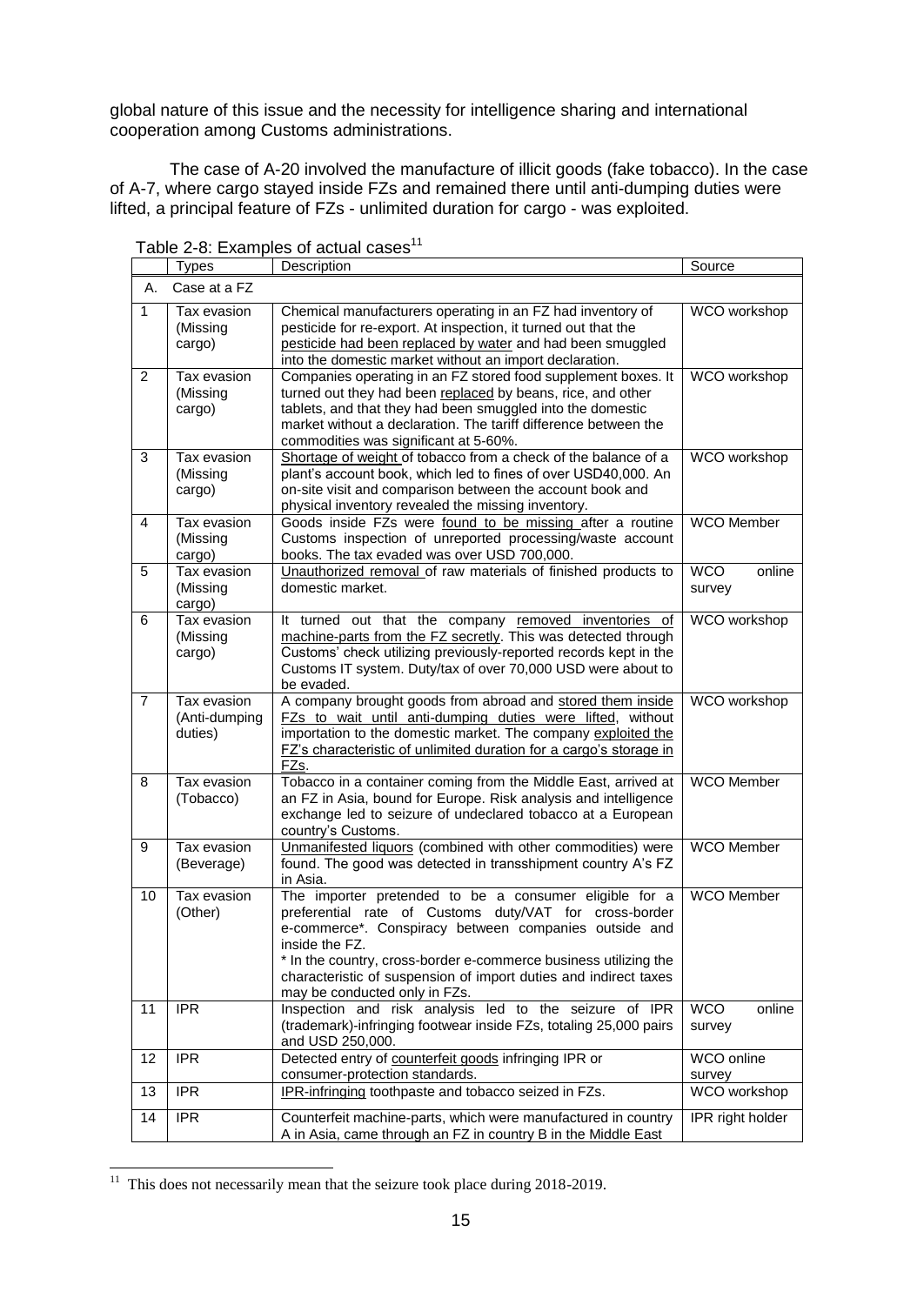|                |               | and came to another FZ in country B for storage, were detected<br>by Customs based on intelligence provided by the right holder.              |                     |
|----------------|---------------|-----------------------------------------------------------------------------------------------------------------------------------------------|---------------------|
|                |               | Due to the obscurity in location of responsibility among                                                                                      |                     |
|                |               | governmental agencies inside the major FZs, the right holder                                                                                  |                     |
|                |               | tend to give up enforcement on goods in the major FZs and                                                                                     |                     |
|                |               | tend to seek enforcement on goods in other parts of the country.                                                                              |                     |
| 15             | Drug          | Over 30kg of heroine was found from cargo at a port which was<br>intended to enter a FZ next to port                                          | <b>WCO Member</b>   |
| 16             | Drug          | 80,000 tablets of MDMA tablets were seized inside an FZ                                                                                       | WCO Member          |
| 17             | Drug          | Over 100,000 pieces of medicines containing narcotic                                                                                          | <b>WCO</b> workshop |
|                |               | substances were seized. The consignee was a company inside<br>a FZ.                                                                           |                     |
| 18             | Pneumatic     | Airsoft guns from country A, having transited in a FZ of country                                                                              | <b>WCO Member</b>   |
|                | weapons       | B and bound for country C, were seized in country B, The goods<br>were declared as another cargo.                                             |                     |
| 19             | <b>CITES</b>  | Live animals under CITES regulation came from country A in                                                                                    | <b>WCO Member</b>   |
|                |               | Africa, transshipped at country B in Asia, and bound for country<br>C in Asia, were seized at country B's FZ.                                 |                     |
| 20             | Manufacturing | Genuine tobacco and fake tobacco (mixing wood carpentry)                                                                                      | <b>WCO Member</b>   |
|                | (Tobacco)     | manufactured in an FZ were seized in the FZ. Half (genuine                                                                                    |                     |
|                |               | tobacco) was bound for the domestic market with tax-evasion                                                                                   |                     |
|                |               | intentions, while the other half (fake tobacco) was bound for                                                                                 |                     |
|                |               | export.                                                                                                                                       |                     |
| 21             | Disguising    | A bill of lading was reissued and the shipment pretended to be                                                                                | WCO workshop        |
|                | origin        | originating in the FZs, thus the real cargo flow was cut and                                                                                  |                     |
|                |               | masked, and origin was disguised.                                                                                                             |                     |
|                |               | B. Seizures of goods coming from another country's FZs                                                                                        |                     |
| 1              | Tax evasion   | County A faces occasional cases of tobacco smuggling coming                                                                                   | WCO Member          |
|                | (Tobacco)     | from an FZ in country B.                                                                                                                      |                     |
| $\overline{2}$ | Tax evasion   | Goods transiting through a country's FZs sometimes obtain                                                                                     | WCO workshop        |
|                | (Origin)      | Certificate of Origin under the Greater Arab Free Trade Area                                                                                  |                     |
|                |               | (an international free trade agreement), without substantial                                                                                  |                     |
|                |               | processing, and thus free rides on the GA FTA preferential                                                                                    |                     |
|                |               | tariffs when imported.                                                                                                                        |                     |
| 3              | Tax evasion   | Fish exported from a country's FZs with a Certificate of Origin                                                                               | WCO meetings        |
|                | (Origin)      | issued for preferential tariffs under the Economic Community of                                                                               |                     |
|                |               | West African States (ECOWAS) FTA often does not meet origin                                                                                   |                     |
|                |               | criteria (fish obtained by ships registered in non-Party countries)                                                                           |                     |
|                |               | and thus free rides on the ECOWAS FTA.                                                                                                        |                     |
| 4              | Pneumatic     | Nearly 200 pneumatic weapons (air/gas) were detected at                                                                                       | <b>WCO Member</b>   |
|                | weapons       | country C. The goods were stored in country A's FZ, came                                                                                      |                     |
|                |               | through country B via land border, and were bound for an                                                                                      |                     |
|                |               | importer operating in country C.                                                                                                              |                     |
| 5              | Other         | Chicken originating in country A, and stored in a FZ of country                                                                               | <b>WCO Member</b>   |
|                |               | $\underline{B}$ , came to an FZ in country $\underline{C}$ , where the packaging was<br>changed and the expiry date was extended before being |                     |
|                |               | exported to country D (unsecure area). The goods were                                                                                         |                     |
|                |               | detected in the FZ of country C.                                                                                                              |                     |
|                |               |                                                                                                                                               |                     |

# **2.4 Effects of illicit activities on Free Zones policies**

In Europe, the issue of FZs is particularly prominent. The business of providing secure storage facilities for high-value cultural objects exists by benefiting from the FZs' characteristics of duty/tax exemption and unlimited duration of stay for cargoes. The context is the diversification of private investors' portfolios in the wake of the global financial crisis and the nature of cultural objects as financial assets with transactions taking place regardless of their physical location. It has been reported that high-value cultural objects are stored on a permanent basis in several FZs and that ownership is easily transferred to subsequent owners and, according to mass media reports, some transactions have been used for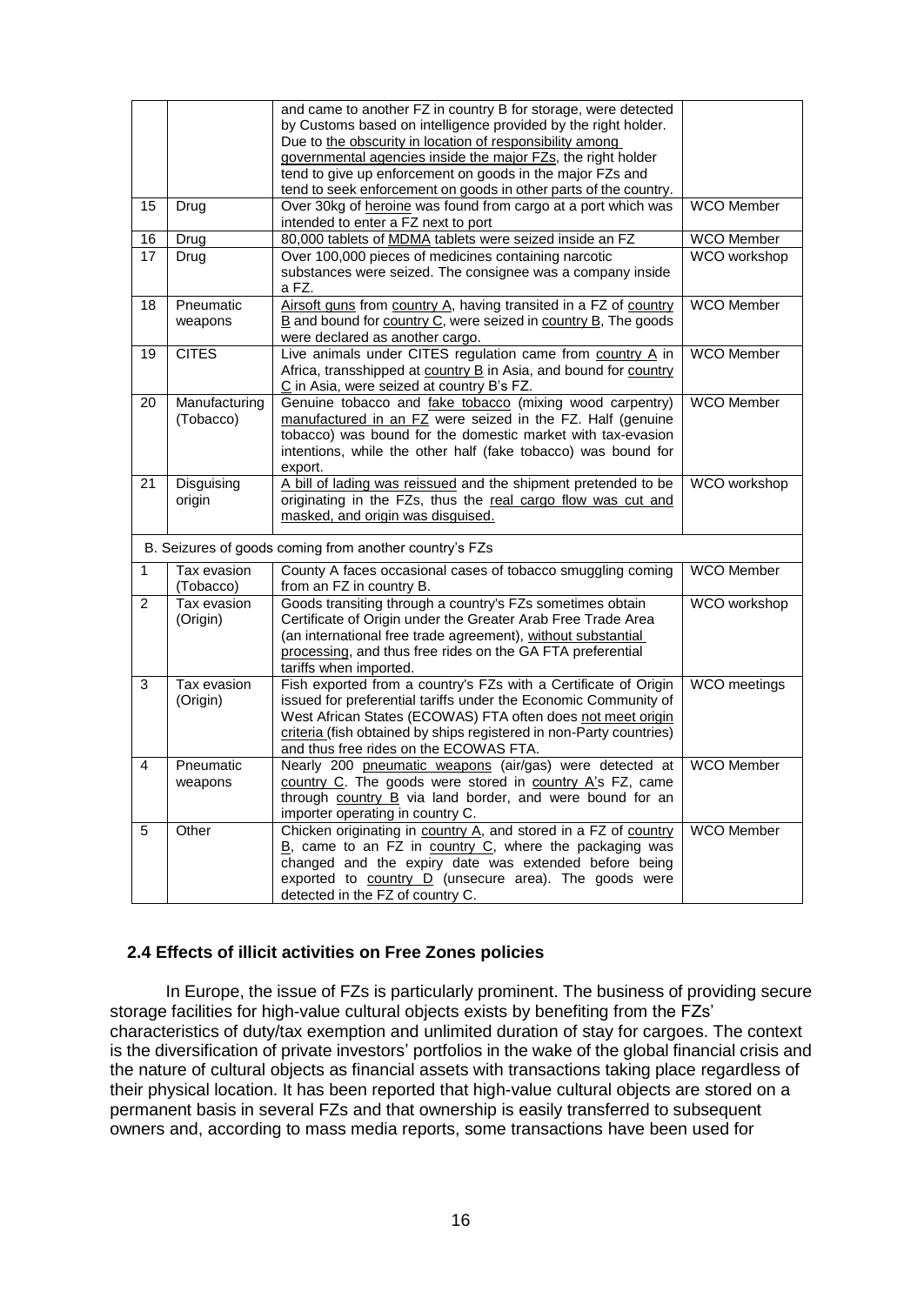laundering illicit proceeds.<sup>12</sup> Additionally, it has been pointed out that such cultural objects include those that were stolen and smuggled from conflict areas.<sup>13</sup>

In light of the allegations of money laundering, illicit trafficking of cultural objects, and other illicit activities exploiting FZs, the European Commission's July 2019 report explicitly designated  $FZs<sup>14</sup>$  as one of the new risk factors for money laundering and terrorist financing. Furthermore, a report from the European Parliament published in March 2019 outlined that the motivation for using FZs included a high degree of secrecy and deferral of import duty and indirect taxes. The report even proposed the 'urgent phasing down' of the system of FZs in the European Union.<sup>15</sup>

It is not only the European Union where illicit activities in FZs affect policies. Switzerland, to cite but one example, amended its Customs Act in 2007 and strengthened supervision by Customs over goods stored in FZs, given the allegations that FZs in the country had been utilized for stolen cultural property.<sup>16</sup>

It is not only Europe; one country in Asia, which is not a Contracting Party of SAD2 of the RKC, following several tax-evasion cases in FZs typical characteristics of FZs have changed. The unlimited duration of stay of cargoes inside FZs became 'limited', and the frequency of transfer of ownership of cargoes inside FZs became reduced in order to prevent such misuse of FZs.

#### **3. Observation and analysis**

Given the occurrence of illicit activities exploiting FZs, possible enabling factors for illicit trade or illicit activities need to be examined.

#### **3.1 Limited explicit recognition of Free Zones by international legal frameworks for countering illicit trade**

In general terms, FZs have not been explicitly captured by existing international conventions which substantively regulate illicit trade.

As can be seen in Figure 3-1, international conventions for countering illicit trade have not typically made explicit provision for goods inside FZs be covered by the scope of the regulations. Although such illicit goods may be captured by certain existing regulations on transit/transhipment operations, still, not all international conventions are regulating transit/transhipment of illicit goods.

One peculiar example is the United Nations Convention Against Illicit Traffic in Narcotic Drugs and Psychotropic Substances, which entered into force in 1990, and which explicitly captures FZs as being within its scope of regulation<sup>17</sup>. The convention's explicit provision is unique in that it states that measures to be adopted inside FZs should be 'no less stringent' than measures to be adopted in other parts of the national territory.<sup>18</sup>

There are other examples of international conventions explicitly encompassing FZs within their regulatory scope, such as the Anti-Counterfeiting Trade Agreement, or the Intellectual Property chapter of the Comprehensive Progressive Trans-Pacific Partnership

 $12$  See for example, EPRS (2018) and Gisler, J. (2016).

<sup>&</sup>lt;sup>13</sup> See for example, Gisler, J. (2016).

<sup>&</sup>lt;sup>14</sup> The report dated 24 July 2019. The report uses the word 'free ports'.

<sup>&</sup>lt;sup>15</sup> Paragraph 211 of the report dated 26 March 2019. The report uses the word 'free ports'.

<sup>&</sup>lt;sup>16</sup> Gisler, J. (2016).

 $17$  The words 'free trade zone' and 'free port' are used in the legal text without definitions.

 $18$  Article 18.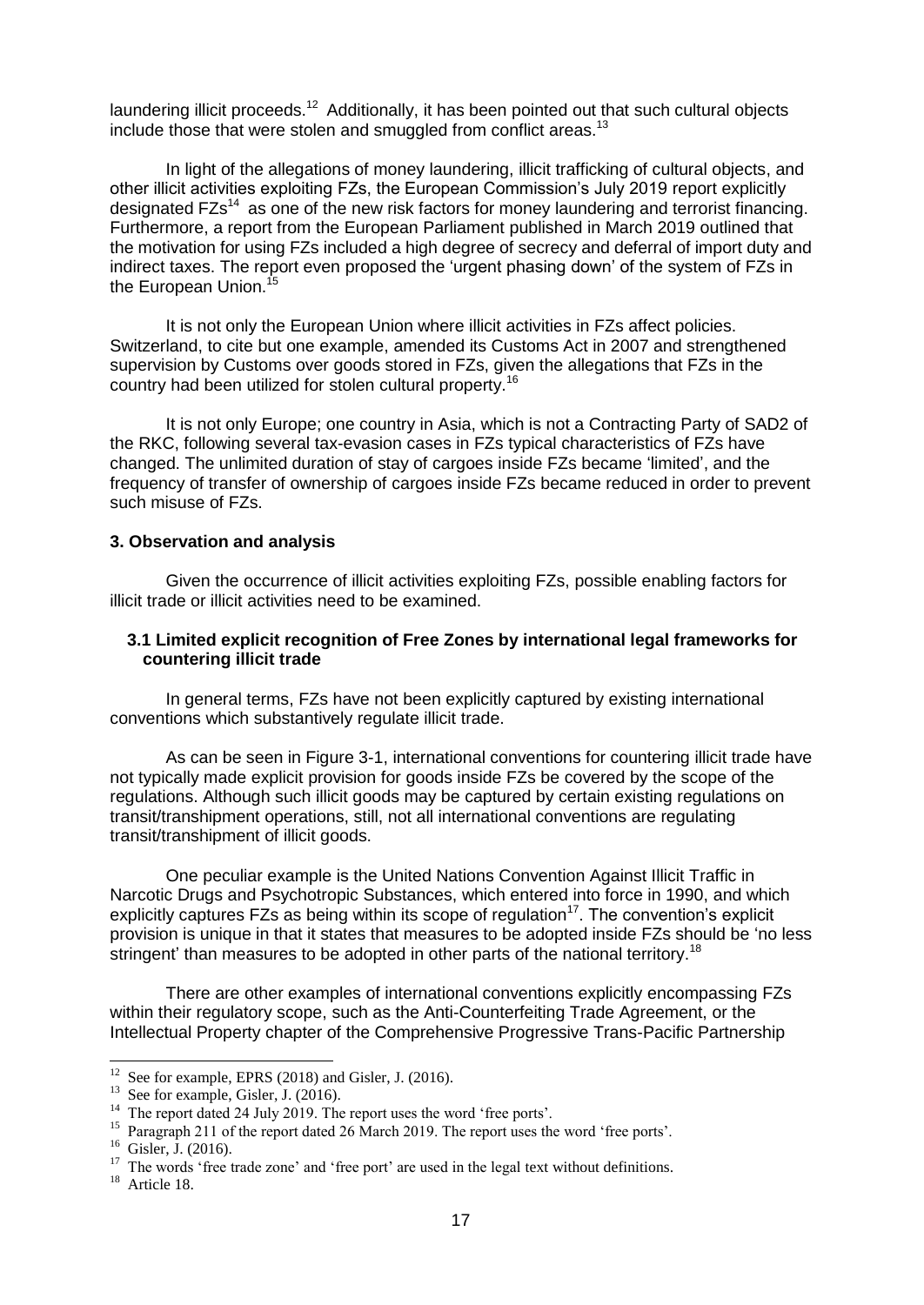Agreement (Table 3-1), however, they are either not yet in force or still involve a limited number of Contracting Parties.

The situation, whereby FZs have not been explicitly addressed in international conventions, i.e. international binding agreements, is also true for the international non-binding agreements. Among the four major international non-binding agreements which regulate dual-use goods possibly used for the proliferation of weapons of mass destruction  $(WMD)<sup>19</sup>$ , only the Wassenaar Arrangement explicitly captures FZs in its quidelines. Others do not directly address FZs although they do refer to transit and transhipment.<sup>20</sup>

There has been a recent exception, however, to this situation. The Protocol to Eliminate Illicit Trade in Tobacco Products (Table 3-1), which has entered into force in 2018, explicitly provides for effective controls over illicit tobacco in FZs. It is notable that the convention uses the definition of FZs contained in the RKC.

| Convention                                                                                                                                              | EIF <sup>21</sup> | CP <sup>22</sup> | Regulate<br>Import | Regulate<br>Export      | Regulate<br>Transit/<br>Transhipme<br>nt | Regulate<br>activities in<br>FZs |
|---------------------------------------------------------------------------------------------------------------------------------------------------------|-------------------|------------------|--------------------|-------------------------|------------------------------------------|----------------------------------|
| <b>UN Convention Against Illicit</b><br>Traffic in Narcotic Drugs and<br>Psychotropic Substances                                                        | 1990              | 190              | O                  | O                       | O                                        | O                                |
| Arms Trade Treaty                                                                                                                                       | 2014              | 102              | O                  | O                       | O                                        | X                                |
| CITES (Convention on<br>International Trade in<br><b>Endangered Species of Wild</b><br>Fauna and Flora)                                                 | 1973              | 149              | O                  | O                       | O                                        | X                                |
| Basel Convention on the<br>Control of the Transboundary<br>Movement of Hazardous<br>Wastes and their Disposal                                           | 1992              | 187              | $\circ$            | $\Omega$                | O                                        | X                                |
| UNESCO 1970 Convention<br>on the means of prohibiting<br>and preventing the illicit<br>import, export and transfer of<br>ownership of cultural property | 1972              | 137              | O                  | O                       | X                                        | X                                |
| Stockholm Convention on<br>persistent organic pollutants                                                                                                | 2004              | 182              | $\circ$            | O                       | X                                        | X                                |
| TRIPS (Agreement on<br>Trade-Related Aspects of<br>Intellectual Property Rights)                                                                        | 1995              | 163              | $\Omega$           | $\Omega$<br>(voluntary) | X                                        | X                                |
| <b>ACTA (Anti-Counterfeiting</b><br>Trade Agreement)                                                                                                    | $\blacksquare$    | 11               | $\Omega$           | O                       | $\Omega$<br>(voluntary)                  | $\circ$                          |
| Intellectual Property chapter<br>of CPTPP (Comprehensive<br>and Progressive Agreement<br>for Trans-Pacific Partnership)                                 | 2018              | 11               | O                  | O                       | O                                        | O                                |
| <b>ITP</b> (Protocol to Eliminate<br>Illicit Trade in Tobacco<br>Products)                                                                              | 2018              | 52               | O                  | O                       | O                                        | O                                |

Table 3-1: Examples of international conventions regulating specific types of illicit trade

 $\overline{a}$ 

<sup>&</sup>lt;sup>19</sup> The four major international non-binding rules on WMD referred to here are the Nuclear Supplier's Group, the Australia Group, the Wassenaar Arrangement, and the Missile Technology Control Regime.

<sup>20</sup> Viski, A. et al. (2016).

 $21$  Year of entry into force of the convention.

<sup>&</sup>lt;sup>22</sup> Number of Contracting Parties as of June 2019.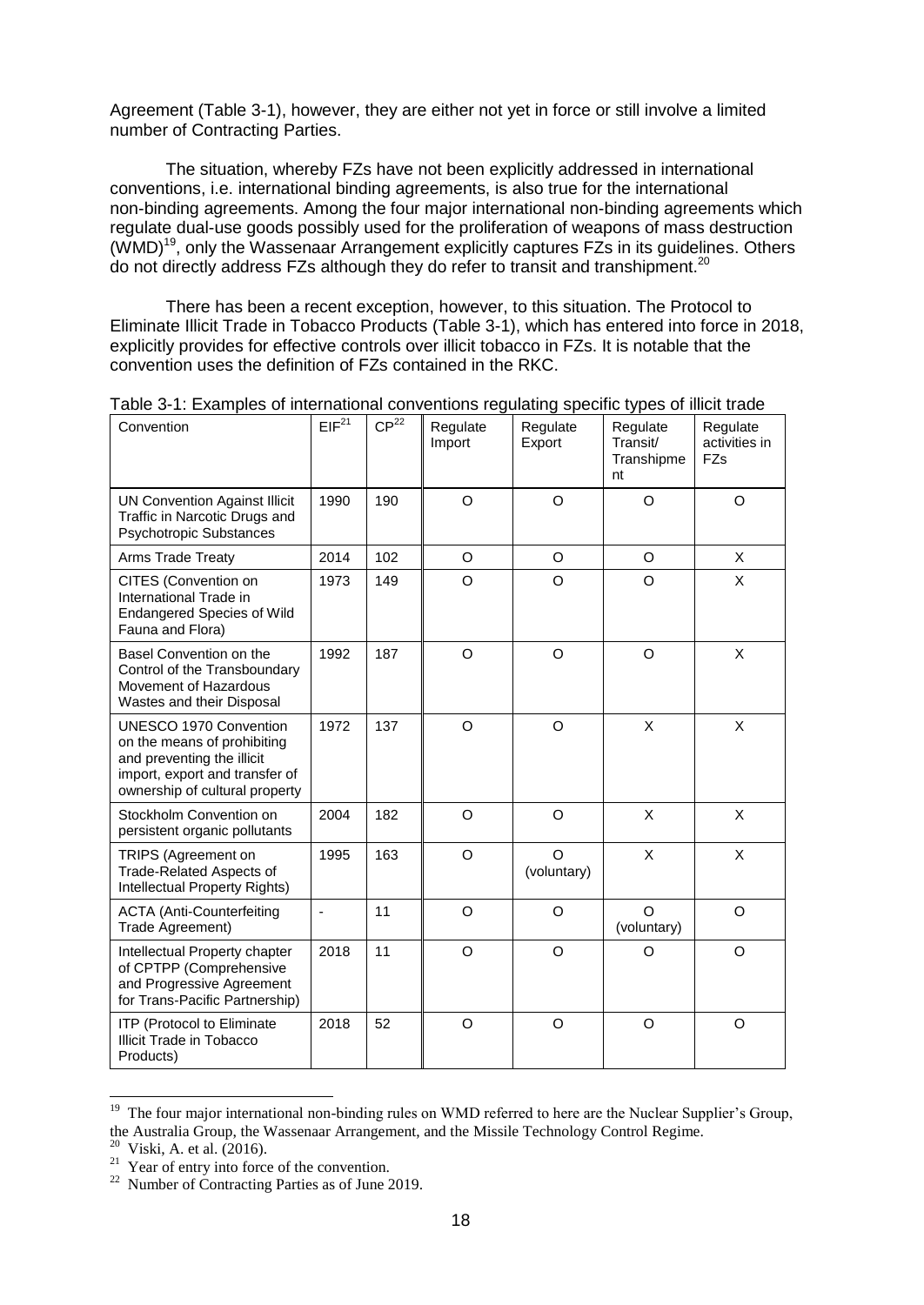#### **3.2 Non-adherence to Chapter 2, Specific Annex D of the Revised Kyoto Convention**

When it comes to international conventions and procedural aspects of FZs, the RKC is the sole international convention regulating the Customs procedures pertaining to FZs.

The RKC, currently numbering 119 Contracting Parties, is a blueprint for modern Customs procedures and is aimed at developing predictable and transparent Customs procedures based on the use of information technologies, risk management, and a coordinated approach to controls along with other governmental agencies, and partnerships with trade, among other things. The RKC consists of three parts: the text, a General Annex with 10 Chapters, and 10 Specific Annexes. The entire General Annex is binding on Contracting Parties and no reservations are possible with respect to its implementation. Specific Annexes of the RKC consist of Standards and Recommended Practices. Contracting Parties may accept one or more of the Specific Annexes as well as submit reservations to Recommended Practices.

Provisions under the RKC carry significant weight; not only is the RKC the sole international convention extensively covering Customs procedures, but also its provisions or definitions have also been extended to and thus copied by other international conventions and domestic legislations.

SAD2 of the RKC lists 21 Standards covering a wide range of Customs procedures related to operations on FZs. Among them are several provisions – the implementation of which is particularly important. For example, Standard 4 stipulates that Customs 'shall have the right to carry out checks at any time on the goods stored in FZs.' Its Recommended Practice 6 stipulates Customs controls on goods in FZs and operations on the grounds of public morality, public security, public hygiene or health, and veterinary or phytosanitary considerations, or the protection of patents, trademarks and copyrights. While the Recommended Practice 6 leaves the Contracting Parties room for interpretation of these operations, it does cover the major aspects of the regime of prohibitions and restrictions. If controls are exercised by another agency on behalf of Customs, they should not be neglected.

Standard 4 is to be interpreted together with Standard 3, which states that 'the Customs shall lay down the arrangements for Customs control, including appropriate requirements as regards the suitability, construction and layout of free zones.' The engagement of Customs authorities from the early stages in developing the FZs concept is necessary to ensure safety, security, efficiency and trade facilitation within the zone.

Currently, out of the 119 Contracting Parties to the RKC, only 26 are Contracting Parties to SAD2. Out of those 26, some 20 are fully adhering to SAD2, and 6 are adhering to SAD2 with reservations concerning several Recommended Practices. Participation by Customs administrations in SAD2 is important, particularly to ensure necessary Customs controls related to FZs, as has been pointed out by several existing papers<sup>23</sup>.

<sup>&</sup>lt;sup>23</sup> See for example, ICC (2013), Viski, A. et al. (2016), The Economist (2018).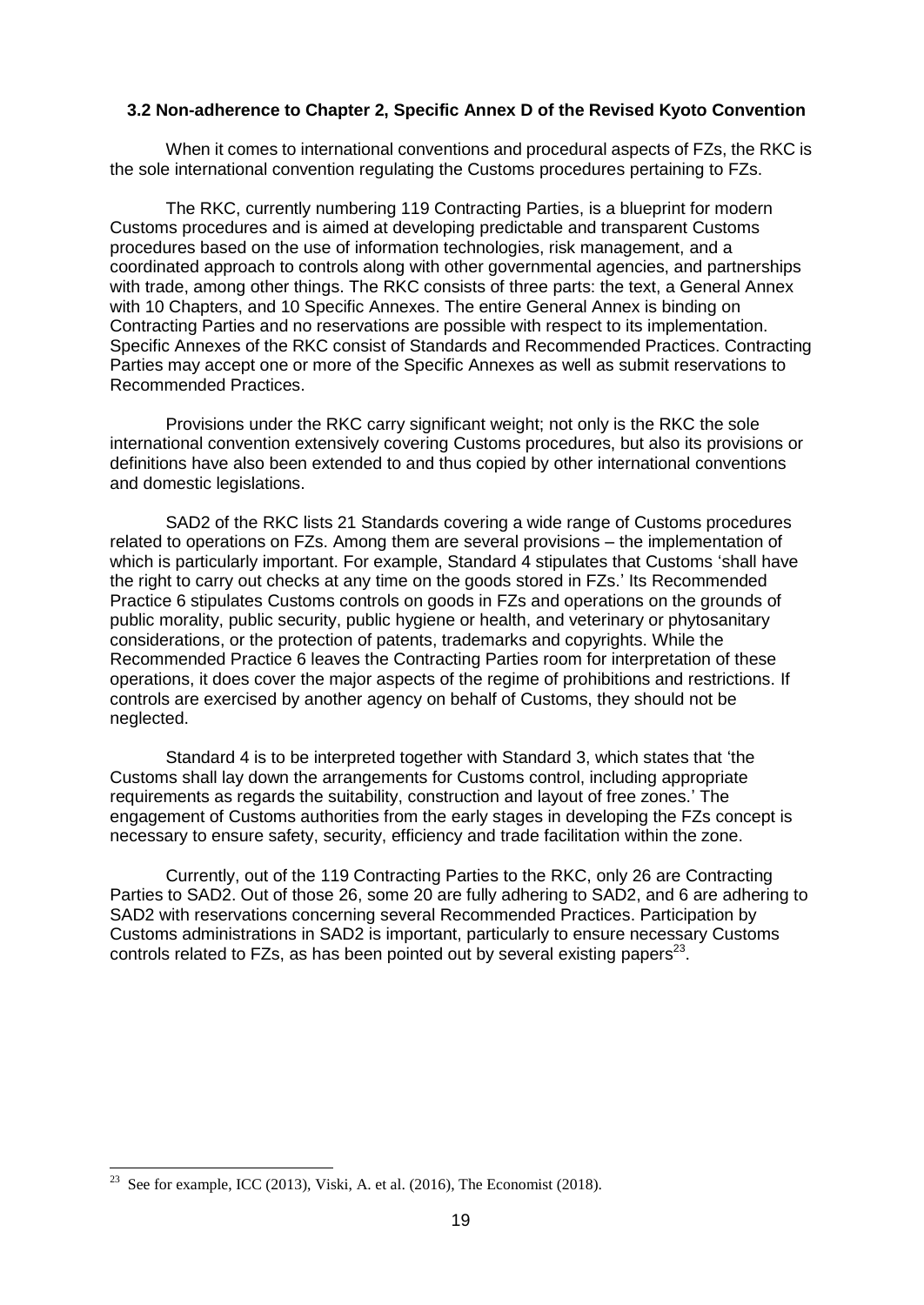#### **3.3 The concept of Free Zones being 'outside Customs territory': misinterpretation of the RKC**

In SAD2 of the RKC, FZs are defined as 'a part of the territory of a Contracting Party where any goods introduced are generally regarded, insofar as import duties and taxes are concerned, as being outside the Customs territory.'

Notably, the definition does not state that FZs are geographically outside the Customs territory. The definition indicates that a FZ itself falls within the Customs territory where Customs law applies, and this is similar to some national/regional legislations, such as the European Union's legislation<sup>24</sup> to cite one example.

The definition contained in the RKC specifies that 'goods' located in FZs are regarded as being outside the Customs territory solely for the purpose of applying import duties and taxes. This is the idea behind one of the main characteristics of FZs, as previously explained in 2.2, that internal indirect tax is exempted immediately upon cargo's entry into the FZs from the domestic market without waiting until actual exportation abroad.

The FZs' denomination pertains exclusively to the duty/tax exemption aspect. The correct meaning of the definition under SAD2 of the RKC is that FZs form part of the Customs territory where Customs law applies and that all non-tariff Customs activities, such as border control functions, including inspections, document-examinations, audits and seizures, should be preserved and enforced.

It has been observed that, in the national legislation of several countries, FZs are formally defined as being 'outside the Customs territory' without being limited to duty/tax application. In such countries, sales by entities in the domestic market to entities in FZs ('d' in Figure 3-2) tend to be formally defined as 'Exports' (and defined as 'Import to Free Zones' in several countries). Similarly, it is common in many countries that sales by entities in FZs to entities in the domestic market ('c' in Figure 3-2, import for consumption) are defined as 'Imports' (and defined as 'Export from Free Zones' in several countries). In several countries' national legislation, the application of usual Customs controls over goods in FZs is explicitly excluded.

Figure 3-2: Examples of cargo flows in relation to FZs

 $\overline{a}$ 



Interpreting FZs as being 'outside the Customs territory' is a misinterpretation of the definition of FZs under SAD2 of the RKC. Likewise, interpreting that goods inside FZs are considered as being outside the Customs territory altogether, and not only in terms of duty/tax application, is also a misinterpretation. Although this misunderstanding may initially appear unproblematic, it has broader implications.

<sup>&</sup>lt;sup>24</sup> For example, article 243 of the Union Customs Code provides 'Member States may designate parts of the customs territory of the Union as free zones'.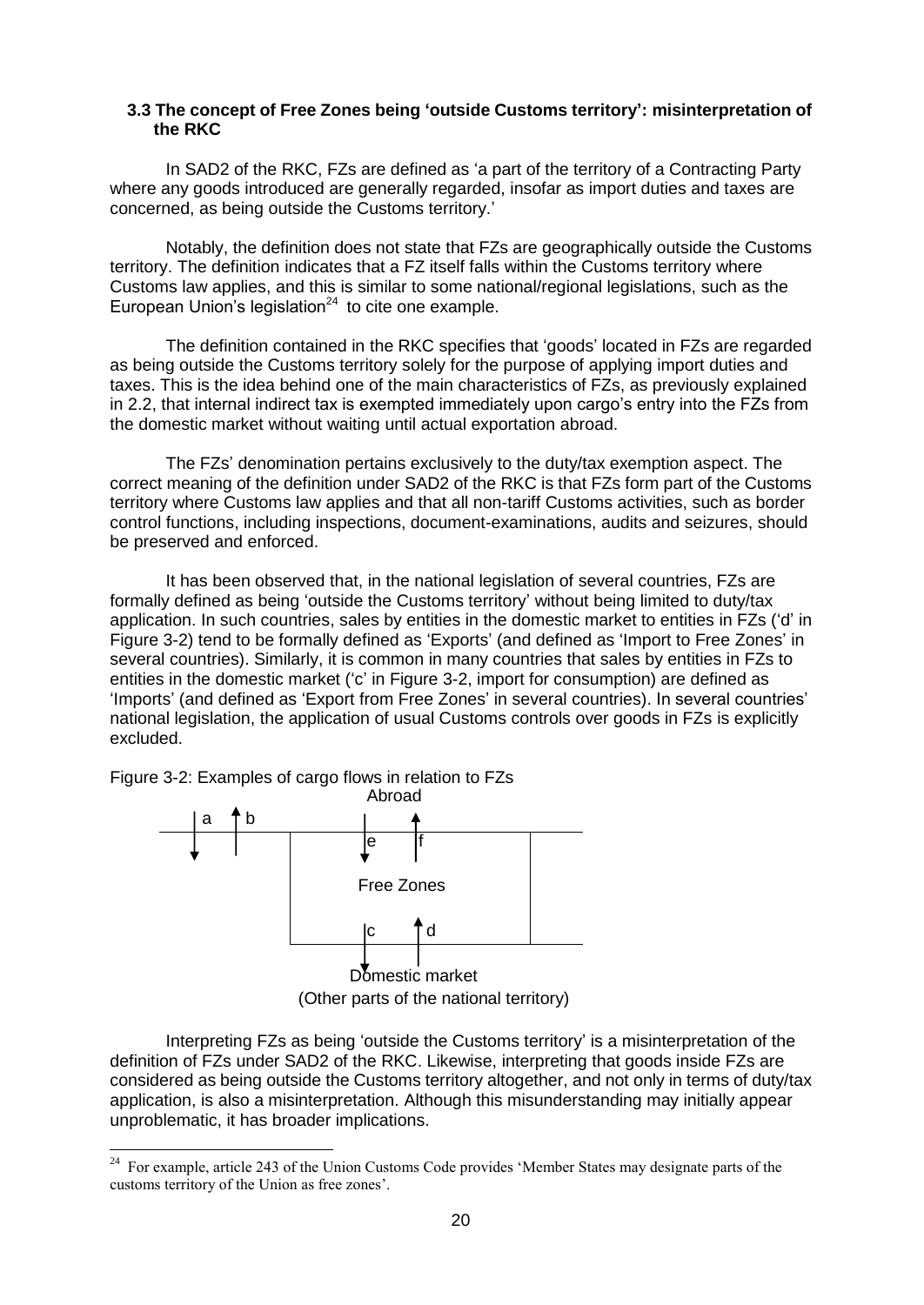The concept of a FZ's own 'extraterritoriality' and 'segregation' from the Customs territory actually seems to be leading to the concept of an 'extraterritorial free-area' which is free from, and where there is a rejection of, usual Customs controls. This could result in reduced Customs' involvement in monitoring cargo movements inside FZs and relaxed Customs controls inside FZs, as will be explained in 3.4 and 3.5. <sup>25</sup>

Indeed, for example in Switzerland, as was outlined in 2.4, in the wake of allegations that FZs were being used for storing stolen cultural heritage, the amended Customs Act in 2007 defined FZs as being 'part of the Customs territory', even though FZs had been excluded from the Customs territory prior to the introduction of the amendment.

# **3.4 Customs' insufficient involvement and authority**

# *Low level of Customs' involvement*

FZs are established and operated from an economic/industrial policy perspective. Typically, ministries governing economic/industrial development or zone authorities play a leading role in establishing the zone or approving the companies starting to operate in the zone. Customs are usually less involved.

According to the WCO online survey conducted in June 2018 (Table 3-3), almost 40% (36%) of Member administrations are not involved in the establishment of FZs, and more than 40 % (43%) of Member administrations are not involved in approving the applications by companies that apply to operate inside the FZs.

| Questions                                                                                                                                                                                                                | Number of the responses                                                                                                        |
|--------------------------------------------------------------------------------------------------------------------------------------------------------------------------------------------------------------------------|--------------------------------------------------------------------------------------------------------------------------------|
| Do you have SCZs in your country?                                                                                                                                                                                        | Yes: 44                                                                                                                        |
| What administrative body governs the<br>SCZ regimes?                                                                                                                                                                     | Customs administration: 21 (47.7%)<br>Others (special body governing SCZs or ministry for<br>economic development): 21 (47.7%) |
| Is the Customs administration involved in the<br>approval process of SCZs and/or their operating<br>body?                                                                                                                | Yes: 27 (61.4%)<br>No: 16 (36.4%)                                                                                              |
| Is your Customs administration involved in the<br>approval process of companies which will conduct<br>daily business activities in SCZs?                                                                                 | Yes: 23 (52.3%)<br>No: 19 (43.2%)                                                                                              |
| Are there any partnership programmes such as<br>Authorized Persons/Authorized Economic<br>Operators (AEO) applicable to the operating bodies<br>or companies conducting business activities in the<br>SCZ <sub>s</sub> ? | Yes: 19 (43.0%)<br>No: 21 (47.7%)                                                                                              |

#### Table 3-3: WCO online survey result (respondents: 61 Member administrations)

(Note) The term 'Special Customs Zones (SCZs)' is used to mean 'Free Zones' under SAD2 of the RKC (source) WCO online survey, June 2018.

Consistent with such statistics, Customs' insufficient involvement in establishing FZs or approving companies that operate in FZs was actually observed in many instances during WCO workshops and field studies conducted in 2018-2019. In many countries, Customs - an administration that would certainly have expertise on configuring the appropriate layout/construction inside FZs in terms of smooth and secure cargo flows in FZs - is not represented at the stakeholders' table with regard to the establishment of FZs. Customs

<sup>&</sup>lt;sup>25</sup> For example, under several countries' national legislation, goods prohibited for importation ( $\degree$ c' in Figure 3-2) are not always regulated with regard to bringing goods into FZs ('e' in Figure 3-2) or placing goods inside FZs, especially with respect to goods which are not absolutely-prohibited at import and which can be imported with licences.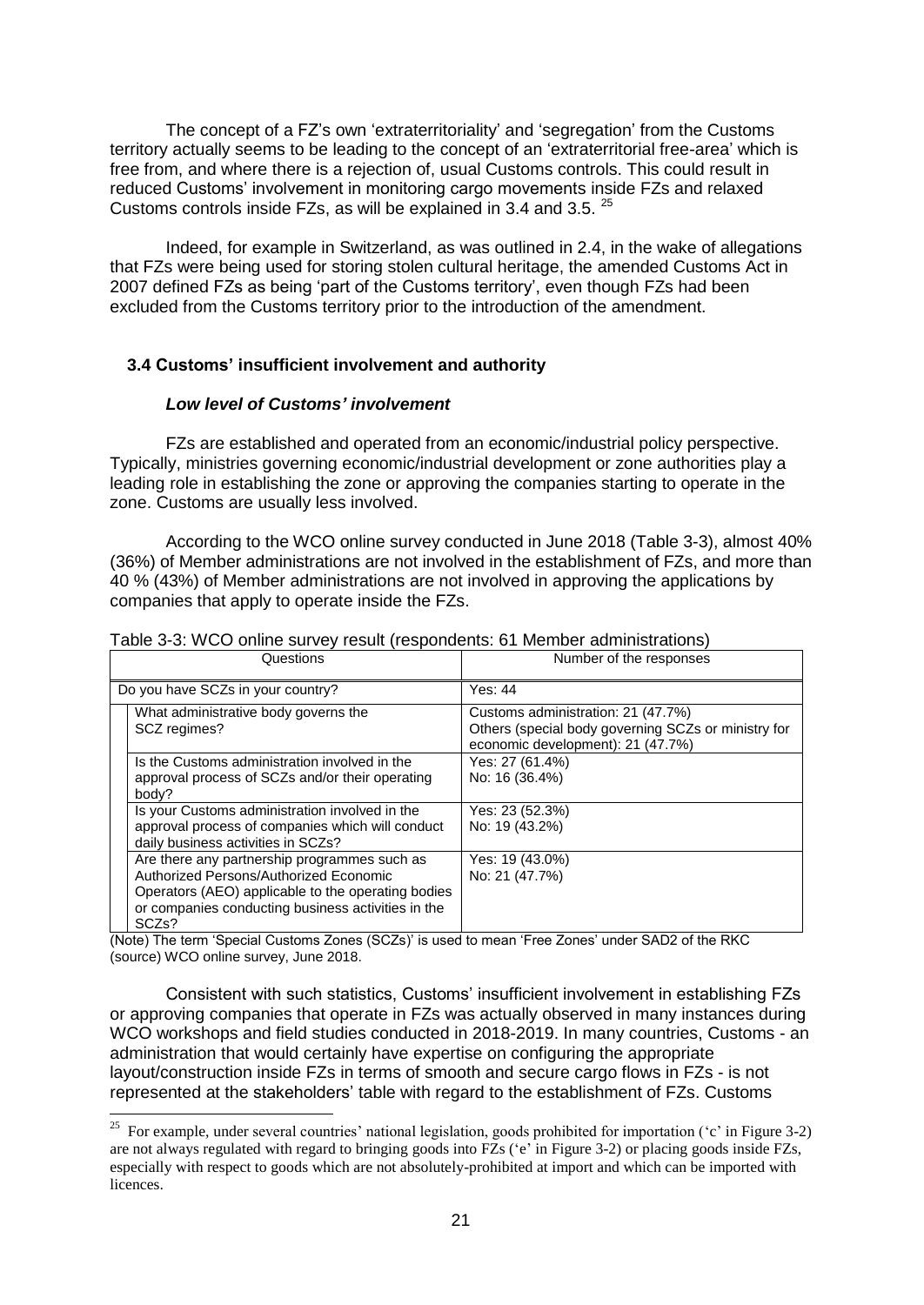administrations, with expertise and experience in monitoring cargo movements and companies' activities without hindering legitimate cargo flow based on risk-management techniques, are not involved in approving companies that operate in FZs. Even in countries where Customs is endowed with sufficient authority to reject approval of companies hoping to operate in FZs, it is rare in reality that Customs conducts substantive record checks of applicants and rejects applications.

The ease of setting up entities inside FZs has been highlighted by several existing papers<sup>26</sup> as one enabling factor for illicit trade or other illicit activities. Customs' failure to conduct risk-based controls and failure to conduct checks for non-compliance records of applicants could become a significant enabling factor for illicit trade related to FZs. Particularly given the fact that organized crime or even terrorist organizations have been involved in illicit activities inside FZs as was mentioned in 2.3, Customs involvement at the stage of approval of companies is of critical importance.

One possible method of efficiently managing cargoes and companies inside FZs could be by applying the concept of 'Authorized Economic Operators (AEO)'. According to the WCO online survey, 43% of administrations are applying AEO frameworks to companies operating inside FZs, but such administrations number less than half of respondents. In one country, Customs has not applied an AEO framework to companies inside FZs because the ministry in charge of commerce has jurisdiction and the situation is deemed different to that of other companies in other parts of the country.

# *Limitation of Customs' authority inside FZs*

There is one important provision in SAD2 of the RKC in terms of Customs' authority. Namely, 'The Customs shall have the right to carry out checks at any time of the goods stored in a free zone' (Standard 4). Customs has authority of this kind in many countries. According to the WCO online survey (Table 3-4), among the respondents that have FZs on their territory, 100% of the respondents answered that they have the authority to physically inspect goods inside of FZs.

However, discussions during WCO workshops and observations during the course of field studies revealed the actual situation of limited Customs' authority inside FZs. In several countries, Customs officers cannot even enter FZs without obtaining prior approval from a FZ authority. In several countries, Customs officers cannot even enter FZs without a concrete suspicion of illicit trade. In one country, which is a Contracting Party to SAD2 of the RKC, Customs has no authority to revoke companies' rights to operate in FZs, particularly those accused of perpetrating smuggling activities within FZs, which would be the authority naturally endowed to Customs in the case of Customs warehouses.

Customs' insufficient authority can be inferred and observed from the findings of the WCO online survey (Table 3-4). Although the number of respondents is small, approximately 20% of responding Customs administrations have no authority to obtain periodical reports from companies in FZs. Approximately 20% of responding Customs administrations have no authority to audit companies inside FZs.

  $26$  FATF (2010).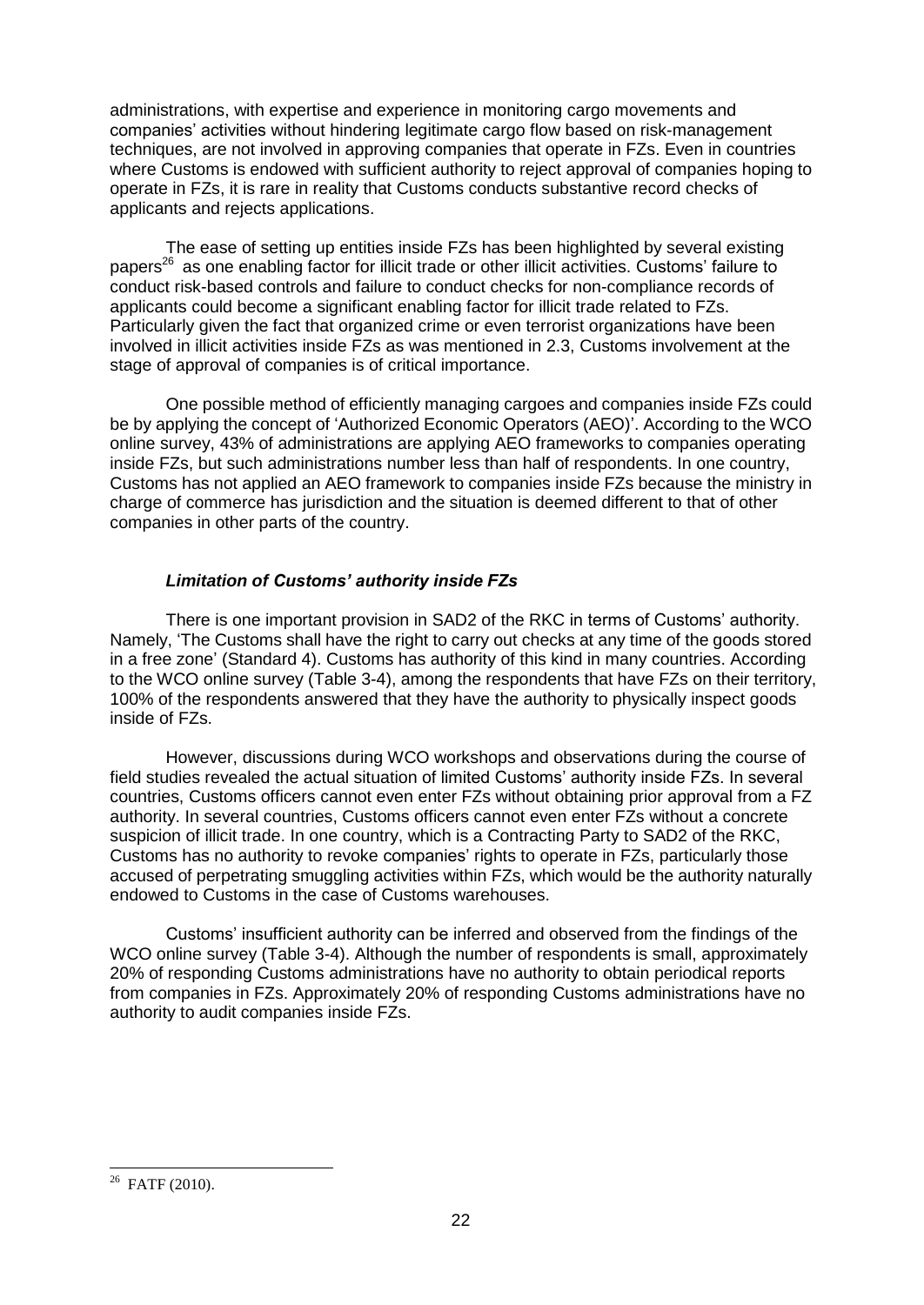#### Table 3-4: WCO online survey result (respondents: 61 Members)

| Questions                                                                                                                                             | Number of the<br>responses        |
|-------------------------------------------------------------------------------------------------------------------------------------------------------|-----------------------------------|
| Do you have SCZs in your country?                                                                                                                     | Yes: 44                           |
| Does the Customs administration have the authority to carry out the following in<br>SCZs? (Physical inspection of goods in SCZs)                      | Yes: 44 (100%)                    |
| Does the Customs administration have the authority to carry out the following in<br>SCZs? (Detection or seizure of illegal goods in SCZs)             | Yes: 38 (86.4%)<br>No: 6 (13.6%)  |
| Does the Customs administration have the authority to carry out the following in<br>SCZs? (Requiring of periodical reports from companies in SCZs)    | Yes: 35 (79.5%)<br>No: 9 (20.5%)  |
| Does the Customs administration have the authority to carry out the following in<br>SCZs? (Audit of companies conducting business activities in SCZs) | Yes: 34 (77.3%)<br>No: 10 (22.7%) |

(Note) The term 'Special Customs Zones (SCZs)' is used to mean 'Free Zones' under SAD2 of the RKC (source) WCO online survey in June 2018.

#### **3.5 Relaxed Customs procedures/controls and insufficient IT integration**

#### *Relaxed Customs procedure/control inside FZs*

In several open-source publications, it has been pointed out that relaxed Customs procedures/controls inside FZs are the possible enabling factors for illicit activities inside  $FZs<sup>27</sup>$ . The following is the interpretation by the author on Customs procedures/controls related to FZs.

The first interpretation is that Customs has authority to inspect cargo only at entry to and exit from FZs. Customs has no authority to inspect cargo movement inside FZs or has no authority to monitor companies' activities inside FZs, as was outlined in 3.4. As a consequence, Customs are inevitably unaware about certain important pieces of information, such as what cargo is coming in/going out/being left, and who the companies are. As a result, Customs controls, which are primarily based on risk management will lose their effectiveness and become more relaxed.

The second interpretation is simplified declaration/reporting requirements imposed for cargo entry coming from abroad to FZs ('e' in Figure 3-2) or cargo exit from FZs going abroad ('f' in Figure 3-2). In several countries, as the entry of cargo from abroad to FZs does not yet constitute importation, a goods declaration for such cargo movement is not required, as was explained in 3.3. This is considered to be a common situation in several countries, as SAD2 of the RKC assumes such reduced declaration requirements and recommends that no goods declaration is required for the entry of cargo from abroad to FZs as long as information is already available on other trade documents $^{28}$ .

During the WCO workshops and field studies conducted in 2018-2019, it was observed that such declaration/reporting requirements ('e' and 'f' in Figure 3-2) vary significantly country-by-country and varies depending on the geographical location of FZs and ports. In numerous countries, a goods declaration to Customs is not required for a cargo's entry from abroad to FZs ('e' in Figure 3-2) and exit from FZs to abroad ('f' in Figure 3-2), in contrast to the case of Customs warehouses entry/exit for which declaration is required. In one country, for cargoes entering to FZs from abroad ('e' in Figure 3-2), a goods declaration to Customs is required only when cargo comes from a land border, and a goods declaration is not required when cargo enters FZs from the sea, apart from the cargo manifest submitted by carriers.

<sup>&</sup>lt;sup>27</sup> See for example, ICC (2013), Viski, A. et al. (2016), OECD (2018),

<sup>&</sup>lt;sup>28</sup> Recommended Practice 9 of SAD2 of the RKC provides that 'No goods declaration should be required by the Customs in respect of goods introduced into a free zone directly from abroad if the information is already available on the documents accompanying the goods.'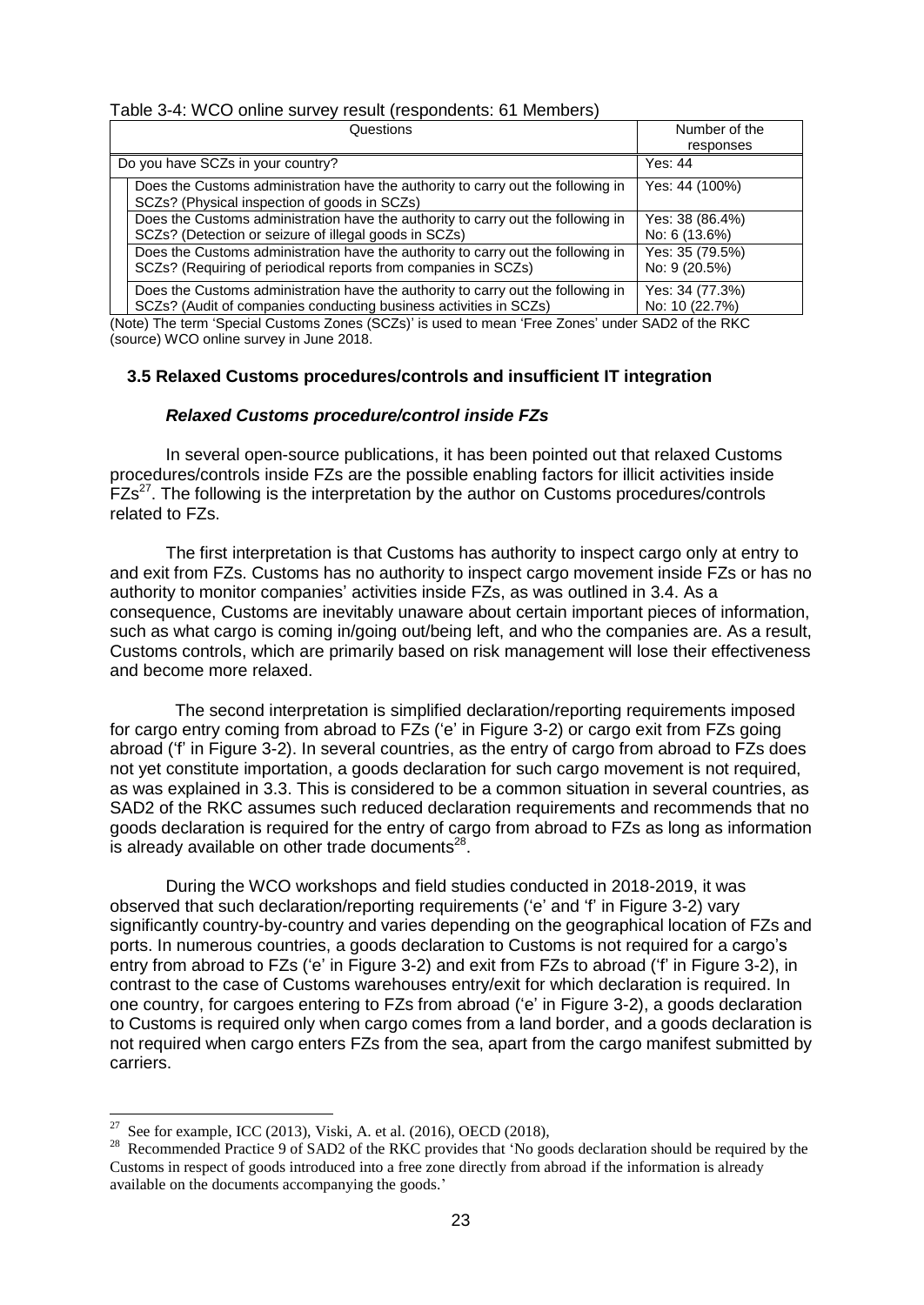Several Members, during the course of WCO workshops and field studies, positively evaluated the current provision of exemption of goods declaration requirements for goods' entry to FZs from abroad ('e' in Figure 3-2), as this is critical for trade facilitation. On the other hand, it is noteworthy that one country in the European Union came to require goods declarations for these cargo movements ('e' and 'f' in Figure 3-2) based on its national legislation in response to alleged illicit activities perpetrated inside FZs. $^{29}$ 

In addition to reduced goods declaration requirements, other procedures are also simplified, compared with goods in Customs warehouses or under inward processing, in a manner that is unique to each country. (Table 3-5).

| Types of                  | Examples of characteristics of FZs (in comparison with goods in Customs warehouses                                                          |
|---------------------------|---------------------------------------------------------------------------------------------------------------------------------------------|
| characteristics           | or under the inward processing procedure)                                                                                                   |
| Notable                   | Goods declaration is not required for the cargo's entry from abroad to FZs/exit from FZs                                                    |
| characteristics of        | to abroad as long as cargo information is available from trade documents                                                                    |
| FZs under SAD2 of         | (Recommended Practice 9 and 18 of SAD2)                                                                                                     |
| the RKC                   |                                                                                                                                             |
|                           | Security is not required for the cargo's entry to FZs (Recommended Practice 10 of<br>SAD <sub>2</sub> )                                     |
|                           | Bookkeeping (stock-keeping and accounting) for cargo movement is not required inside                                                        |
|                           | FZs, while required inside Customs warehouses (Standard 4 of SAD1 of RKC)                                                                   |
|                           | *Standard 4 of SAD1 of RKC 'The arrangements for storage of goods in Customs                                                                |
|                           | warehouses and for stock-keeping and accounting shall be subject to the approval of                                                         |
|                           | the Customs.'<br>Unlimited duration for goods to stay inside FZs (Standard 14 of SAD2 of the RKC)                                           |
|                           |                                                                                                                                             |
| Characteristics           | Reduced frequency, or 'bundled' nature, of import declaration for companies operating                                                       |
| unique to each<br>country | inside FZs compared with the other companies<br>For entry from abroad to FZs ('e' in Figure 3-2) and exit from FZs to abroad ('f' in Figure |
| (simplification of        | 3-2), declaration to Customs is not required. On the other hand, when it comes to entry                                                     |
| Customs                   | into/exit from Customs warehouses, declaration to Customs is required.                                                                      |
| procedure/practice)       | Simplified supervision of inventory bookkeeping: contract-level bookkeeping (which is                                                       |
|                           | usual for goods in Customs warehouses or under the inward processing procedure) is                                                          |
|                           | not required (only company-level book-keeping is required). Once reported as a whole,                                                       |
|                           | raw materials consumption in every consumption phase is not required                                                                        |
|                           | Simplified supervision of inventory bookkeeping: registration of expected per-unit                                                          |
|                           | material consumption (which is usually required in for goods in Customs warehouses or                                                       |
|                           | under the inward processing procedure) is not required inside FZs                                                                           |
|                           | Simplified supervision of inventory bookkeeping: bookkeeping is required only for                                                           |
|                           | designated sensitive goods, while required for all goods in Customs warehouses                                                              |
|                           | Final products or materials can be selected as taxable standard in case of                                                                  |
|                           | manufacturing inside FZs and import into domestic market                                                                                    |
|                           | E-commerce business utilizing the characteristic of suspension of import duties and                                                         |
|                           | indirect taxes may be conducted only inside FZs                                                                                             |
|                           | Employing a specified expert* (which is mandatory in case of Customs warehouses) is                                                         |
|                           | not required<br>*Accredited expert called 'bonded goods caretaker' unique to the country                                                    |
|                           |                                                                                                                                             |

The third interpretation is that there is no limit on the duration of stay for cargoes inside FZs.

As was outlined in 1.2, a cargo can stay inside FZs for an unlimited duration without paying duties and indirect taxes, even if the cargo is transferred from one company to another and the transfer-chain continues repeatedly, as long as the cargo stay within the FZs physically. Coupled with Customs' inability to build a profile on companies inside FZs, this might affect Customs control negatively. In one country which is not a Contracting Party to SAD2 of the RKC, due to illicit trade cases exploiting this characteristic, the duration for cargo

  $29$  EPRS (2018).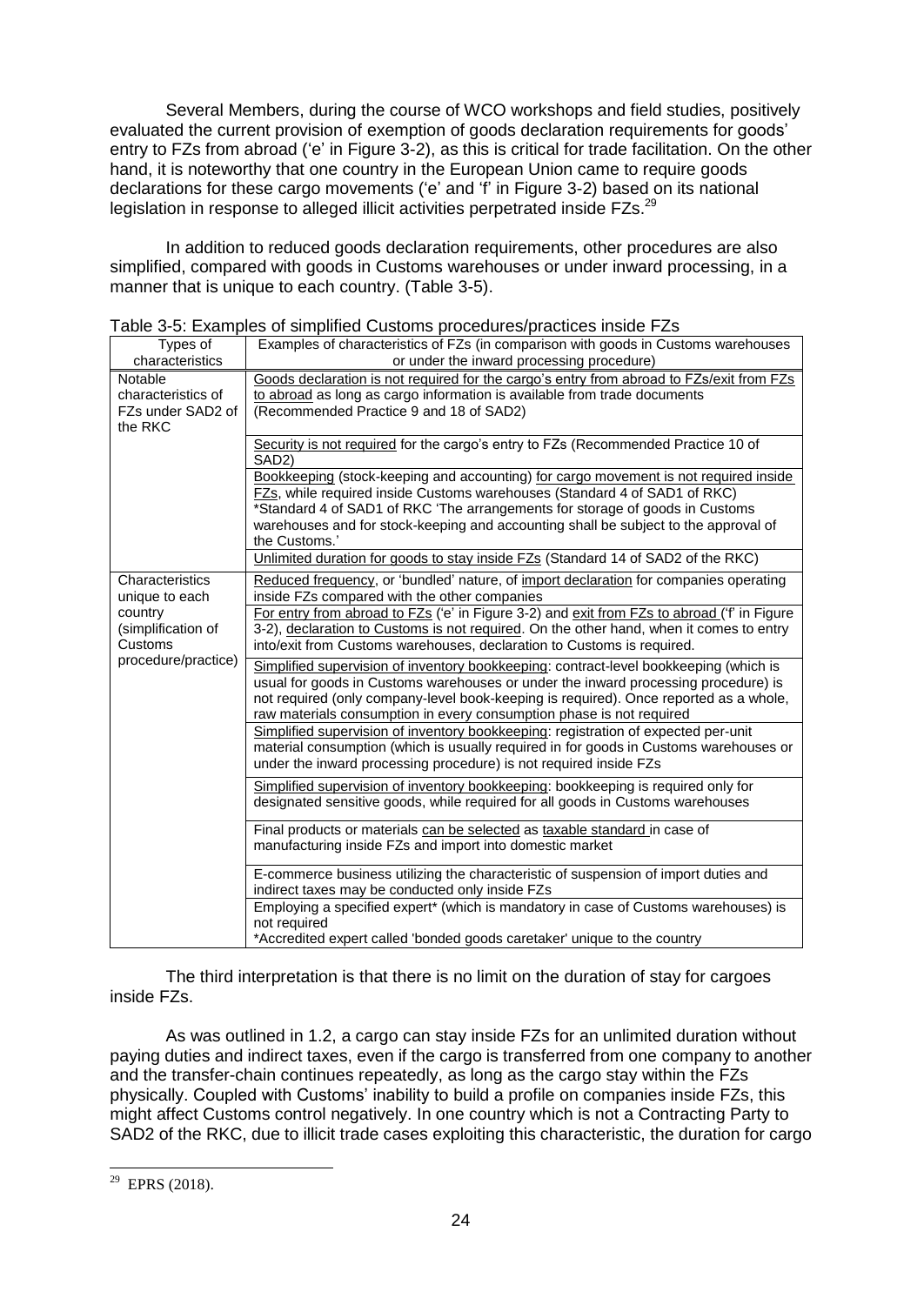stay inside FZs became limited in 2016 and even the frequency of transfer of cargo became restricted, as was explained in 2.4.

The fourth interpretation is an undisclosed practice that might be implemented by Customs or the FZ authority. Typically countries offer significant economic incentives to companies in FZs such as income tax exemption, as explained in 1.2. Such a favourable attitude to investors in FZs might be affecting practice-level policies by Customs or the FZ authority, such as reduced frequency of inspection, audit or verification when companies operating inside FZs are involved. These practices are usually kept confidential and not disclosed.

# *Insufficient Information-Technology integration/utilization*

When FZs are governed by authorities other than Customs, Customs usually have limited access to the cargo management system which is operated by FZ authorities. A shortage of data on cargo movements and company operations inside FZs will hinder Customs' risk management, which is reliant on data. It would be desirable that Customs have full access to such data managed by FZ authorities, and that it be integrated with Customs' existing data stored in the Customs' own IT system, and create an environment where Customs can utilize data to conduct effective controls over cargoes and companies to preserve security and compliance without hindering legitimate cargo flows.

Furthermore, a sufficient level of IT-utilization should be in place on the same basis as in other parts of the national territory. Without question, electronic processing of reporting/declarations is important, because that will provide the audit trails and enhance traceability on the government side, which will, in turn, prove more convenient for traders. During the course of the various WCO workshops and field studies, the necessity for processing, and keeping records of, declarations and reporting of trade documents in electronic formats for both Customs and traders was emphasized. Paper-based processing was observed in particular in some small-sized FZs where the number of operating companies was limited. This also pertains to the point made by several publications<sup>30</sup> that cash transactions inside FZs is one enabling factor of illicit activities.

  $30$  See for example, FATF (2010).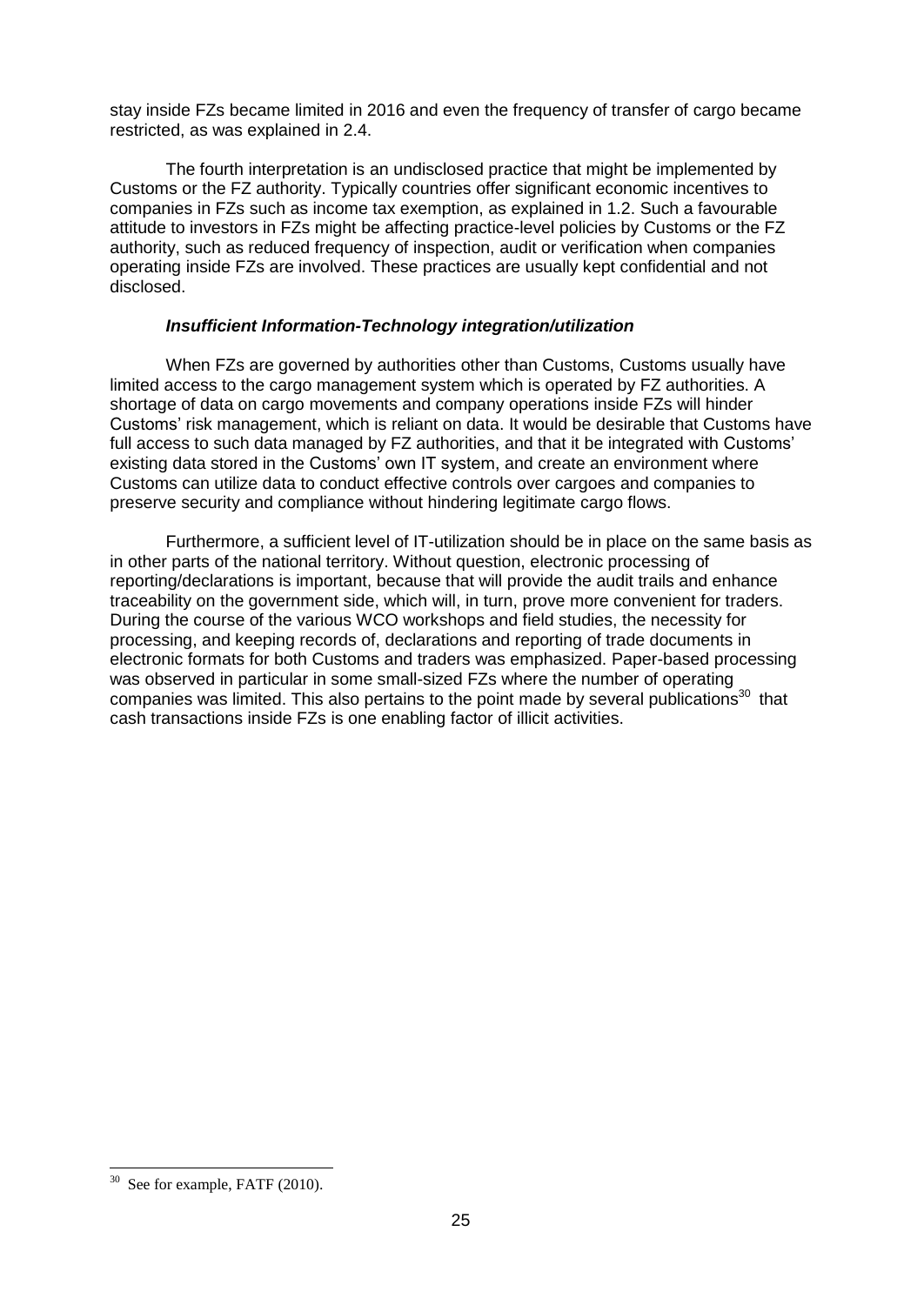## **Conclusions**

FZs are an important part of the economic development policy of the host countries, and legitimate businesses have enjoyed the economic benefits offered by FZs. By contrast, instances of misuse of FZs by illegitimate businesses, or illicit trade or illicit activities perpetrated inside FZs, have been reported. Strengthening security and compliance inside FZs, while maintaining the benefits of FZs, is crucial.

Customs' involvement in the operation of FZs tends to be low-level. At the inception stage, Customs is not sufficiently involved in the establishment of FZs, and is not sufficiently involved in approving companies that operate in FZs from the compliance point of view. In the day-to-day operations of FZs, due to Customs' insufficient possession and utilization of data and the resultant weakened risk management, Customs controls inside FZs inevitably becomes 'relaxed'. As the basis of Customs' enforcement in FZs, Customs' authority inside FZs tend to be limited. In some countries, Customs' role is to conduct enforcement only at entry to/exit from FZs and it is not even allowed to enter FZs without concrete suspicion of illicit trade.

Behind Customs' insufficient involvement in the operation of FZs prevails the perception of 'extraterritoriality' of FZs. If the definition of FZs under SAD2 of the RKC, namely 'a part of the territory of a Contracting Party where any goods introduced are generally regarded, insofar as import duties and taxes are concerned, as being outside the Customs territory' is simply interpreted as meaning that the FZ itself is 'outside the Customs territory', then this is a misinterpretation. Additionally, if the definition is interpreted as meaning that goods located in FZs are considered as being 'outside the Customs territory' altogether, including non-duty/tax aspects, this is also a misinterpretation. The definition laid down by the RKC merely states that 'goods' located in FZs are regarded as being outside the Customs territory solely for the purpose of applying import duties and taxes, and means that an FZ itself falls within the Customs territory, where Customs law should apply, and the usual Customs controls should therefore be applicable and be fully enforced.

It would be necessary for such misinterpretations be cleared up, for the sake of safe and secure FZs and their healthy development. It would also be appropriate that further discussion on possible international tools on Customs procedures/controls be based on the correct understanding of the definition and other findings of this paper.

Additionally, even though Customs possesses little information at present due to its limited involvement, at operational level, it would be appropriate for Customs to endeavour to obtain the necessary information for controlling the movement of goods. It would be appropriate that international cooperation among Customs administrations towards sharing of available intelligence related to FZs and its utilization for risk management be further strengthened, including reporting cases of illicit trade through the WCO CEN.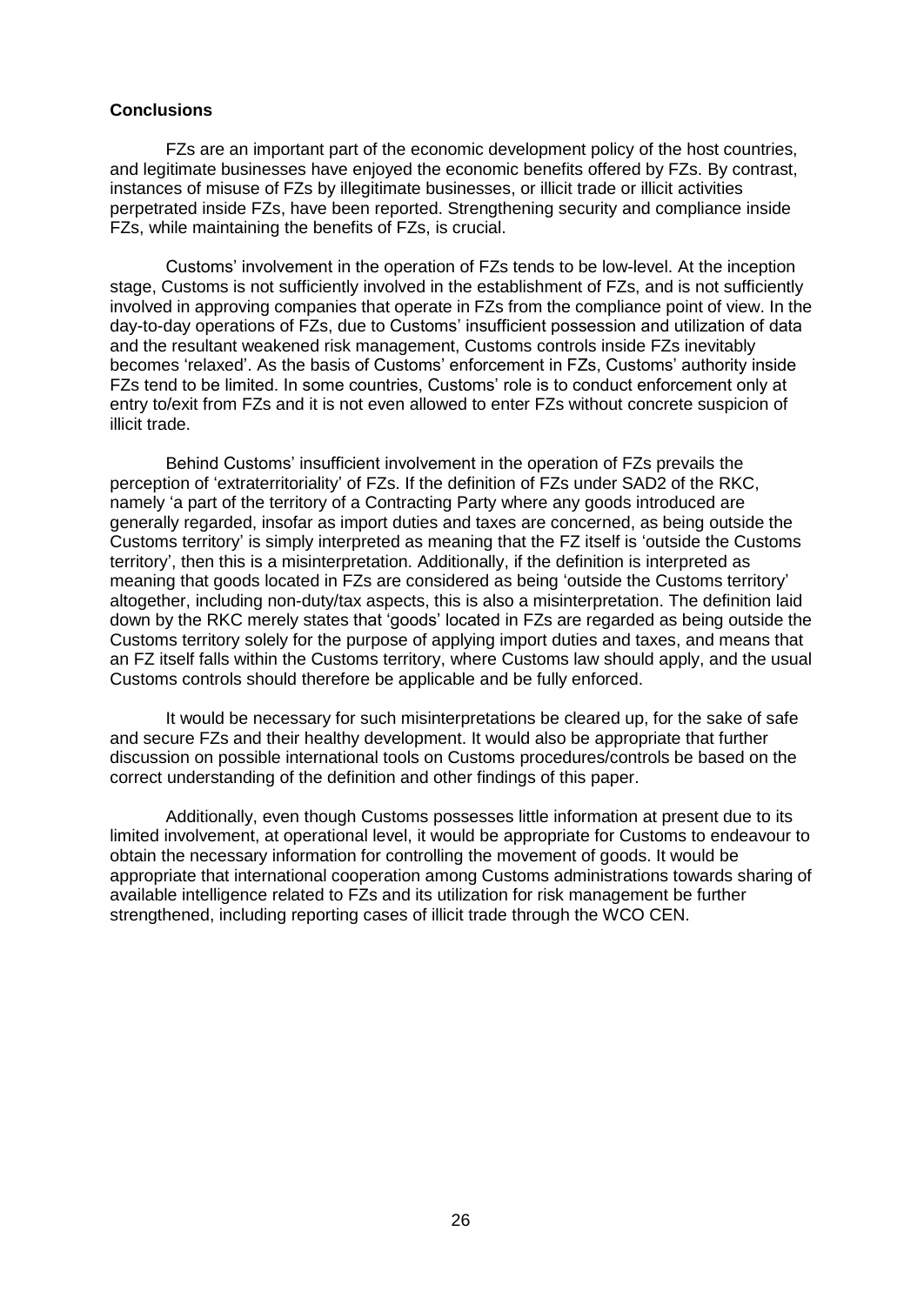# Annex 1: Abbreviations

| <b>AEO</b>                     | <b>Authorized Economic Operator</b>                                                                                  |
|--------------------------------|----------------------------------------------------------------------------------------------------------------------|
| <b>CEN</b>                     | <b>Customs Enforcement Network</b>                                                                                   |
| <b>EPZ</b>                     | <b>Export Processing Zone</b>                                                                                        |
| <b>FATF</b>                    | <b>Financial Action Task Force</b>                                                                                   |
| <b>FIAS</b>                    | <b>Facility for Investment Climate Advisory Services</b>                                                             |
| <b>FTZ</b>                     | Free Trade Zone                                                                                                      |
| FZ                             | Free Zone                                                                                                            |
| <b>HS</b>                      | Harmonized Commodity Description and Coding System                                                                   |
| <b>ICC</b>                     | International Chamber of Commerce                                                                                    |
| <b>IPR</b>                     | <b>Intellectual Property Rights</b>                                                                                  |
| <b>OECD</b>                    | Organization for Economic Co-operation and Development                                                               |
| <b>RKC</b>                     | Revised Kyoto Convention (International Convention on the Simplification<br>and Harmonization of Customs Procedures) |
| SAD <sub>2</sub> of<br>the RKC | Chapter 2, Specific Annex D of the Revised Kyoto Convention                                                          |
| <b>ASCM</b>                    | Agreement on Subsidies and Countervailing Measures                                                                   |
| <b>SCZ</b>                     | <b>Special Customs Zone</b>                                                                                          |
| <b>WCO</b>                     | <b>World Customs Organization</b>                                                                                    |
| <b>WTO</b>                     | <b>World Trade Organization</b>                                                                                      |
|                                | (Abbreviations for WCO regions)                                                                                      |
| A/P                            | Far East, South, and South East Asia, Australasia, and the Pacific Islands<br>region                                 |
| <b>AMS</b>                     | South America, North America, Central America, and the Caribbean region                                              |

- ESA East and South Africa region
- Europe Europe region
- MENA North of Africa, Near and Middle East region
- WCA West and Central Africa region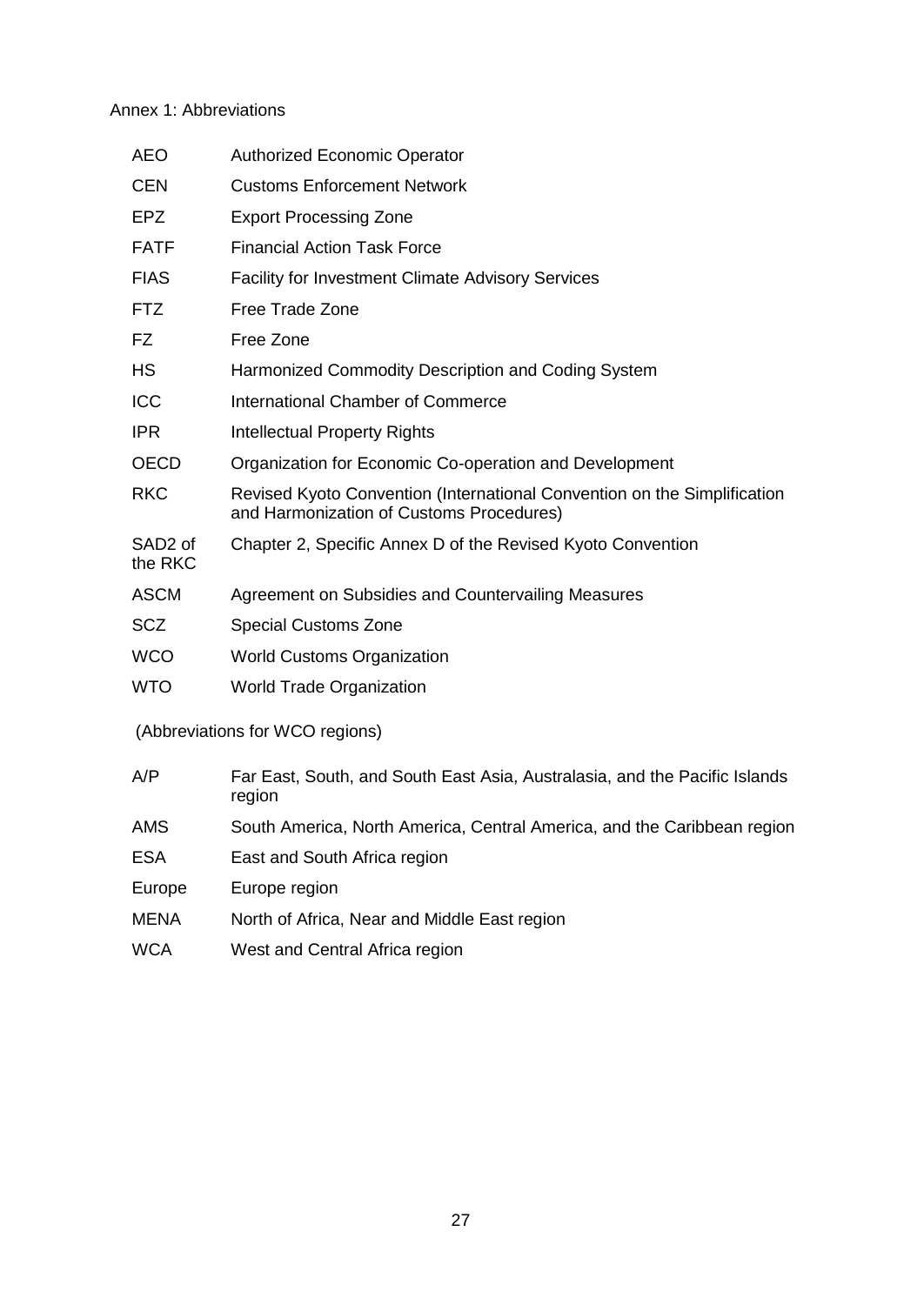# Annex 2: Provisions of Chapter 2, Specific Annex D (SAD2) of the RKC

| Category                                     | Article No.                 | Text of provisions                                                                                                                                                                                                                                                                                                                                                                                                                                                                                                                                                                                                                                                                                     |
|----------------------------------------------|-----------------------------|--------------------------------------------------------------------------------------------------------------------------------------------------------------------------------------------------------------------------------------------------------------------------------------------------------------------------------------------------------------------------------------------------------------------------------------------------------------------------------------------------------------------------------------------------------------------------------------------------------------------------------------------------------------------------------------------------------|
|                                              | Definition                  | 'free zone' is 'a part of the territory of a Contracting Party where any<br>goods introduced are generally regarded, insofar as import duties and<br>taxes are concerned, as being outside the Customs territory.'                                                                                                                                                                                                                                                                                                                                                                                                                                                                                     |
| 1.Principle                                  | Standard 1                  | The Customs regulations applicable to free zones shall be governed<br>by the provisions of this chapter and, insofar as applicable, by the<br>provisions of the General Annex.                                                                                                                                                                                                                                                                                                                                                                                                                                                                                                                         |
| 2.Establish-ment<br>and Control              | Standard 2                  | National legislation shall specify the requirements relating to the<br>establishment of free zones, the kinds of goods admissible to such<br>zones and the nature of the operations to which goods may be<br>subjected in them.                                                                                                                                                                                                                                                                                                                                                                                                                                                                        |
|                                              | Standard 3                  | The Customs shall lay down the arrangements for Customs control<br>including appropriate requirements as regards the suitability,<br>construction and layout of free zones.                                                                                                                                                                                                                                                                                                                                                                                                                                                                                                                            |
|                                              | Standard 4                  | The Customs shall have the right to carry out checks at any time of the<br>goods stored in a free zone.                                                                                                                                                                                                                                                                                                                                                                                                                                                                                                                                                                                                |
| 3.Admission of<br>Goods                      | Standard 5                  | Admission to a free zone shall be authorized not only for goods<br>imported directly from abroad but also for goods brought from the<br>Customs territory of the Contracting Party concerned.                                                                                                                                                                                                                                                                                                                                                                                                                                                                                                          |
|                                              | Recomm-ended<br>Practice 6  | Admission to a free zone of goods brought from abroad should not be<br>refused solely on the grounds that the goods are liable to prohibitions<br>or restrictions other than those imposed on grounds of :<br>public morality or order, public security, public hygiene or health,<br>or for veterinary or phytosanitary considerations; or<br>the protection of patents, trade marks and copyrights,<br>irrespective of country of origin, country from which arrived or country<br>of destination.<br>Goods which constitute a hazard, which are likely to affect other goods<br>or which require special installations should be admitted only to free<br>zones specially designed to receive them. |
|                                              | Standard 7                  | Goods admissible to a free zone which are entitled to exemption from<br>or repayment of import duties and taxes when exported shall qualify for<br>such exemption or repayment immediately after they have been<br>introduced into the free zone.                                                                                                                                                                                                                                                                                                                                                                                                                                                      |
|                                              | Standard 8                  | Goods admissible to a free zone which are entitled to exemption from<br>or repayment of internal duties and taxes when exported shall qualify<br>for such exemption or repayment after they have been introduced into<br>the free zone.                                                                                                                                                                                                                                                                                                                                                                                                                                                                |
|                                              | Recomm-ended<br>Practice 9  | No Goods declaration should be required by the Customs in respect of<br>goods introduced into a free zone directly from abroad if the<br>information is already available on the documents accompanying the<br>goods.                                                                                                                                                                                                                                                                                                                                                                                                                                                                                  |
| 4.Security                                   | Recomm-ended<br>Practice 10 | The Customs should not require security for the admission of goods to<br>a free zone.                                                                                                                                                                                                                                                                                                                                                                                                                                                                                                                                                                                                                  |
| 5.Authorized<br>operations                   | Standard 11                 | Goods admitted to a free zone shall be allowed to undergo operations<br>necessary for their preservation and usual forms of handling to<br>improve their packaging or marketable quality or to prepare them for<br>shipment, such as breaking bulk, grouping of packages, sorting and<br>grading, and repacking.                                                                                                                                                                                                                                                                                                                                                                                       |
|                                              | Standard 12                 | Where the competent authorities allow processing or manufacturing<br>operations in a free zone, they shall specify the processing or<br>manufacturing operations to which goods may be subjected in general<br>terms and/or in detail in a regulation applicable throughout the free<br>zone or in the authority granted to the enterprise carrying out these<br>operations.                                                                                                                                                                                                                                                                                                                           |
| 6.Goods<br>consumed within<br>the free zones | Standard 13                 | National legislation shall enumerate the cases in which goods to be<br>consumed inside the free zone may be admitted free of duties and<br>taxes and shall lay down the requirements which must be met.                                                                                                                                                                                                                                                                                                                                                                                                                                                                                                |
| 7.Duration of<br>stay                        | Standard 14                 | Only in exceptional circumstances shall a time limit be imposed on the<br>duration of the stay of goods in a free zone.                                                                                                                                                                                                                                                                                                                                                                                                                                                                                                                                                                                |
| 8. Transfer of<br>Ownership                  | Standard 15                 | The transfer of ownership of goods admitted to a free zone shall be<br>allowed.                                                                                                                                                                                                                                                                                                                                                                                                                                                                                                                                                                                                                        |
| 9.Removal of<br>Goods                        | Standard 16                 | Goods admitted to or produced in a free zone shall be permitted to be<br>removed in part or in full to another free zone or placed under a                                                                                                                                                                                                                                                                                                                                                                                                                                                                                                                                                             |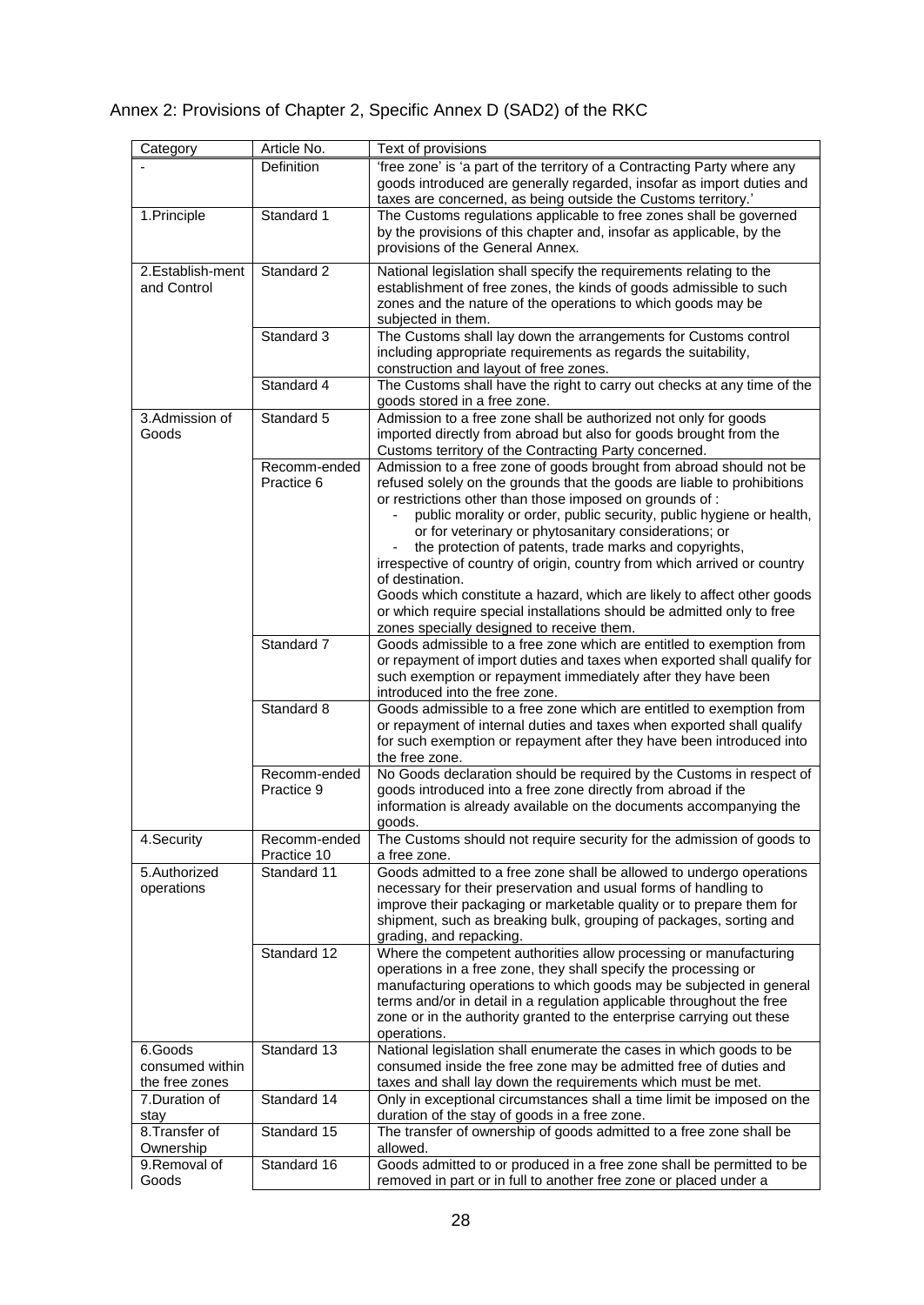|                            |                             | Customs procedure, subject to compliance with the conditions and<br>formalities applicable in each case.                                                                                                                                                                                                                                       |
|----------------------------|-----------------------------|------------------------------------------------------------------------------------------------------------------------------------------------------------------------------------------------------------------------------------------------------------------------------------------------------------------------------------------------|
|                            | Standard 17                 | The only declaration required for goods on removal from a free zone<br>shall be the Goods declaration normally required for the Customs<br>procedure to which those goods are assigned.                                                                                                                                                        |
|                            | Recomm-ended<br>Practice 18 | Where a document must be produced to the Customs in respect of<br>goods which on removal from a free zone are sent directly abroad, the<br>Customs should not require more information than already available<br>on the documents accompanying the goods.                                                                                      |
| 10.Assess-ment<br>of Goods | Standard 19                 | National legislation shall specify the point in time to be taken into<br>consideration for the purpose of determining the value and quantity of<br>goods which may be taken into home use on removal from a free zone<br>and the rates of the import duties and taxes or internal duties and<br>taxes, as the case may be, applicable to them. |
|                            | Standard 20                 | National legislation shall specify the rules applicable for determining<br>the amount of the import duties and taxes or internal duties and taxes,<br>as the case may be, chargeable on goods taken into home use after<br>processing or manufacturing in a free zone.                                                                         |
| 11.Closure of<br>free zone | Standard 21                 | In the event of the closure of a free zone, the persons concerned shall<br>be given sufficient time to remove their goods to another free zone or<br>to place them under a Customs procedure, subject to compliance with<br>the conditions and formalities applicable in each case.                                                            |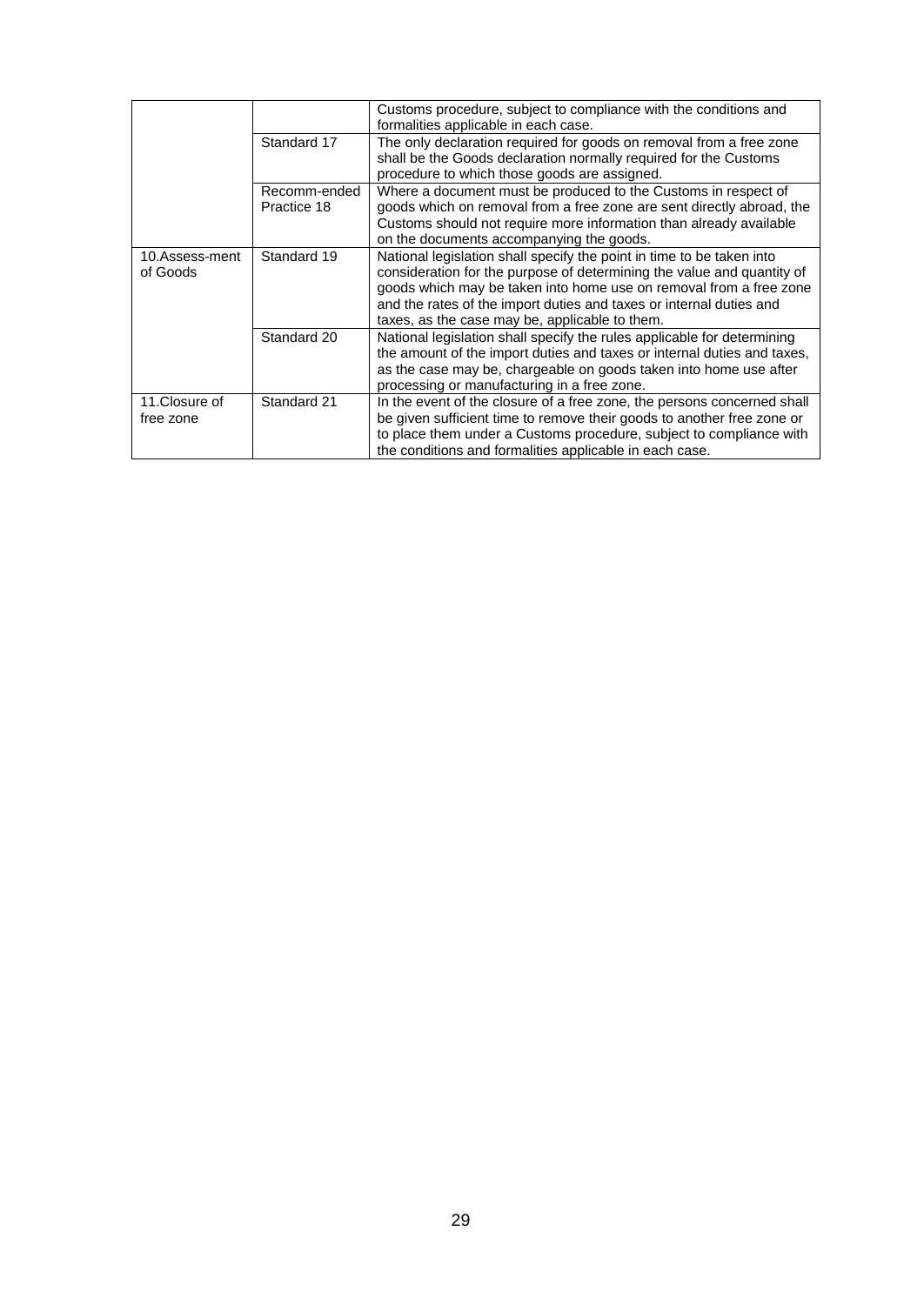Bibliography

- Bole, M. J. and Williams, B.R. (2012), *U.S. Foreign-Trade Zones: Backgrounds and Issues for Congress*, the United States Congressional Research Service, September 2012, available at: [https://www.everycrsreport.com/files/20120905\\_R42686\\_6990ccd7bd3ce31777fb435ea6](https://www.everycrsreport.com/files/20120905_R42686_6990ccd7bd3ce31777fb435ea6907a1e9f000462.pdf) [907a1e9f000462.pdf](https://www.everycrsreport.com/files/20120905_R42686_6990ccd7bd3ce31777fb435ea6907a1e9f000462.pdf)
- Creskoff, S. and Walkenhorst, P.(2009), *Implications of WTO Disciplines for Special Economic Zones in Developing Countries*, World Bank Group, April 2009, available at: <https://openknowledge.worldbank.org/handle/10986/4089>
- Davis, J., Isherwood, T., Maalouli, R., Spaner, J., and Lely, R. (2019), *How customs agencies can help special economic zones succeed*, August 2019, McKinsey & Company, available at:

[https://www.mckinsey.com/industries/public-sector/our-insights/how-customs-agencies-ca](https://www.mckinsey.com/industries/public-sector/our-insights/how-customs-agencies-can-help-special-economic-zones-succeed) [n-help-special-economic-zones-succeed](https://www.mckinsey.com/industries/public-sector/our-insights/how-customs-agencies-can-help-special-economic-zones-succeed)

European Commission (2019), *REPORT FROM THE COMMISSION TO THE EUROPEAN PARLIAMENT AND THE COUNCIL*, 24 July 2019, available at: [https://ec.europa.eu/info/sites/info/files/supranational\\_risk\\_assessment\\_of\\_the\\_money\\_la](https://ec.europa.eu/info/sites/info/files/supranational_risk_assessment_of_the_money_laundering_and_terrorist_financing_risks_affecting_the_union.pdf) undering and terrorist financing risks affecting the union.pdf

European Parliament (2013), *Establishing Free Zones for regional development*, 12 March 2013, available at: [http://www.europarl.europa.eu/RegData/bibliotheque/briefing/2013/130481/LDM\\_BRI\(201](http://www.europarl.europa.eu/RegData/bibliotheque/briefing/2013/130481/LDM_BRI(2013)130481_REV1_EN.pdf) [3\)130481\\_REV1\\_EN.pdf](http://www.europarl.europa.eu/RegData/bibliotheque/briefing/2013/130481/LDM_BRI(2013)130481_REV1_EN.pdf)

- ------ (2019), *Report on financial crimes, tax evasion and tax avoidanc*e: *European Parliament resolution of 26 March 2019 on financial crimes, tax evasion and tax avoidance (2018/2121(INI))*, available at: [http://www.europarl.europa.eu/doceo/document/TA-8-2019-0240\\_EN.html](http://www.europarl.europa.eu/doceo/document/TA-8-2019-0240_EN.html)
- EPRS (European Parliamentary Research Service) (2018), *Money laundering and tax evasion risks in free ports*, October 2018, available at: [http://www.europarl.europa.eu/cmsdata/155721/EPRS\\_STUD\\_627114\\_Money%20launde](http://www.europarl.europa.eu/cmsdata/155721/EPRS_STUD_627114_Money%20laundering-FINAL.pdf) [ring-FINAL.pdf](http://www.europarl.europa.eu/cmsdata/155721/EPRS_STUD_627114_Money%20laundering-FINAL.pdf)
- FATF (2010), *Money laundering vulnerabilities of Free Trade Zones*, March 2010, available at:

[http://www.fatf-gafi.org/publications/methodsandtrends/documents/moneylaunderingvulne](http://www.fatf-gafi.org/publications/methodsandtrends/documents/moneylaunderingvulnerabilitiesoffreetradezones.html) [rabilitiesoffreetradezones.html](http://www.fatf-gafi.org/publications/methodsandtrends/documents/moneylaunderingvulnerabilitiesoffreetradezones.html)

- FIAS (Facility for Investment Climate Advisory Services) (2008), *SPECIAL ECONOMIC ZONES – PERFORMANCE, LESSONS LEARNED, AND IMPLICATIONS FOR ZONE DEVELOPMENT*, World Bank Group, April 2008, available at: [http://documents.worldbank.org/curated/en/343901468330977533/pdf/458690WP0Box33](http://documents.worldbank.org/curated/en/343901468330977533/pdf/458690WP0Box331s0April200801PUBLIC1.pdf) [1s0April200801PUBLIC1.pdf](http://documents.worldbank.org/curated/en/343901468330977533/pdf/458690WP0Box331s0April200801PUBLIC1.pdf)
- Gari, G. (2011), *The Use of Free Zones for the Promotion of the Offshore Industry in MERCOSUR Countries: A Reasonable Choice?*, December 2011, Inter-American Development Bank, available at: [https://publications.iadb.org/en/publication/use-free-zones-promotion-offshore-industry-m](https://publications.iadb.org/en/publication/use-free-zones-promotion-offshore-industry-mercosur-countries-reasonable-choice) [ercosur-countries-reasonable-choice](https://publications.iadb.org/en/publication/use-free-zones-promotion-offshore-industry-mercosur-countries-reasonable-choice)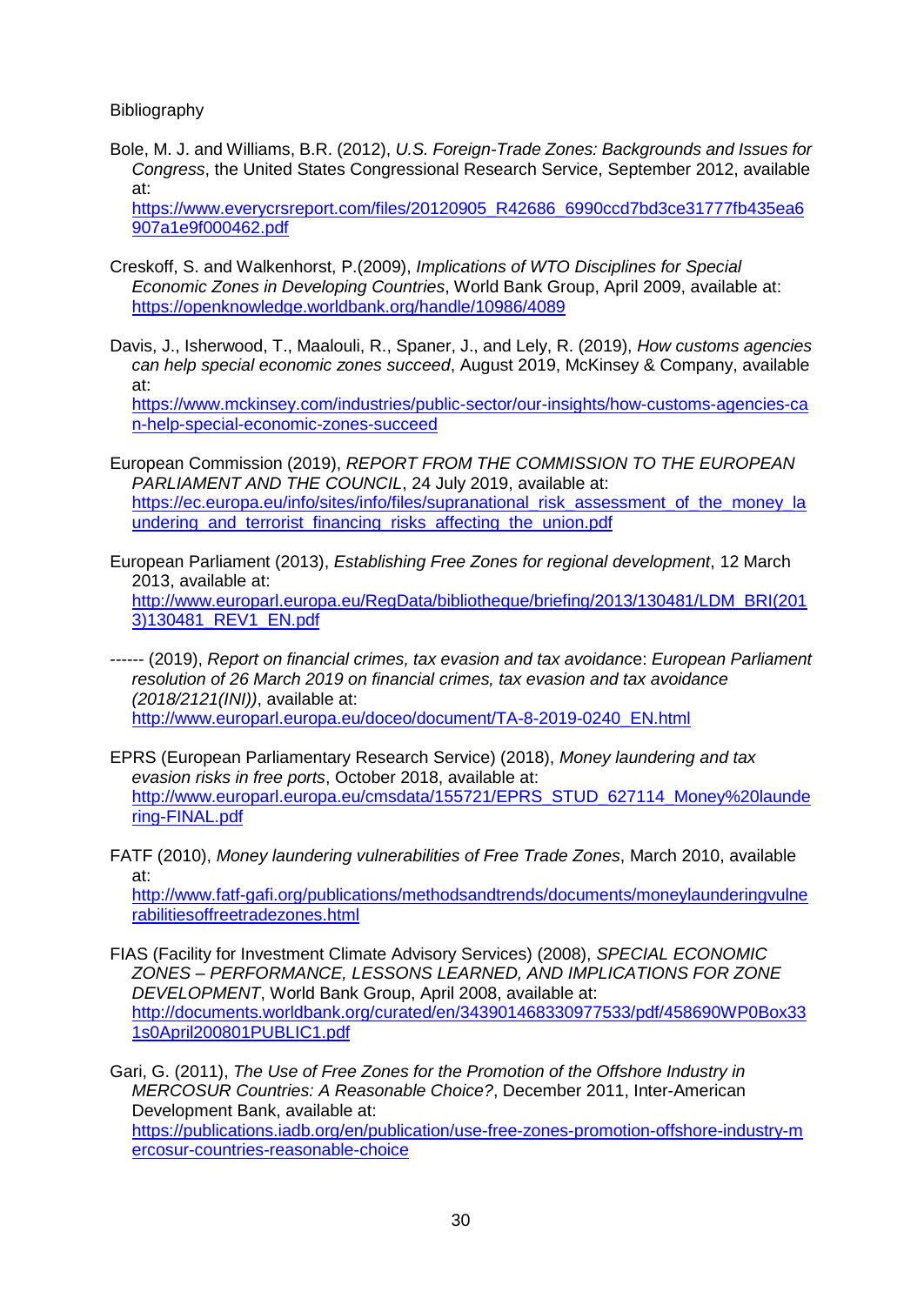Gisler, J. (2016), *Switzerland addresses the traffic in cultural goods*, WCO News, June 2016, available at:

[https://mag.wcoomd.org/magazine/wco-news-80/switzerland-addresses-the-traffic-in-cultu](https://mag.wcoomd.org/magazine/wco-news-80/switzerland-addresses-the-traffic-in-cultural-goods/) [ral-goods/](https://mag.wcoomd.org/magazine/wco-news-80/switzerland-addresses-the-traffic-in-cultural-goods/)

- Gregori, M. (2018), *The Free Port of Trieste: an Analysis of the Current Legal Framework*, December 2018, available at: https://www.researchgate.net/publication/329814812 The Free Port of Trieste an Anal ysis of the Current Legal Framework
- ICC BASCAP (International Chamber of Commerce, Business Action to Stop Counterfeiting and Piracy) (2013), *Controlling the Zone: Balancing facilitation and control to combat illicit trade in the world's Free Trade Zones*, May 2013, available at: [https://iccwbo.org/publication/controlling-the-zone-balancing-facilitation-and-control-to-co](https://iccwbo.org/publication/controlling-the-zone-balancing-facilitation-and-control-to-combat-illicit-trade-in-the-worlds-free-trade-zones-2013/) [mbat-illicit-trade-in-the-worlds-free-trade-zones-2013/](https://iccwbo.org/publication/controlling-the-zone-balancing-facilitation-and-control-to-combat-illicit-trade-in-the-worlds-free-trade-zones-2013/)
- ILO (International Labour Organization) (2014), *Trade Union Manual on Export Processing Zones*, available at: [https://www.ilo.org/wcmsp5/groups/public/@ed\\_dialogue/@actrav/documents/publication/](https://www.ilo.org/wcmsp5/groups/public/@ed_dialogue/@actrav/documents/publication/wcms_324632.pdf) [wcms\\_324632.pdf](https://www.ilo.org/wcmsp5/groups/public/@ed_dialogue/@actrav/documents/publication/wcms_324632.pdf)
- INTERPOL (2013), *COOUNTERING ILLICIT TRADE IN TOBACCO PRODUCTS—A GUIDE FOR POLICY-MAKERS*, June 2014
- Jacobs, W. and Hall,P. V. (2007), *What conditions supply chain strategies of ports? The case of Dubai*, Geo Journal, July 2007, available at: <https://link.springer.com/article/10.1007/s10708-007-9092-x>
- Jatke H. (2012), *Production, holding and movement of excise goods under duty suspension within the European Union*, Global Trade and Customs Journal, available at: [http://worldcustomsjournal.org/Archives/Volume%206%2C%20Number%202%20\(Sep%2](http://worldcustomsjournal.org/Archives/Volume%206%2C%20Number%202%20(Sep%202012)/02%20Jatzke.pdf) [02012\)/02%20Jatzke.pdf](http://worldcustomsjournal.org/Archives/Volume%206%2C%20Number%202%20(Sep%202012)/02%20Jatzke.pdf)
- Katie, A.P. (2018), *Ancient Artifacts vs. Digital Artifacts: New Tools for Unmasking the Sale of Illicit Antiquities on the Dark Web*, March 2018, available at: <https://www.mdpi.com/2076-0752/7/2/12>
- Lavissière, A. and Rodrigue, J.(2017), *Free ports: towards a network of trade gateways*, Journal of Shipping and Trade, December 2017, available at: <https://jshippingandtrade.springeropen.com/articles/10.1186/s41072-017-0026-6>
- Lavissière, A., Dedi, L., and Cheaitou, A. (2014), *A Modern Concept of Free Ports in the 21st Century: A Definition towards a Supply Chain Added Value*, available at: [https://www.researchgate.net/publication/290304240\\_A\\_Modern\\_Concept\\_of\\_Free\\_Ports](https://www.researchgate.net/publication/290304240_A_Modern_Concept_of_Free_Ports_in_the_21st_Century_A_Definition_towards_a_Supply_Chain_Added_Value) [\\_in\\_the\\_21st\\_Century\\_A\\_Definition\\_towards\\_a\\_Supply\\_Chain\\_Added\\_Value](https://www.researchgate.net/publication/290304240_A_Modern_Concept_of_Free_Ports_in_the_21st_Century_A_Definition_towards_a_Supply_Chain_Added_Value)
- Petrova., N. and Templeton, T. (2013), *Foreign Trade Zones and Bonded Warehouses for Luxury Goods*, June 2013, available at:<https://dspace.mit.edu/handle/1721.1/81103>
- Polner, M. and Kagawa, S. (2018), *Addressing challenges related to Customs controls in free zones*, WCO News, October 2018, available at: [https://mag.wcoomd.org/uploads/2018/10/WCO\\_News\\_87.pdf](https://mag.wcoomd.org/uploads/2018/10/WCO_News_87.pdf?utm_source=General&utm_campaign=7ad7722527-EMAIL_CAMPAIGN_2018_10_18_01_52&utm_medium=email&utm_term=0_ce35aec070-7ad7722527-33694533)
- Shadikhodjaev, S. (2011), *International regulation of free zones: an analysis of multilateral customs and trade rules*, World Trade Review, available at: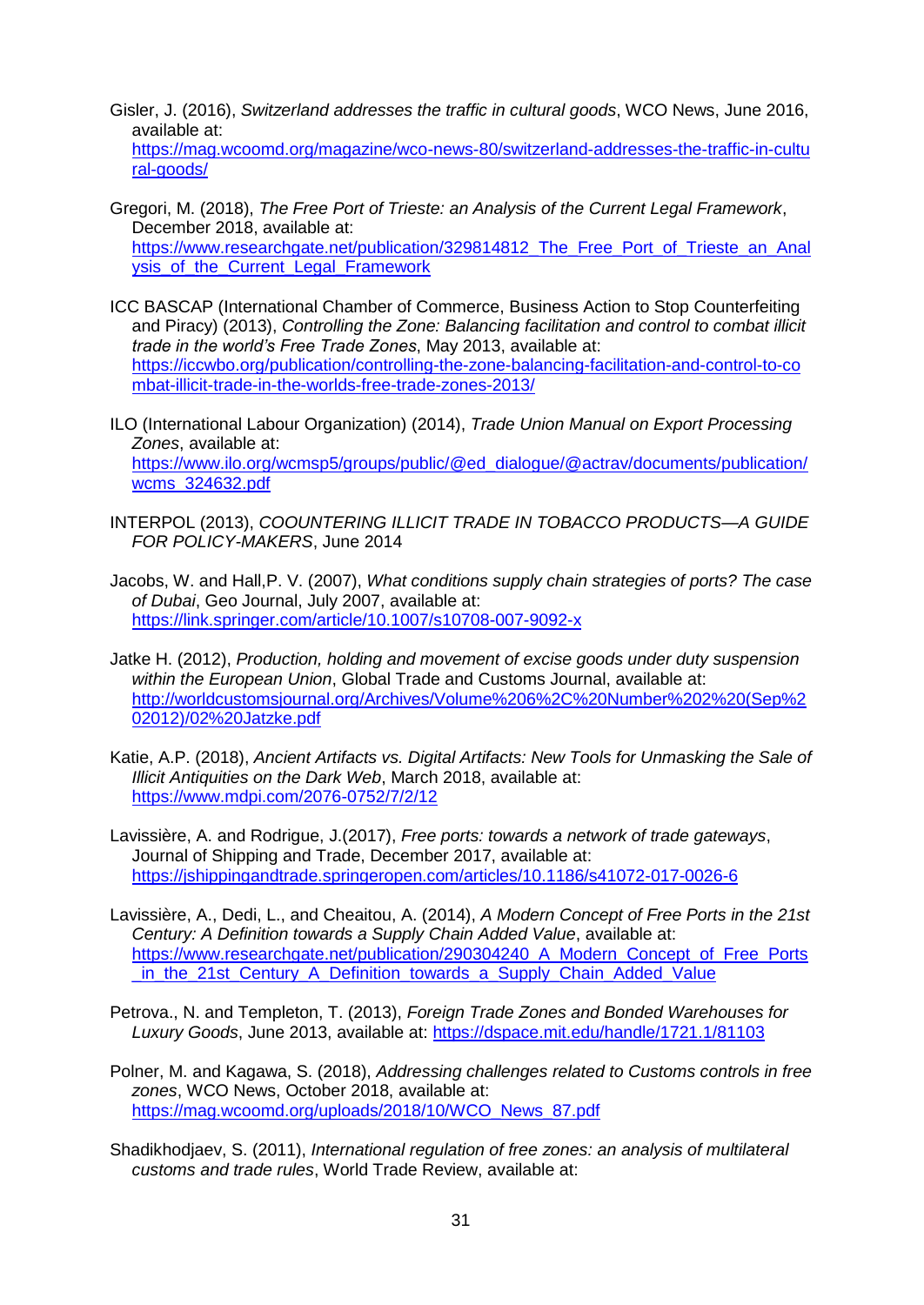[https://www.cambridge.org/core/journals/world-trade-review/article/international-regulation](https://www.cambridge.org/core/journals/world-trade-review/article/international-regulation-of-free-zones-an-analysis-of-multilateral-customs-and-trade-rules/8712A4DF62A201A5E5C589DE1546D414) [-of-free-zones-an-analysis-of-multilateral-customs-and-trade-rules/8712A4DF62A201A5E](https://www.cambridge.org/core/journals/world-trade-review/article/international-regulation-of-free-zones-an-analysis-of-multilateral-customs-and-trade-rules/8712A4DF62A201A5E5C589DE1546D414) [5C589DE1546D414](https://www.cambridge.org/core/journals/world-trade-review/article/international-regulation-of-free-zones-an-analysis-of-multilateral-customs-and-trade-rules/8712A4DF62A201A5E5C589DE1546D414)

- The Economist (2015), *Special Economic Zones, Political priority, Economic gamble*, April, 2015, available at: [https://www.economist.com/finance-and-economics/2015/04/04/political-priority-economic](https://www.economist.com/finance-and-economics/2015/04/04/political-priority-economic-gamble) [-gamble](https://www.economist.com/finance-and-economics/2015/04/04/political-priority-economic-gamble)
- ------ (2018), *The Global Illicit Trade Environment Index*, 17 September, 2018, available at: [http://illicittradeindex.eiu.com/documents/EIU%20Global%20Illicit%20Trade%20Environm](http://illicittradeindex.eiu.com/documents/EIU%20Global%20Illicit%20Trade%20Environment%20Index%202018%20-%20FTZ%20June%206%20FINAL.pdf) [ent%20Index%202018%20-%20FTZ%20June%206%20FINAL.pdf](http://illicittradeindex.eiu.com/documents/EIU%20Global%20Illicit%20Trade%20Environment%20Index%202018%20-%20FTZ%20June%206%20FINAL.pdf)
- Tiefenbrun, S. (2012), *U.S. Foreign Trade Zones of the United States, Free-Trade Zones of the World, and their Impact on the Economy*, Journal of International Business and Law, September 2012, available at:<https://scholarlycommons.law.hofstra.edu/jibl/vol12/iss2/11/>
- ------ (2012), *Tax Free Trade Zones of the World and in the United States (Introduction)*, available at: [https://papers.ssrn.com/sol3/papers.cfm?abstract\\_id=2209438](https://papers.ssrn.com/sol3/papers.cfm?abstract_id=2209438)
- Torres, R. A. (2007), *Free Zones and the World Trade Organization Agreement on Subsidies and Countervailing Measures*, WTO (World Trade Organization), available at: [https://papers.ssrn.com/sol3/papers.cfm?abstract\\_id=2021087](https://papers.ssrn.com/sol3/papers.cfm?abstract_id=2021087)
- Trampus, F. (2003), *CHALLENGES, THREATS AND NEW OPPORTUNITIES FOR THE WORLD'S FREE ZONES*, available at: https://www.openstarts.units.it/handle/10077/5595
- OECD and EUIPO (European Union Intellectual Property Office) (2018), *Trade in Counterfeit Goods and Free Trade Zones*, 15 March 2018, available at: [http://www.oecd.org/gov/trade-in-counterfeit-goods-and-free-trade-zones-9789264289550](http://www.oecd.org/gov/trade-in-counterfeit-goods-and-free-trade-zones-9789264289550-en.htm) [-en.htm](http://www.oecd.org/gov/trade-in-counterfeit-goods-and-free-trade-zones-9789264289550-en.htm)
- United Nations (1988), *Commentary on the UNITED NATIONS CONVENTION AGAINST ILLICIT TRAFFIC IN NARCOTIC DRUGS AND PSYCHOTROPHIC SUBSTANCES*, available at: [https://www.unodc.org/documents/treaties/organized\\_crime/Drug%20Convention/Comme](https://www.unodc.org/documents/treaties/organized_crime/Drug%20Convention/Commentary_on_the_united_nations_convention_1988_E.pdf) ntary on the united nations convention 1988 E.pdf
- UNODC (United Nations office on Drugs and Crime) (2013), *Transnational Organised Crime in East Asia and the Pacific. A Threat Assessment*, April 2013, available at: [https://www.unodc.org/res/cld/bibliography/transnational-organized-crime-in-east-asia-and](https://www.unodc.org/res/cld/bibliography/transnational-organized-crime-in-east-asia-and-the-pacific-a-threat-assessment_html/TOCTA_EAP_web.pdf) [-the-pacific-a-threat-assessment\\_html/TOCTA\\_EAP\\_web.pdf](https://www.unodc.org/res/cld/bibliography/transnational-organized-crime-in-east-asia-and-the-pacific-a-threat-assessment_html/TOCTA_EAP_web.pdf)
- Viski, A. and Michel, Q. (2016), *Free Zones and Strategic Trade Controls*, available at: [http://www.str.ulg.ac.be/wp-content/uploads/2016/10/Free-Zones-and-Strategic-Trade-Co](http://www.str.ulg.ac.be/wp-content/uploads/2016/10/Free-Zones-and-Strategic-Trade-Controls.pdf) [ntrols.pdf](http://www.str.ulg.ac.be/wp-content/uploads/2016/10/Free-Zones-and-Strategic-Trade-Controls.pdf)
- Vrins, O. (2018), *Regulation (EU) No 608/2013 Concerning Customs Enforcement of Intellectual Property Rights*, January 2018,
- WCO (2017), *WCO Handbook on Inward and Outward Processing Procedures*, May 2017, available at: [http://www.wcoomd.org/-/media/wco/public/global/pdf/topics/facilitation/instruments-and-to](http://www.wcoomd.org/-/media/wco/public/global/pdf/topics/facilitation/instruments-and-tools/tools/wco-handbook-on-inward-and-outward-processing-procedures/pc_handbook.pdf?db=web) [ols/tools/wco-handbook-on-inward-and-outward-processing-procedures/pc\\_handbook.pdf](http://www.wcoomd.org/-/media/wco/public/global/pdf/topics/facilitation/instruments-and-tools/tools/wco-handbook-on-inward-and-outward-processing-procedures/pc_handbook.pdf?db=web) [?db=web](http://www.wcoomd.org/-/media/wco/public/global/pdf/topics/facilitation/instruments-and-tools/tools/wco-handbook-on-inward-and-outward-processing-procedures/pc_handbook.pdf?db=web)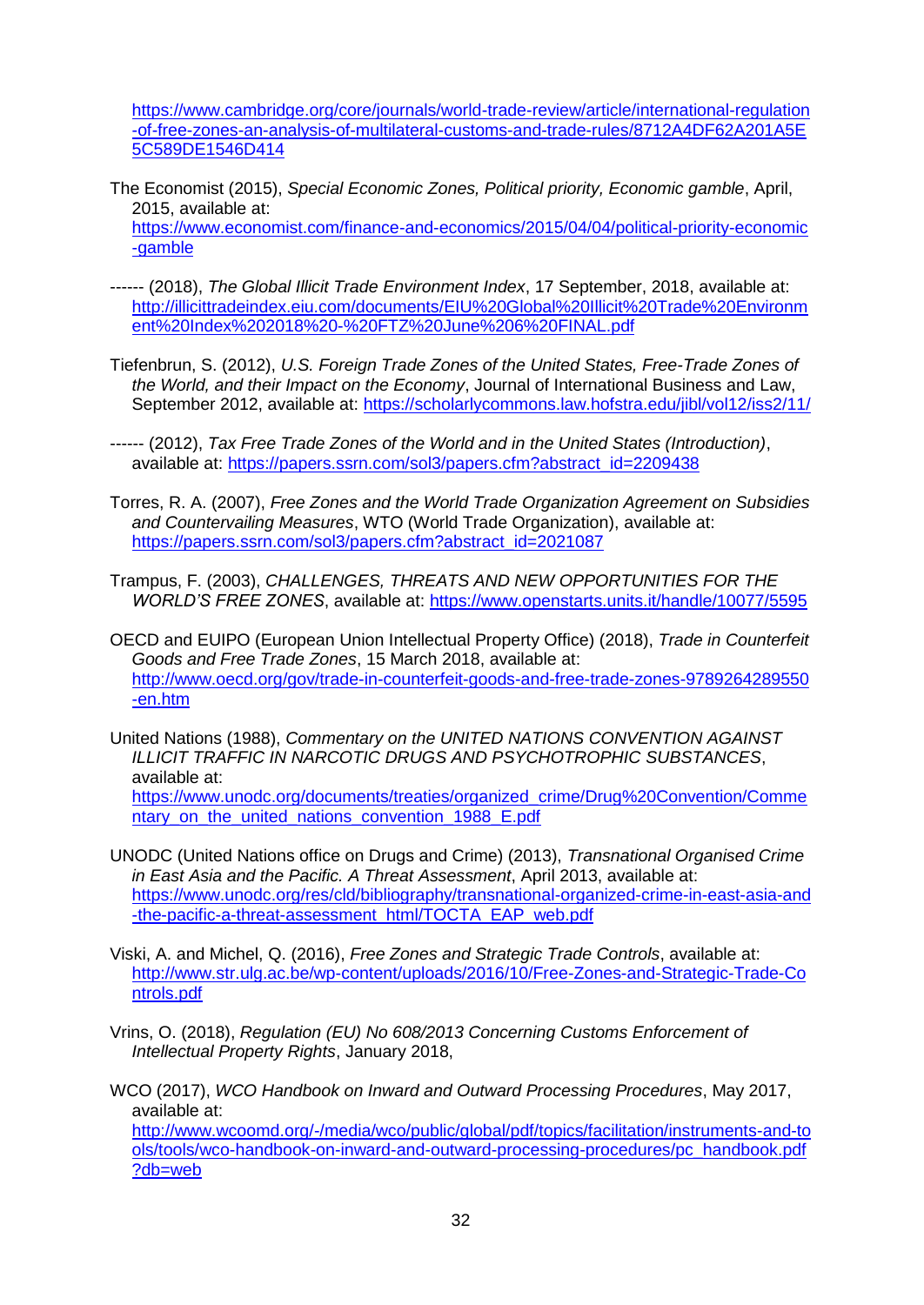- WEF (World Economic Forum) Global Agenda Council on Organized Crime (2012), *Organised Crime Enablers*, July 2012, available at: [http://reports.weforum.org/organized-crime-enablers-2012/#](http://reports.weforum.org/organized-crime-enablers-2012/)
- White, J. (2011), *Fostering Innovation in Developing Economies through SEZ*, August 2011, The World Bank, available at: [http://documents.worldbank.org/curated/en/752011468203980987/Special-economic-zon](http://documents.worldbank.org/curated/en/752011468203980987/Special-economic-zones-progress-emerging-challenges-and-future-directions) [es-progress-emerging-challenges-and-future-directions](http://documents.worldbank.org/curated/en/752011468203980987/Special-economic-zones-progress-emerging-challenges-and-future-directions)
- WTO (World Trade Organization), *WT/TPR/S/264/rev.1 (China, 2012), WT/TPR/S/301 (Panama, 2014), WT/TPR/S/329 (Kingdom of Morocco, 2015), WT/TPR/3/357 (European Union, 2017), WT/TPR/3/382 (United States, 2018), WT/DS541/1 (2018)*
- Yücer, A.; Siroën, J.M.; and Archanskaia, E. (2014), *World FTZ Database*, available at: <https://ftz.dauphine.fr/fr/donnees/world-ftz-database.html>
- Arms Trade Treaty, available at: <https://thearmstradetreaty.org/treaty-status.html?templateId=209883>
- Basel Convention on the Control of Transboundary Movements of Hazardous Wastes and their Disposal, available at: [http://www.basel.int/Countries/StatusofRatifications/PartiesSignatories/tabid/4499/Default.](http://www.basel.int/Countries/StatusofRatifications/PartiesSignatories/tabid/4499/Default.aspx) [aspx](http://www.basel.int/Countries/StatusofRatifications/PartiesSignatories/tabid/4499/Default.aspx)
- Comprehensive and Progressive Agreement for Trans Pacific Partnership (CPTPP), available at: [https://www.mfat.govt.nz/en/trade/free-trade-agreements/free-trade-agreements-in-force/c](https://www.mfat.govt.nz/en/trade/free-trade-agreements/free-trade-agreements-in-force/cptpp/comprehensive-and-progressive-agreement-for-trans-pacific-partnership-text-and-resources/)

[ptpp/comprehensive-and-progressive-agreement-for-trans-pacific-partnership-text-and-re](https://www.mfat.govt.nz/en/trade/free-trade-agreements/free-trade-agreements-in-force/cptpp/comprehensive-and-progressive-agreement-for-trans-pacific-partnership-text-and-resources/) [sources/](https://www.mfat.govt.nz/en/trade/free-trade-agreements/free-trade-agreements-in-force/cptpp/comprehensive-and-progressive-agreement-for-trans-pacific-partnership-text-and-resources/)

- Customs Administration, Ministry of Finance, Montenegro, *The Customs Law of Montenegro*, available at:<http://www.upravacarina.gov.me/en/library/zakoni>
- European Parliament, *REGULATION (EU) No 952/2013 OF THE EUROPEAN PARLIAMENT AND OF THE COUNCIL of 9 October 2013 laying down the Union Customs Code*, available at: <https://eur-lex.europa.eu/legal-content/EN/TXT/PDF/?uri=CELEX:32013R0952&rid=1>
- Federal Council of Switzerland, *Zollgesetz*, available at: <https://www.admin.ch/opc/de/classified-compilation/20030370/index.html>
- General information and legal text of the Convention on International Trade in Endangered Species of Wild Fauna and Flora (CITES), available at: [https://www.cites.org/eng/disc/parties/index.php,](https://www.cites.org/eng/disc/parties/index.php)<https://cites.org/eng/disc/text.php>
- Gulf Cooperation Council Secretariat-General, *COMMON CUSTOMS LAW*, available at: [https://www.dubaicustoms.gov.ae/en/Publications/Documents/GCCCommonCustomsLaw](https://www.dubaicustoms.gov.ae/en/Publications/Documents/GCCCommonCustomsLawEnglish.pdf) [English.pdf](https://www.dubaicustoms.gov.ae/en/Publications/Documents/GCCCommonCustomsLawEnglish.pdf)

Ministry of Foreign Affairs of Japan, *Anti-Counterfeiting Trade Agreement (ACTA)*, available at: [https://www.mofa.go.jp/policy/economy/i\\_property/pdfs/acta1105\\_en.pdf](https://www.mofa.go.jp/policy/economy/i_property/pdfs/acta1105_en.pdf)

Ministry of Justice, Kingdom of Morocco, *La loi n° 19-94 relative aux zones franches d'exportation*, available at: <http://adala.justice.gov.ma/production/html/fr/69413.htm>